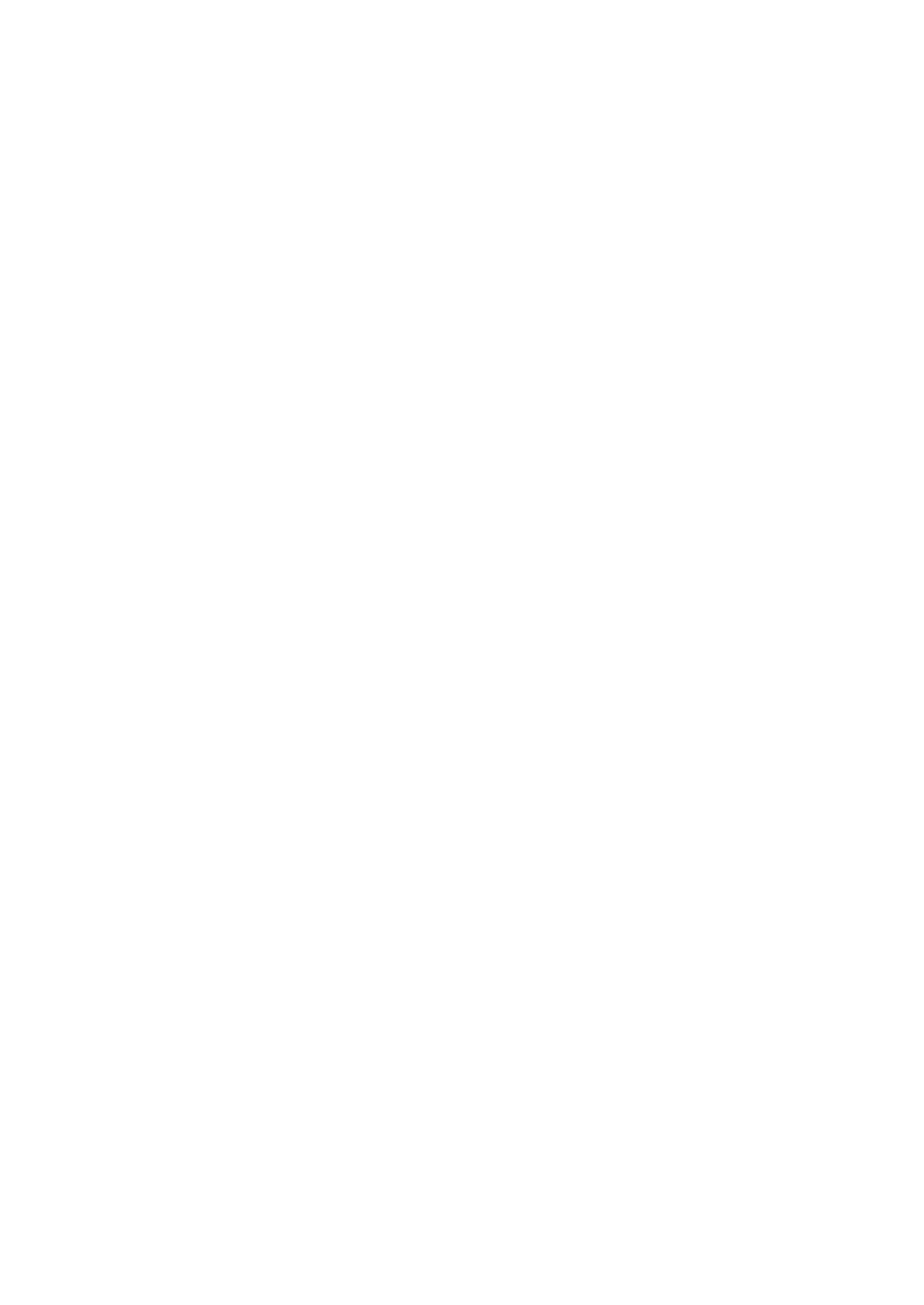# **CONTENTS**

| 1                |  |
|------------------|--|
| 2                |  |
| 3                |  |
| $\boldsymbol{4}$ |  |
|                  |  |
|                  |  |
|                  |  |
|                  |  |
|                  |  |
|                  |  |
|                  |  |
|                  |  |
|                  |  |
|                  |  |
|                  |  |
|                  |  |
| 5                |  |
|                  |  |
|                  |  |
|                  |  |
|                  |  |
|                  |  |
| 6                |  |
|                  |  |
|                  |  |
|                  |  |
|                  |  |
|                  |  |
|                  |  |
|                  |  |
|                  |  |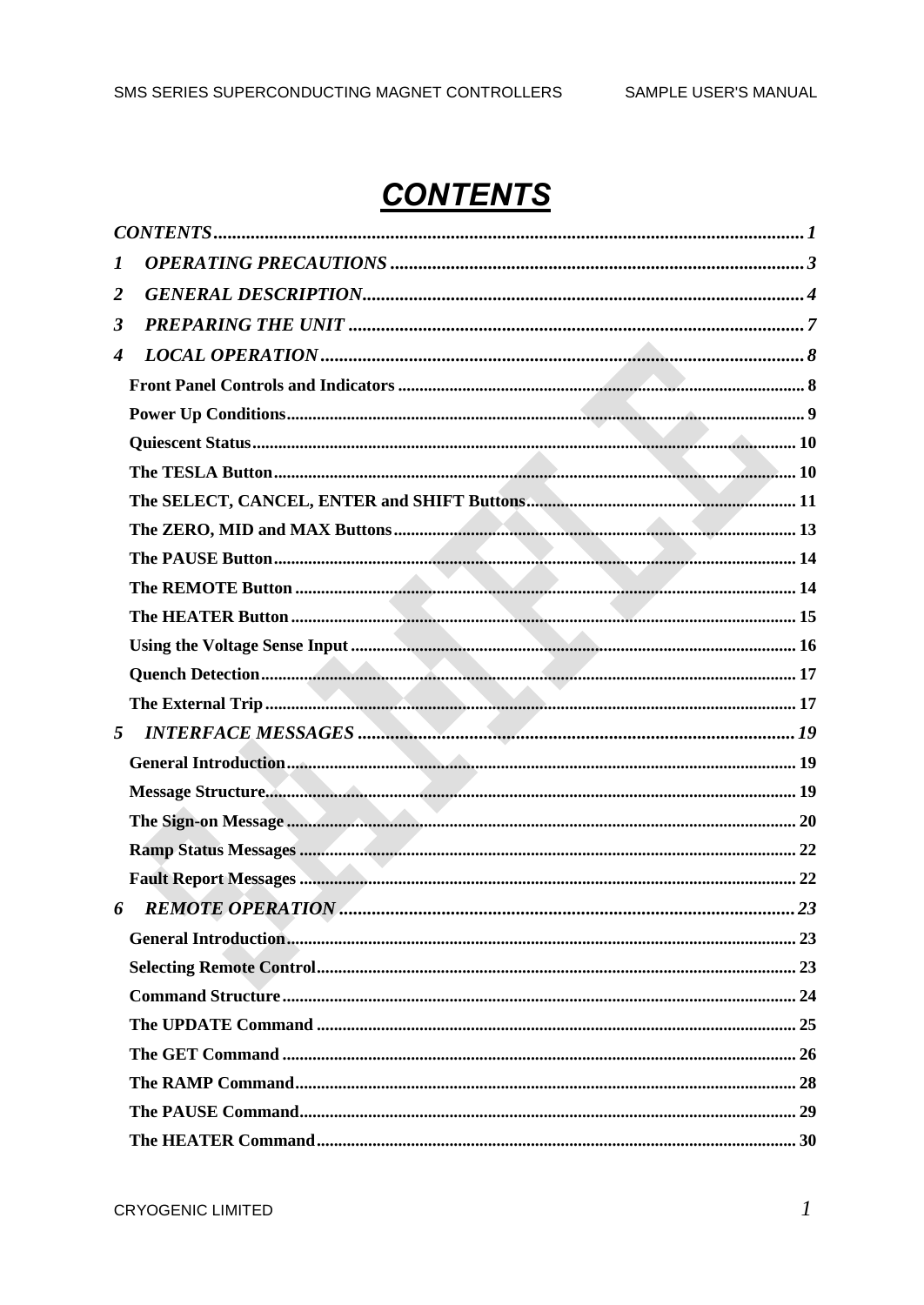| $\boldsymbol{A}$ |                                     |  |
|------------------|-------------------------------------|--|
| $\boldsymbol{B}$ |                                     |  |
| $\boldsymbol{C}$ |                                     |  |
| D                |                                     |  |
| $\boldsymbol{E}$ |                                     |  |
| $\bm{F}$         |                                     |  |
| G                |                                     |  |
| $\boldsymbol{H}$ |                                     |  |
| $\bm{I}$         | NON-VOLATILE STORAGE INITIALISATION |  |
| $\bm{J}$         |                                     |  |
| K                |                                     |  |
| L                |                                     |  |
| $\boldsymbol{M}$ |                                     |  |
| $\boldsymbol{M}$ |                                     |  |
| $\boldsymbol{N}$ |                                     |  |
| 0                |                                     |  |
| $\boldsymbol{P}$ |                                     |  |
|                  |                                     |  |
|                  |                                     |  |
|                  |                                     |  |
|                  |                                     |  |
|                  |                                     |  |
|                  |                                     |  |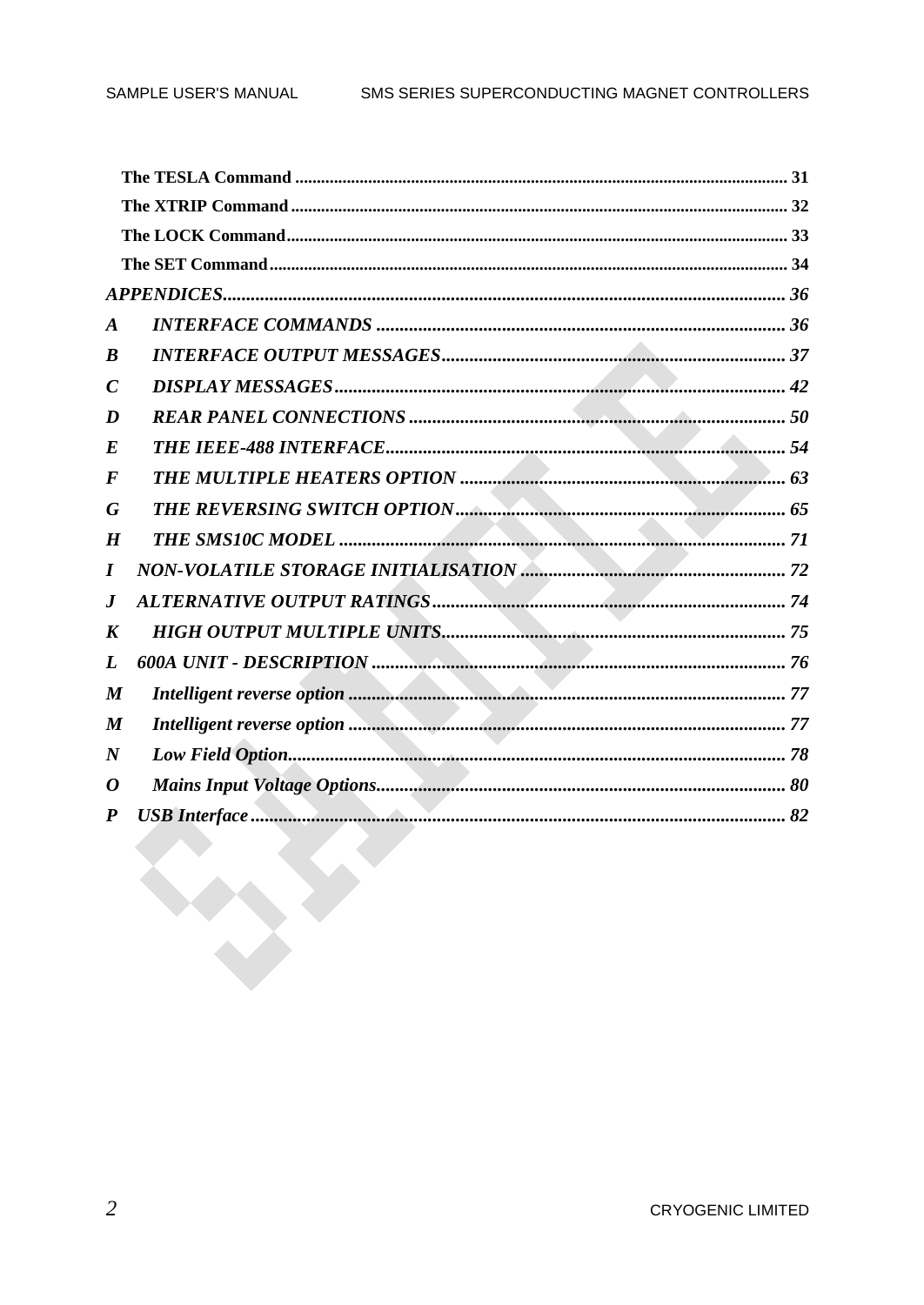# *1 OPERATING PRECAUTIONS*

*Superconducting magnet coils can have a substantial inductance and large energy storage capacity. To ensure safe operation, the leads from the power supply must be rigidly and permanently attached to the magnet. When the coil is energised the power supply must not be removed unless a suitable safety circuit*  has been fitted to the magnet. Any such safety circuit must be capable of *absorbing the energy stored in the coil and prevent the occurrence of dangerous voltages at the magnet terminals or between magnet terminals and earth.*

The voltage sense input, if used, must be securely and correctly connected to the magnet. If the voltage sense input is reversed the power supply can never detect a voltage limit condition and will limit the maximum difference between output and magnet terminal voltage to 1.4V. If this condition is maintained two fusible resistors in the power supply will burn out, making remote voltage sensing ineffective. Damage to these components is NOT covered by the warranty.

Serious damage to the power supply can only occur if a reverse current flow is forced through the unit. Under these conditions a very large voltage can be developed at the output terminals. If there is any possibility of such a condition arising, the power supply should be further protected with an external thyristor circuit available from CRYOGENIC.

#### **Users with the internal or external RS2 Reversing Switch option please read Appendix G first**

**The unit must not be operated with any of the covers removed.**

**The seller shall not, under any circumstances, be liable for any loss, damage or injury resulting from the misuse of this equipment.**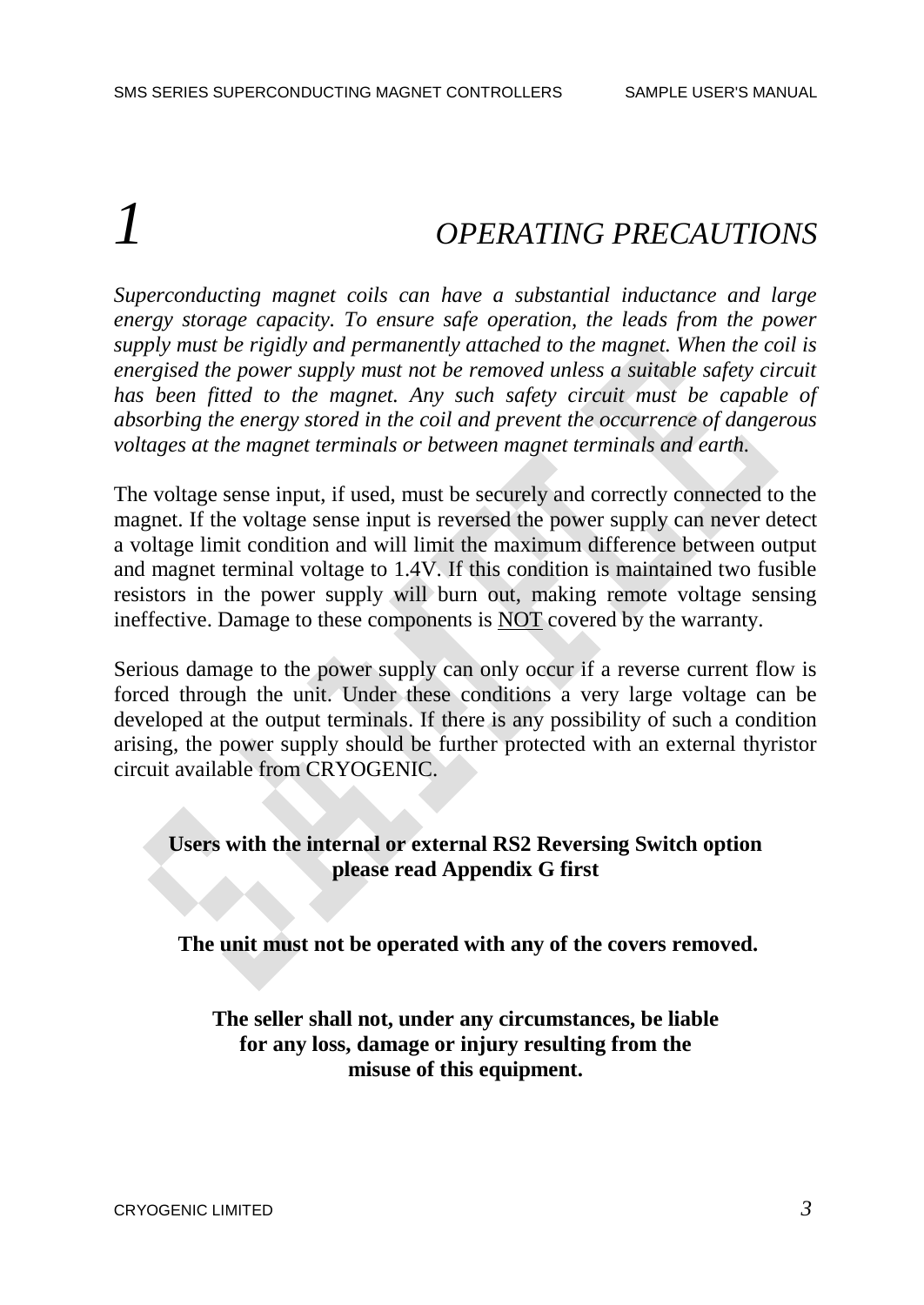# *2 GENERAL DESCRIPTION*

The CRYOGENIC SMS range of power supplies provide a number of output current and drive voltage options (see Appendix J for details). All models are based on the same fundamental design which has been specifically conceived for energising superconducting magnets.

The frequency response of the double-stabilised analogue control loop, which operates in either voltage or current control modes, is tailored to ensure stability even when driving a purely inductive load. The switch mode power unit and the analogue output stage are both forced-air cooled. The SMS10C model uses a linear power unit which does not require fan cooling.

The power supply incorporates a sophisticated microprocessor unit, with all operations controlled through the internal firmware. This provides great flexibility to respond to special requirements and for the evolution of high levels of 'intelligent' control. All operating functions are available either locally at the front panel or remotely via a standard digital interface.

Front panel control is via eight push-button switches. Status indication is via an 80 character alphanumeric vacuum fluorescent display and seven LED indicators on the switches.

Remote control is either via an IEEE-488 interface or a USB interface (with RS232 interfaced versions also available). Remote control commands and output messages consist of English text, passed over the interface as ASCII code strings.

Adjustable parameters are held in a non-volatile memory. Configurations are, therefore, retained between runs but changes, to suit a different magnet system or a different mode of operation, are easily made by the user.

The display of current output can be switched between the direct Amps value or a calculated Tesla value (providing that a Tesla per Amp constant has been entered via the interface).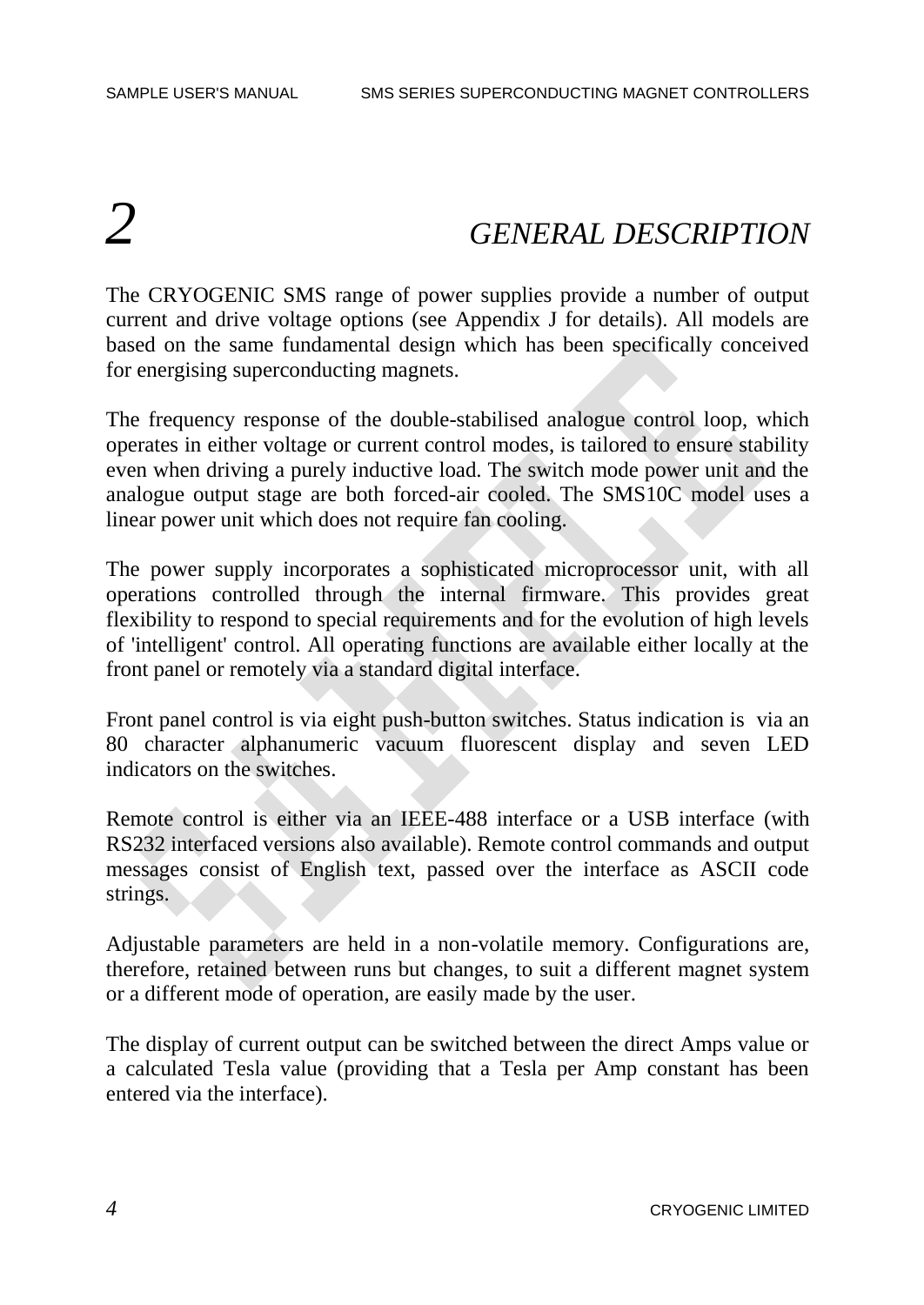Two adjustable target current settings are available. The two set-points are mutually limiting, such that the upper point can never be set to less than the lower point. These adjustable settings are in addition to the fixed zero target point and the arbitrary ramp pause facility.

Target currents can be set to a 16-bit resolution (0.0015% of full output). For customers who require a higher resolution, Cryogenic offers a 20-bit current setting using an onboard 20-bit DAC and high-stability current transducer to give overall stability better than 2ppm/K.

A digital ramp generator, under software control, drives high stability sweep control circuitry. Any one of 65 pre-set ramp rates may be selected. The ramp can be halted indefinitely with a temperature related drift no greater than 20 ppm/°C.

An adjustable voltage limit controls both the positive (ramping up) and negative (ramping down) voltages. Voltage limiting overrides the ramp generator if necessary. In the SMS120C and lower output supplies based on this unit the voltage limit applies symmetrically about zero. In other models, the negative voltage limit is slightly less than the positive limit to reduce power dissipation on magnet de-energisation. The voltage limit can be set to a resolution of approximately 0.1V.

The voltage limiting circuit can operate from an optional voltage sense input. This enables voltage control directly from the magnet terminals to eliminate voltage drops in the connecting leads. When the sense input is connected, control from the power supply terminal voltage is automatically overridden. (Not available on the SMS10C or for units using the RS2 reversing switch).

Automatic quench protection shuts down the power supply immediately an increasing voltage with falling current is detected. A quench can be detected while not ramping and while ramping down, as well as when ramping up. A passive voltage limiting circuit across the output stage provides quench protection even when no power is applied to the unit, allowing the magnet to discharge through the power supply circuit with the terminal voltage clamped to a safe level. Forced-air cooling is automatically activated, the fan deriving its power from the load under these conditions.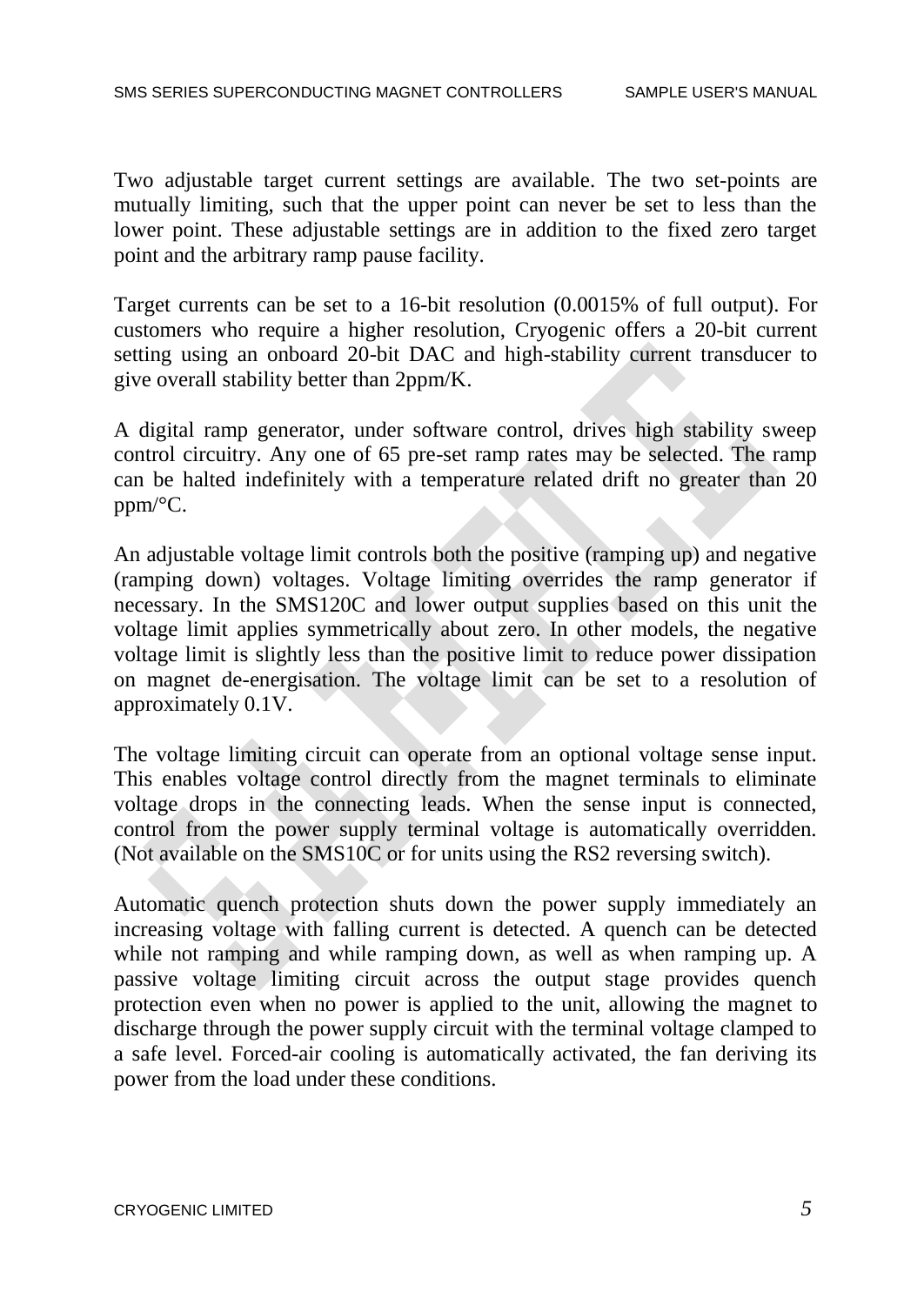The reference shunt is manufactured from a very low temperature coefficient alloy (10 ppm/ $\mathrm{C}$  over the range 15-40 $\mathrm{C}$ ). For precision monitoring of the output current, the shunt voltage is available at the "DVM" output on the rear panel. The output is unbuffered for the single unit models, buffered for the master-slave models. A calibration for the DVM output to 0.03% accuracy is marked on each individual power supply.

A secondary adjustable output for a switch heater gives an output in the range 0- 8V. This output is rated at 100mA and is protected against short term overload. The output current flowing when this output is switched is recorded by the firmware in non-volatile storage, and is used to remind the user that there may be a persistent mode current flowing in the superconducting magnet.

Rear panel connectors are also fitted as standard for; (a) interface to the RS2 reversing switch option, (b) interface to a liquid helium level gauge (analogue input readable via the digital interface, with optional probe pulse control), and (c) external trip input (for connection of a trip switch or relay, or TTL drive).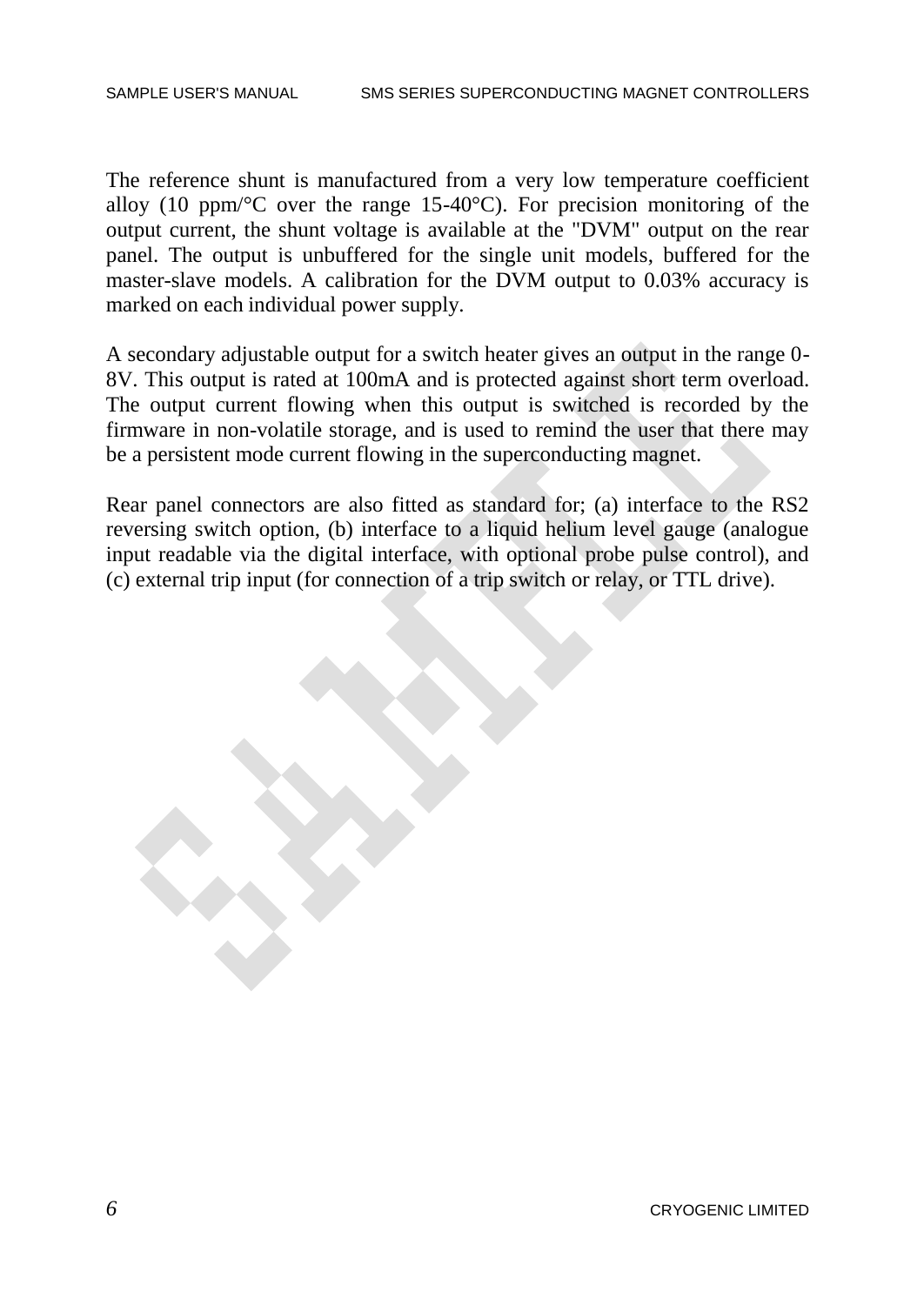# *3 PREPARING THE UNIT*

It is recommended that the packaging materials be retained as they serve as useful protection for possible future transportation of the unit.

A mains supply lead is included which has an integral IEC CEE22 connector to fit the power supply power input. The other end of this lead should be fitted with a 3 terminal plug to suit the available AC power line. The colour codes used in this lead are: Brown=Live, Blue=Neutral, Green/Yellow=Earth. Check that the input voltage rating (marked on the back of the unit) matches the supply to which it is to be connected.

A pair of flexible current leads are also supplied. These have 8mm tags at the end to be fitted to the power supply and 6mm tags at the end to be fitted to the cryostat. The recommended torque when fitting the leads to the power supply is 3-5 lbft or 4-7 Nm. This ensures a good electrical contact without overstressing the terminals. Always hold the cable tags when tightening to ensure that the terminals cannot become twisted.

To enable a short circuit test to be performed, bolt the two 6mm tags together. The power supply is designed to drive inductors with low DC resistance. If an attempt is made to run the supply with open circuit terminals, erroneous readings will be obtained.

Before switching on the power supply, ensure that there is a minimum of 150mm clear space behind the unit to allow a free flow of air. When power is applied, check that the sign-on message is written to the display, that the ZERO indicator (only) is on, and that the two cooling fans are delivering a strong flow of air to the back of the unit.

Consult Appendix E for IEEE-488 configuration and connection details.

If an RS2 Reversing Switch has been supplied, read Appendix G before operating with this option.

Additional information about the SMS10C model is given in Appendix H.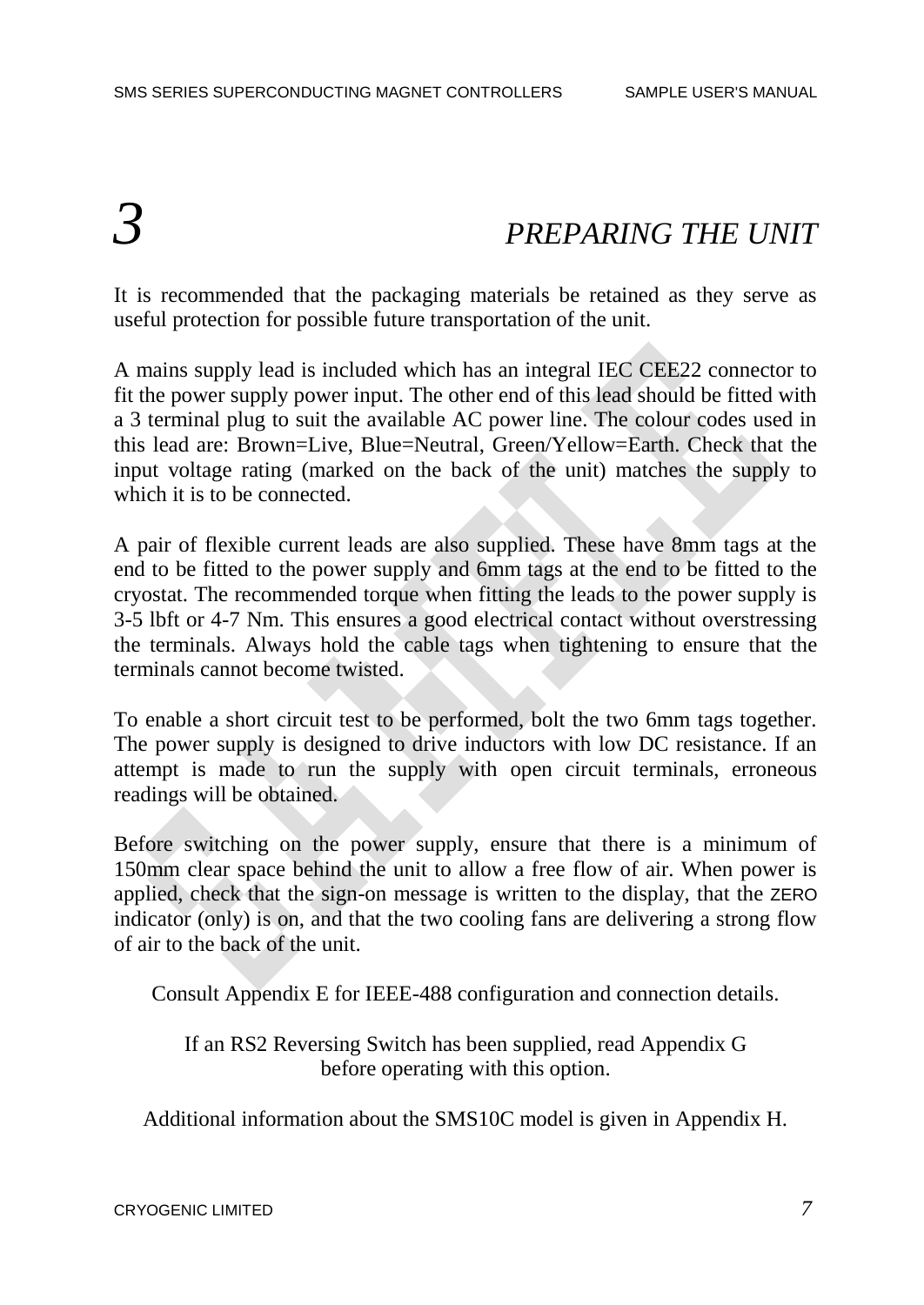# *4 LOCAL OPERATION*

#### *Front Panel Controls and Indicators*

The front panel carries an illuminated main on/off switch (with integral 16 Amp circuit breaker), a 2 line by 40 character vacuum fluorescent display, and 22 engraved push-buttons (7 of which have LED status indicators). The pushbuttons are designated as follows:

|               | REMOTE (L) - Switches between remote and local control. |
|---------------|---------------------------------------------------------|
| <b>SHIFT</b>  | - Modifies the operation of DOWN, SET and UP.           |
| <b>HEATER</b> | (L) - Switches the switch heater output on and off.     |
| <b>TESLA</b>  | (L) - Switches the output units between Amps and Tesla. |
| <b>ZERO</b>   | (L) - Selects zero Amps as the ramping target.          |
| <b>MID</b>    | (L) - Selects the MID set point as the ramping target.  |
| <b>MAX</b>    | (L) - Selects the MAX set point as the ramping target.  |
| <b>PAUSE</b>  | (L) - Suspends and releases ramp generation.            |
|               |                                                         |

Buttons marked (L) are illuminated when active.

#### *NUMERIC KEYPAD*

- SELECT Selects parameters for adjustment. CANCEL - Cancels unwanted entered value. ENTER - Writes selected value to memory. 0 - 9 - Numeric numbers
	- . Decimal point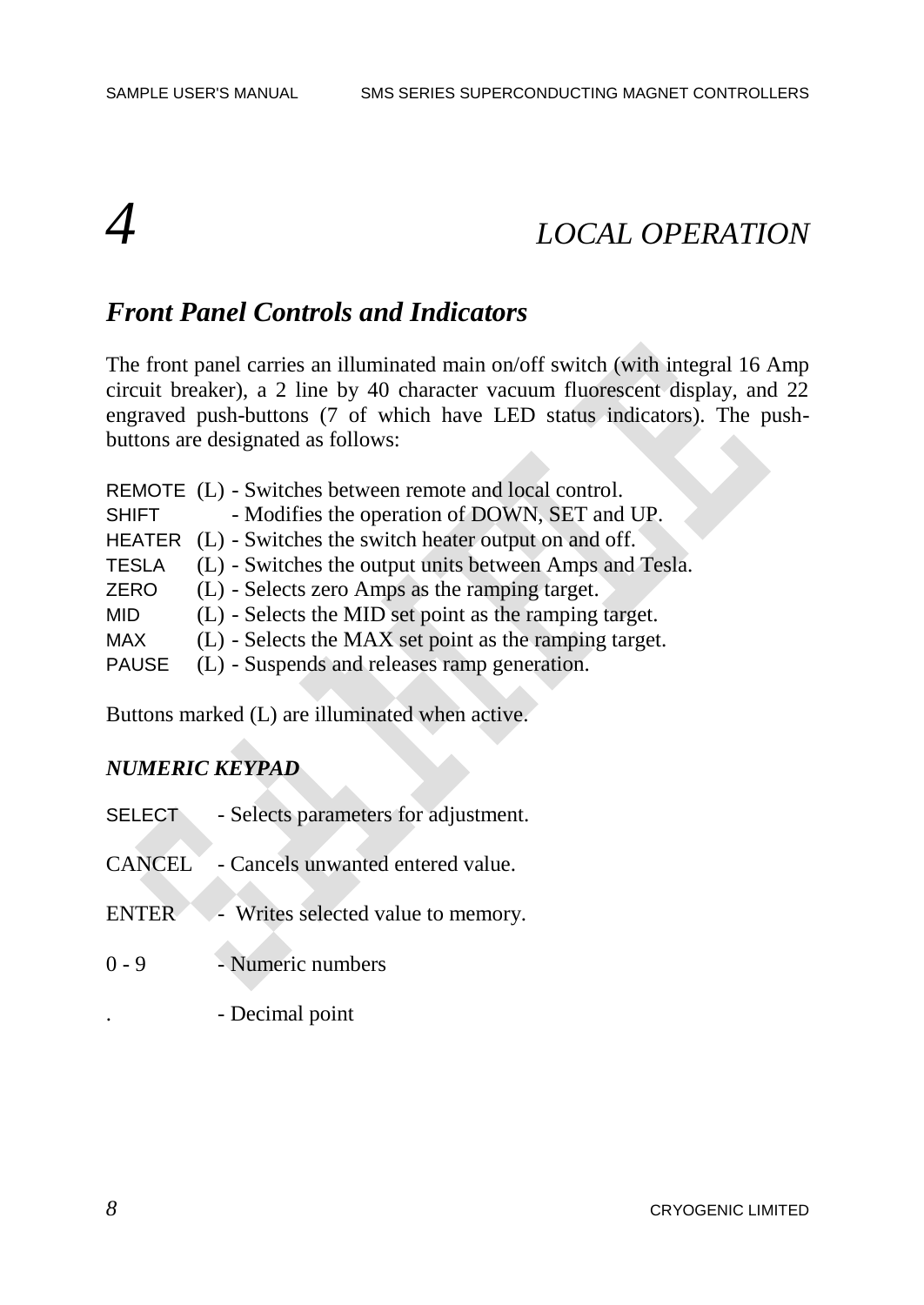## *Power Up Conditions*

Power-up defaults are REMOTE selector off, ZERO selected, PAUSE off, HEATER off and TESLA off.

The upper line of the display shows the model number of the power supply in the centre, with terminal current shown on the left, terminal voltage on the right.

A number of power-up self-checks are performed. If these are all successful, the lower display line will normally show the version number of the controller firmware.

```
0.0 Amps SMS120C 0.0 Volts
     Controller Version 6.6
```
#### *Typical Power-Up Display*

If a persistent mode condition was recorded when the power supply was last switched off then the power supply will power-up showing the message "Heater switched off at x.x Amps" on the lower display line. See 'The HEATER Button' for details.

If the external trip was enabled when the power supply was last switched off and the back panel input is in the disabling state (open or driven high) then the display will power-up showing the message "External Trip Active" on the lower display line. See *The External Trip* and *The XTRIP Command* for details.

Any other message on the display at power-up indicates that one of the initialisation checks failed (these messages are shown in Appendix C). If a fault message appears, the unit will be inoperable. If the message is "STORAGE FAULT", see Appendix I for recovery information. Otherwise please contact CRYOGENIC for advice if any of the fault messages are seen.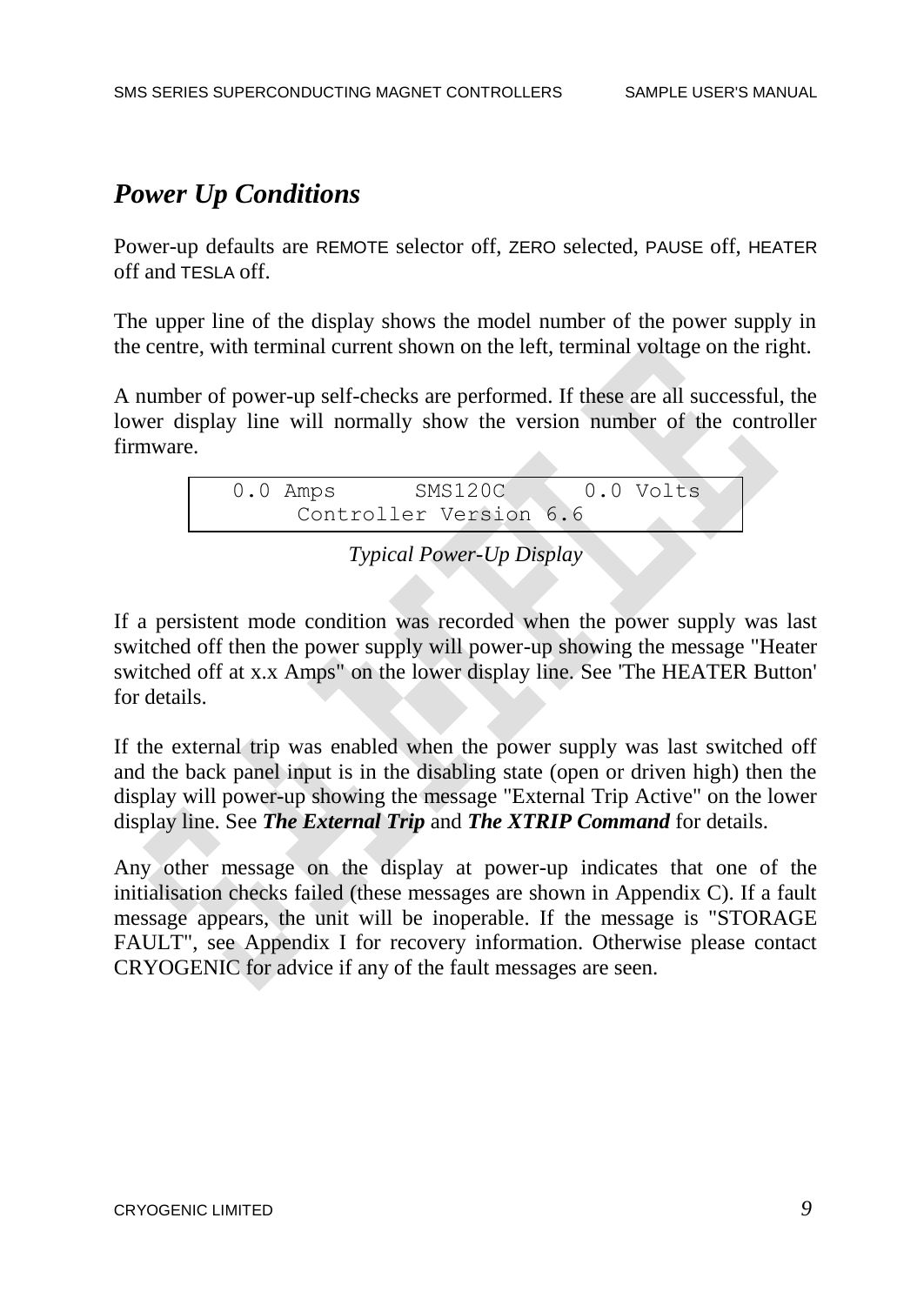### *Quiescent Status*

The lower display line normally shows the four most important parameter settings. To change the version message to the message showing parameter settings, press any button. The ZERO selector is convenient to use as it is already active and will have no other effect. Alternatively, for a magnet with a persistent mode switch, it may be useful to get into the habit of using the HEATER button for this purpose. From left to right, the parameters displayed are: the MID setting, the MAX setting, the voltage limit and the ramp rate. The parameter values will be as on the previous power-down.



*Typical Quiescent Status Display*

Note: Only the power-up version message is cancelled as described above. The "External Trip Active" and "Heater switched off at x.x Amps" messages are not cancelled until the respective condition is cancelled.

#### *The TESLA Button*

If a field constant has been entered, pressing the TESLA button will convert the terminal current display and the MID and MAX settings to read in Tesla instead of Amps. Note, however, that the ramp rate continues to read in Amps per second. The TESLA button toggles between Amps and Tesla, with the indicator being illuminated when Tesla is selected. If no constant has been entered, pressing the TESLA button will have no effect and the indicator will not illuminate. The field constant may either be entered via the interface (see *The SET Command*) or using the numeric Keypad (see *The SELECT, CANCEL, ENTER and SHIFT Buttons*).

| $0.00$ Tesla | SMS120C             | 0.0 Volts |
|--------------|---------------------|-----------|
|              | $6.56T$ 11.50T 4.8V | 0.012A/s  |

*Typical Quiescent Status Display With TESLA Active*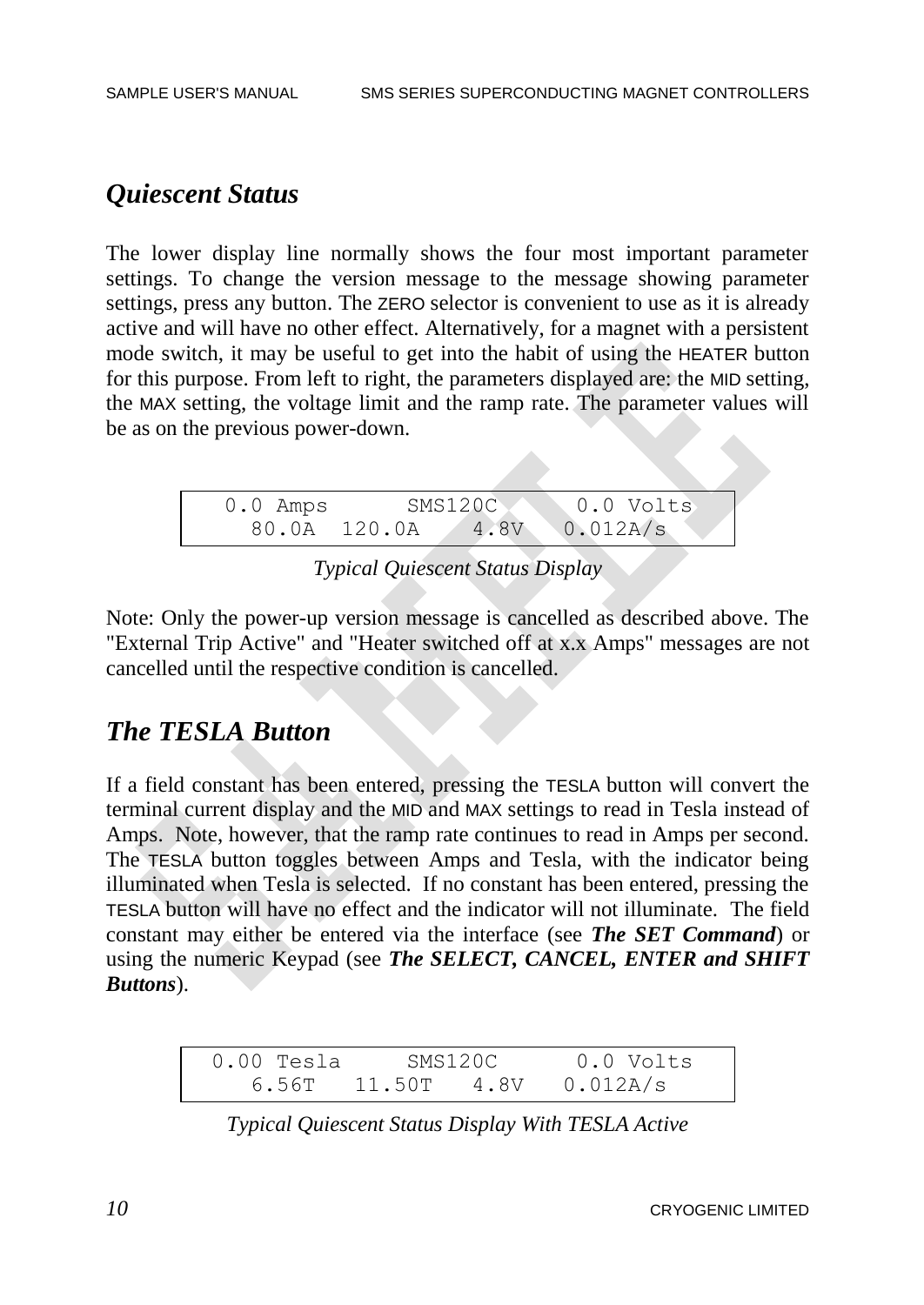## *The SELECT, CANCEL, ENTER and SHIFT Buttons*

The four parameters shown in the normal quiescent status message may be changed by simple operation of the SELECT button. The first press of SELECT will enter the 'set mode' and bring the setting message for the last accessed parameter to the lower display line. Further presses of the SELECT button sequentially select the parameters to be change. Next, enter a value of the parameter using the numeric keypad. When the entered value is wrong use the CANCEL button to clear last value. When the ENTER button is pressed the value is memorised.

```
0.0 Amps SMS120C 0.0 Volts
     Voltage Limit = 4.8 Volts
```
#### *Typical Set Mode Display*

The **Ramp Rate** is entered in a logarithmic fashion at 16 steps per decade. Note that the display of current to 3 decimal places (or field to 4 decimal places) is provided as a guide, but at this level the settings should be regarded as relative rather than absolute.

Pressing buttons SHIFT and SELECT together will bring the setting message for the last accessed alternate 'set mode' parameter to the lower display line access: either the Heater voltage parameter or the TPA (Tesla per amp) field constant.

The persistent mode switch **Heater Output** is usually set to its normal value a single time and memorised . The setting message for this is accessed by pressing SHIFT-SELECT. The step size is just over 0.1 Volt, rounded on the display to the nearest 0.1 (thus, there may be some apparent steps of 0.2V on the display).

The **Tesla/Amp** constant value may be entered in the range 0.01 to 0.5 tpa. If an invalid value is entered then it is ignored. The field constant is set to 0 initially.

Set mode may be entered at any time during operation of the power supply. When SELECT (or SHIFT-SELECT) is pressed, the setting messages replace any other messages on the lower display line. With no activity on the setting buttons (SELECT, SHIFT), the lower line will revert to the normal display after 10 seconds. Set mode will also be cancelled by operation of any of the non-setting buttons.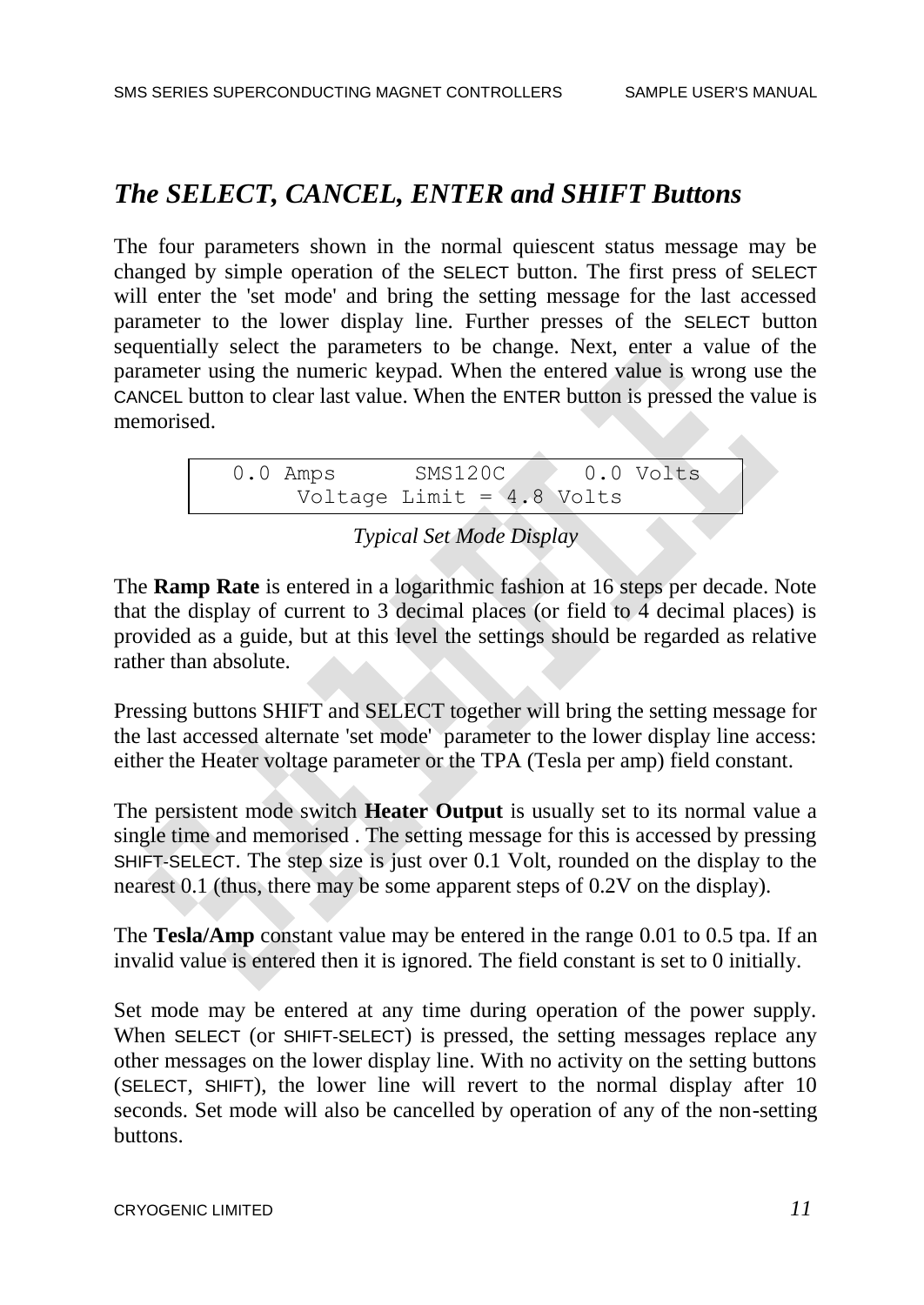Pressing of the currently active ramp selector button (ZERO, MID or MAX) will therefore force restoration of the normal display before the setting time-out with no other effect.

*12* CRYOGENIC LIMITED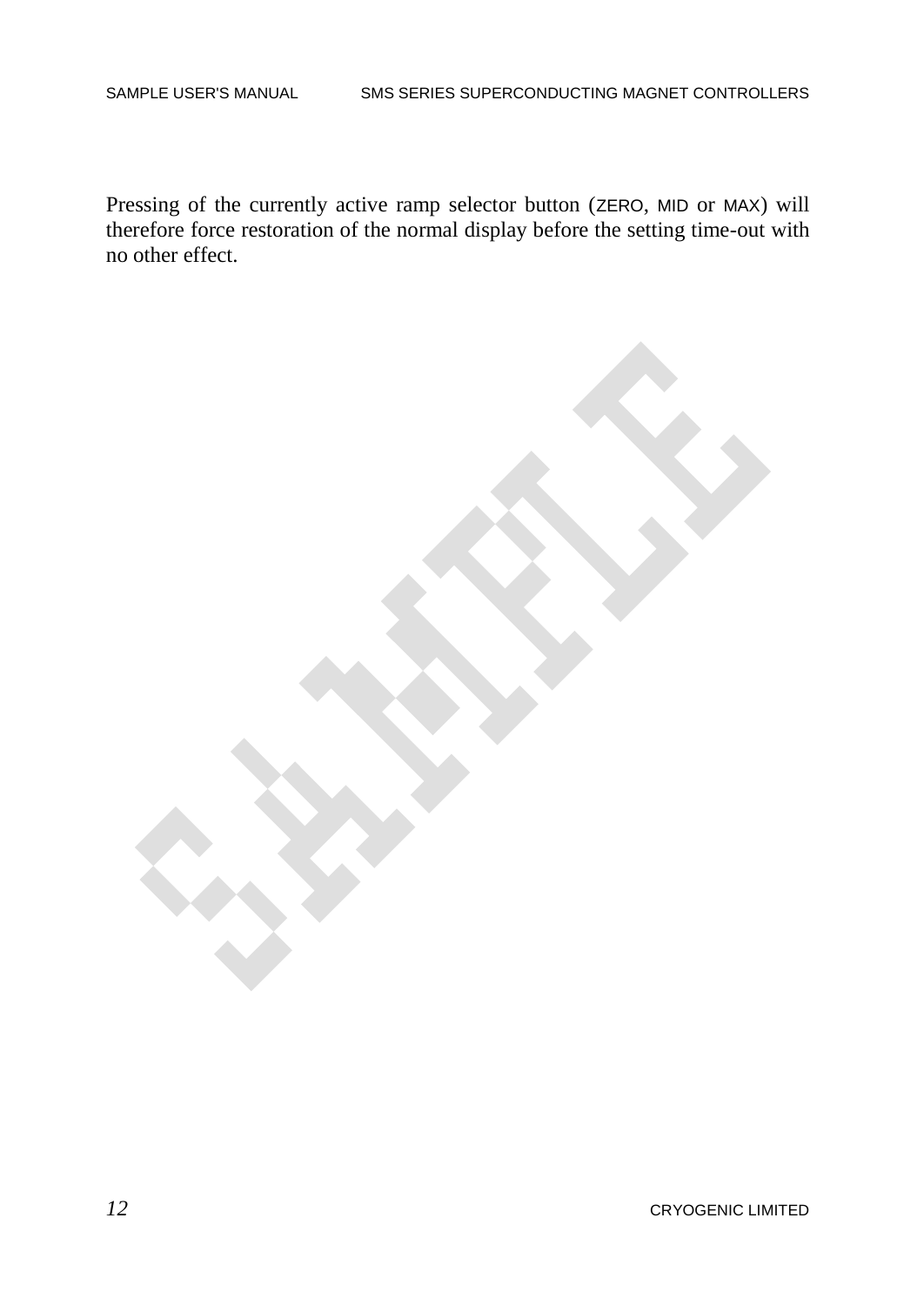## *The ZERO, MID and MAX Buttons*

A ramp from zero is initiated by pressing the MID or MAX button. The ZERO, MID and MAX buttons are interlocked, with the currently selected target being shown by the appropriate LED indicator. While ramping to one of these target settings, the lower display line will show the target current (in Amps or Tesla, as selected) and the ramp rate.

> 26.2 Amps SMS120C 3.8 Volts Ramping to 80.0 Amps at 0.012 A/s

#### *Typical Active Ramp Display*

*Note:* If the external trip is active no ramp can be performed. The external trip condition must be cancelled either by taking the input line to the enabling state (shorted to 0V or driven low) or by disabling the external trip facility via the remote control interface (See *The External Trip* in this section and *The XTRIP Command* in the *REMOTE CONTROL* section).

If the selected ramp rate causes the terminal (or sense) voltage to rise to the set voltage limit, the "..at x.x A/sec" message will change to the "..at voltage limit" message.

*Note:* If the RS2 reversing switch option is fitted, SHIFT+MID and SHIFT+MAX can be used to initiate a ramp in the negative direction. See Appendix G for full details. Any changes to the set points, voltage limit or ramp rate will have an immediate effect on any active or pending ramp, and so may cause the "Ramping.." message to be changed (when this is returned to the display after the setting operation). The message will also be changed if a different ramp target is selected before the ramp has completed. When the power supply is holding on a target (other than zero) and the value of that set point is changed, this will re-activate ramping and produce a new ramping message on the display (but, again, this will not be seen until set mode is terminated).

Completion (or halting) of a ramp will be indicated by the return of the quiescent status message to the display (normally the four parameter values).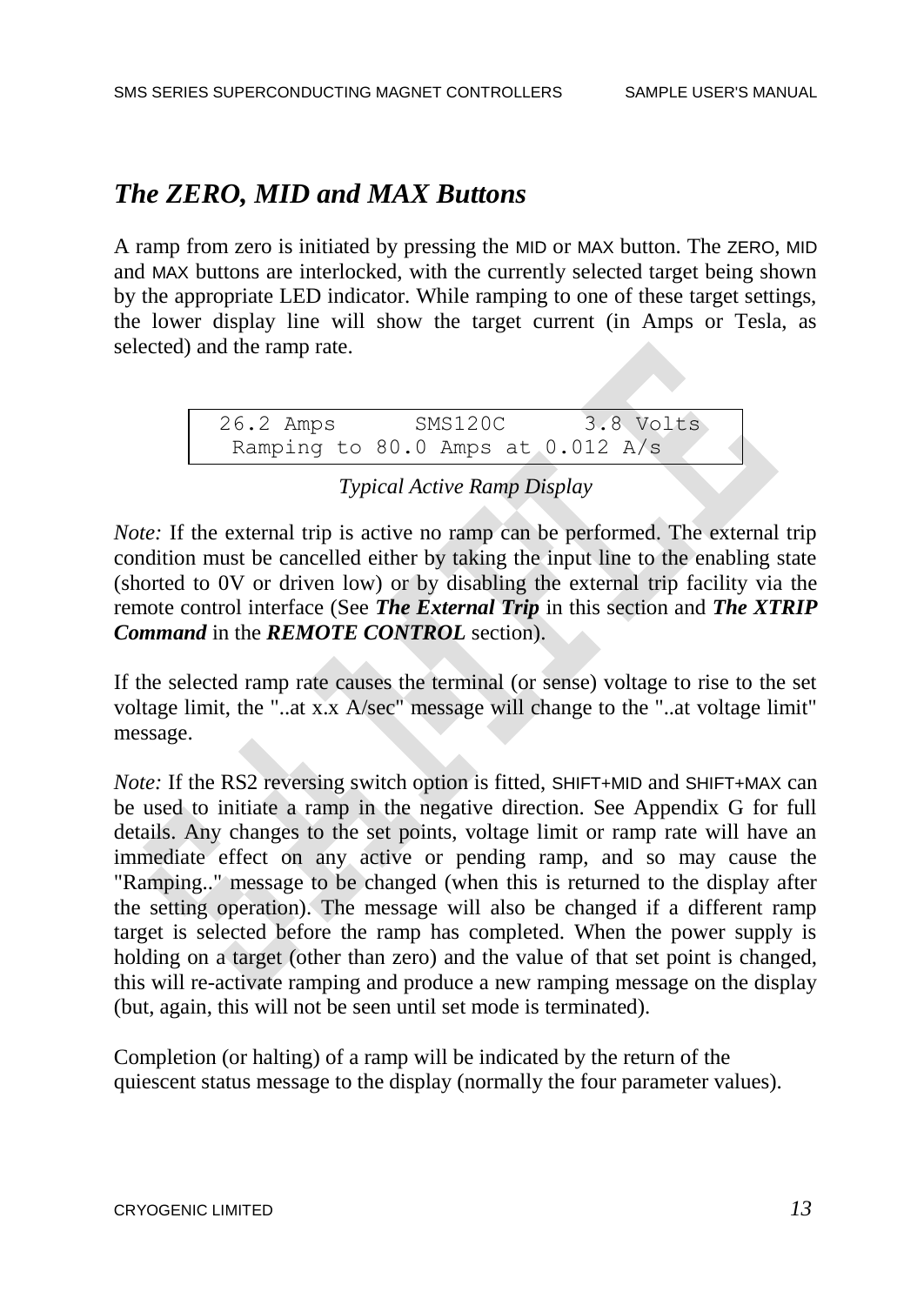#### *The PAUSE Button*

A ramp may be halted at any time before the selected target has been reached by use of the PAUSE button. PAUSE alternately enables and disables the ramp generator, with the indicator being illuminated when ramping is disabled (ie. PAUSE on). Any "Ramping.." message will disappear from the display, as if the ramp had completed.

When PAUSE is on, the ramping target may be reselected and/or parameters adjusted with no effect until the PAUSE is released. When PAUSE is switched off, the "Ramping.." message will reappear on the display (if appropriate).

The digitally implemented PAUSE function has excellent long-term stability, equivalent to that achieved when holding normally on a set target current.

#### *The REMOTE Button*

The REMOTE button will not normally be used, as switching between remote and local control modes is performed automatically via IEEE-488 interface signals (pressing this button when the IEEE-488 interface is not being driven will have no effect). The LED on this button indicates the current mode. If the LED is on, control is from the interface and none of the other buttons will be operative.

However, if remote control is selected without being locked, the REMOTE button may be pressed to seize local control temporarily. The LED will turn off and the other buttons will be operable. A message will be sent to the remote device to signal that this action has been taken. As buttons are pressed, output messages will be generated on the interface to allow the remote device to monitor the activity (any commands from the remote device sent during this time will be accepted but ignored). As long as the remote device maintains the nominal remote enabled state, the REMOTE button may be pressed again to return control to the remote device (this is signalled to the remote device by another interface message). The remote device may issue a command to prevent this use of the REMOTE button (locking ALL buttons, instead of all buttons except REMOTE).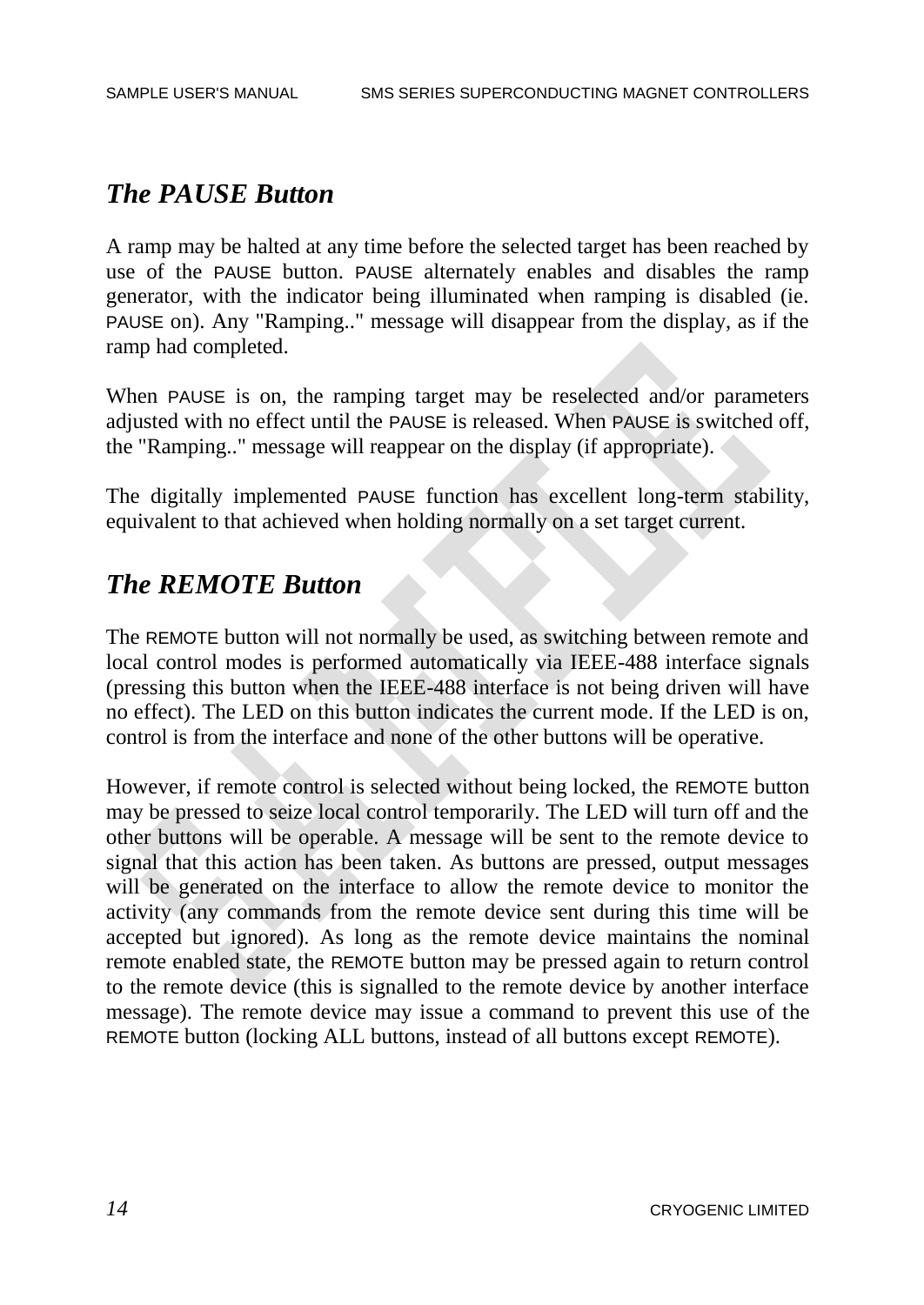### *The HEATER Button*

If the magnet is fitted with a persistent mode switch, the heater should be switched on (HEATER indicator illuminated) before energising the magnet. Note that the HEATER button can only be operated, to either switch on or switch off, when no ramping is active. The HEATER button will only respond (as shown by the indicator LED) when ramping is inactive. Ramping is inactive when the selected target has been achieved, or if PAUSE is on, or at zero.

Operation of the persistent mode switch may be checked by ramping the power supply to 2 or 3 Amps (use MID or MAX together with PAUSE) with the heater off. An inductive voltage kick should be seen when the heater is then switched on (a similar method may be used to check the minimum voltage required to open the switch by progressively stepping up the heater voltage from zero).

The normal quiescent (non-ramping) status message is, as described above, the four primary parameter values. If the heater is switched off with the power supply delivering current (which the power supply interprets as the switching of a magnet into persistent mode), the status message will change to a record of the current at which the heater was switched off.

> 0.00 Tesla SMS120C 0.0 Volts Heater switched off at 6.76 Tesla

#### *Typical 'Persistent Mode' Display*

No checks are made to establish whether or not a magnet has actually been put into persistent mode. The message is provided purely as a reminder to the operator. It is valid as a persistent mode indicator only if this is a valid assumption for the system as a whole.

The "Heater switched off at..." message will remain on the display (except while ramping or setting parameters) until the heater is next switched on. If the power supply is powered-down with the magnet in this state, the information is retained in non-volatile memory and the "Heater switched off at..." message will replace the version number message and the standard quiescent state message on the next power-up.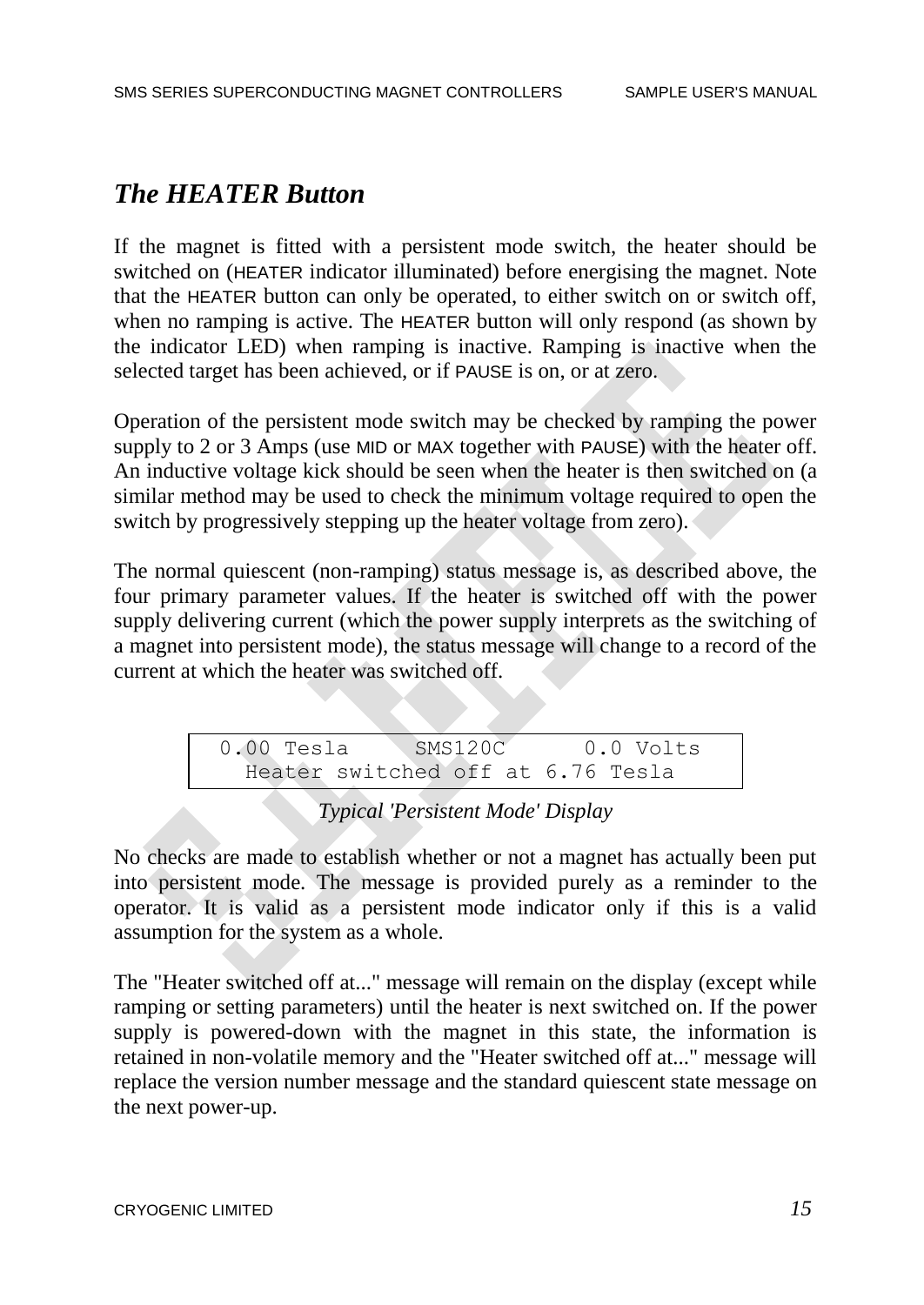### *Using the Voltage Sense Input*

The power supply can operate in both constant ramp rate and constant voltage control modes. Switching between these modes is performed automatically by the controller. If the set ramp rate does not cause the sensed voltage to rise to the set voltage limit, the controller operates in constant ramp rate mode. If the sense voltage rises to the set voltage limit, the controller switches to constant voltage mode.

Switching of the sense voltage source is also performed automatically. If no connection is made to the voltage sense input, the voltage control circuitry operates from the voltage at the main terminals. If a voltage drive is applied to the voltage sense input, this is used as the control voltage. The terminal voltage will then be allowed to rise above the set voltage limit.

Typically, the sense input is driven from voltage taps connected directly across the magnet windings. Constant voltage control will, in these circumstances, produce a constant rate ramp.

Care should be taken in setting the voltage limit, when operating with the sense input, to allow a sufficient margin for the maximum resistive voltage difference between the sense input and the main terminals. If the main terminal voltage rises to the nominal maximum voltage of the power supply, while the sense input is below the set voltage limit, the controller will switch into a pseudo constant voltage mode (to avoid saturation of the output stage) which is less smooth and stable than the genuine constant voltage mode (the display message is the same as the genuine voltage limiting mode, however).

Reversed voltage sense leads will cause approximately 20 ohms to appear across the load. When operating with large inductance coils this will cause a significant and unexpected time constant to appear. Furthermore, the two 10 ohm protection resistors will be damaged if this condition is prolonged. For these reasons, great care should be taken to connect the voltage sense leads with the correct polarity. *Note:* The voltage sense input should never be used if there is a reversing switch in the system.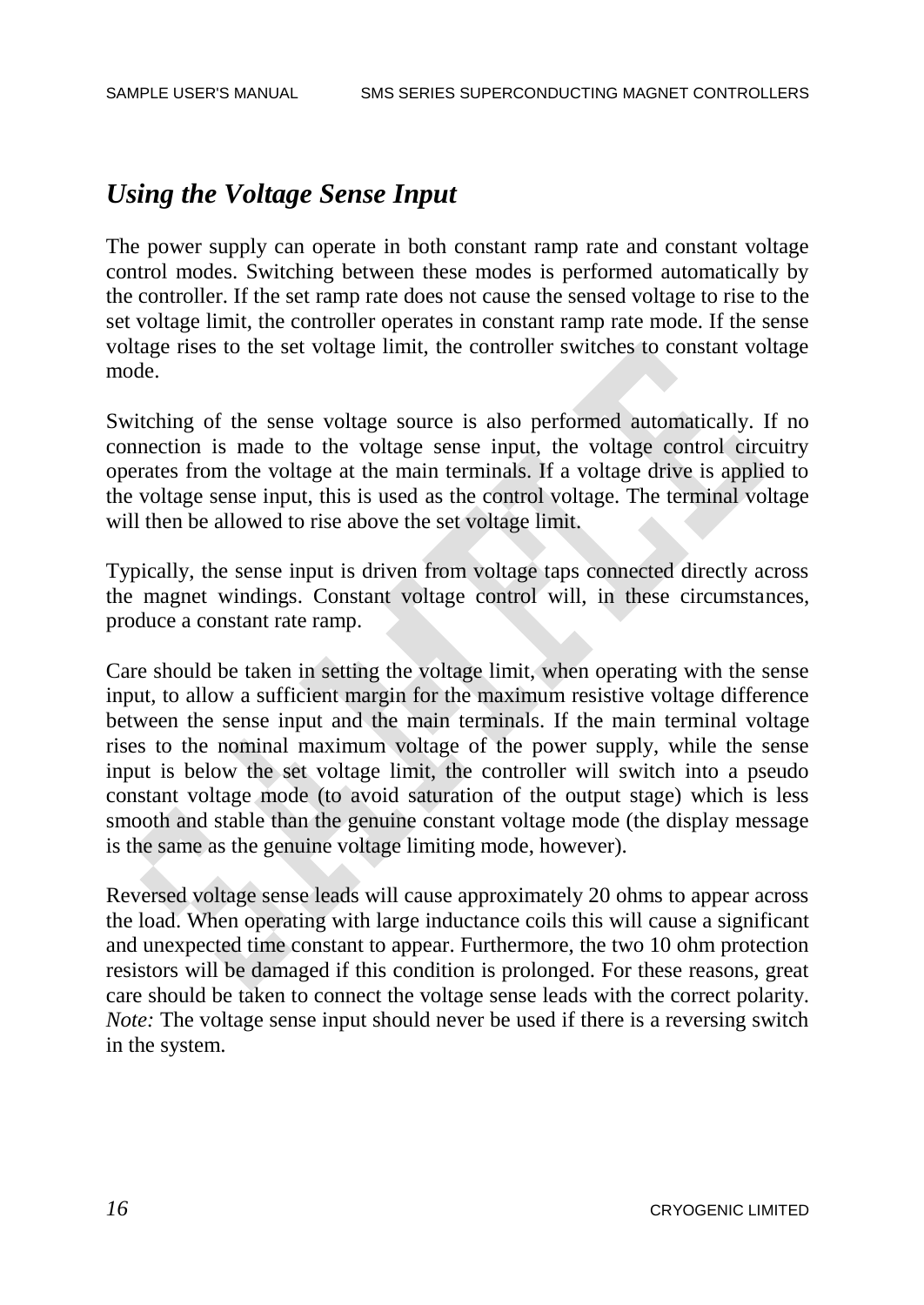# *Quench Detection*

Should the magnet go resistive ('quench') for any reason, the status message will change to a record of the event, including the current flowing in the output terminals at the time of the quench. The power supply instantaneously switches the demand current to zero when it detects an increasingly resistive load. The ZERO ramp target selector will be indicated after a quench, and the message will remain on the display until SET or one of the ramp target selector buttons is pressed. While it is on the display, the units may be switched by use of the TESLA button. No specific action is required to reset the power supply following a magnet quench. The power supply will be inoperable until one second after the terminal current and voltage return to zero.

| $0.00$ Tesla | SMS120C                    |  | 0.0 Volts |  |
|--------------|----------------------------|--|-----------|--|
|              | Quench Trip at 10.44 Tesla |  |           |  |

*Typical 'Quench' Event Display*

Note that a quench which occurs in persistent mode will be detected, but the current shown in the message will be the power supply terminal current at the time of the quench detection, NOT the true persistent mode current.

# *The External Trip*

A facility is also provided to trigger an emergency de-energisation of the magnet via an auxiliary input on the back panel (see Appendix D for connection details). This function is only available after it has been enabled via the remote interface (see *The XTRIP Command* in the *REMOTE CONTROL* section). The action taken by the power supply on detection of an external trip is exactly the same as that taken on the detection of a quench, except that the heater is automatically switched on and the power supply is disabled for as long as the trip condition is active. *An external trip may cause a quench in a small proportion of magnets.*

Note that the external trip input is normally supplied fitted with a shorting link plug. This prevents a trip occurring if the feature is enabled by accident. To use the external trip feature, this plug should be replaced with your own input.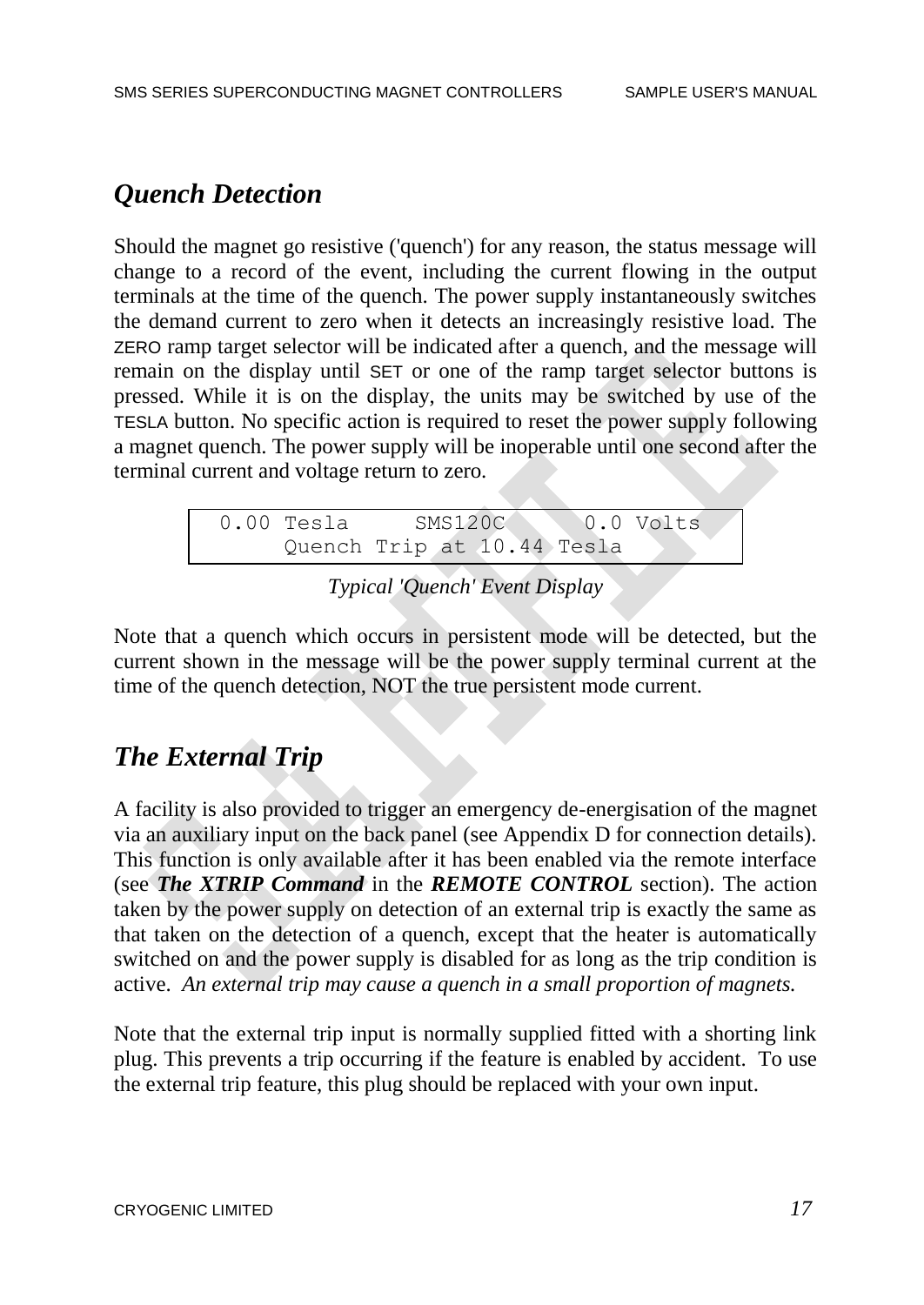The effect of an external trip is to de-energise the magnet at the fastest possible rate, whatever the existing conditions and parameter settings. This facility may be useful as a 'Panic Button' for attended operation or as simply-implemented automatic system interlock for unattended operation (a trip can also be triggered via the remote interface if the supplied shorting link is removed to further increase the options - see *The XTRIP Command* for details). Because the heater is automatically switched on, and remains on until about 1 second after the terminal current falls to zero, an external trip will take a magnet out of persistent mode (subject to correct heater voltage setting and external wiring). The heater is automatically switched off after the magnet has been de-energised whatever the previous on/off state of the heater.

> 0.00 Tesla SMS120C 0.0 Volts External Trip at 10.44 Tesla

*Typical 'External Trip' Event Display*

Cancellation of the external trip event message is caused by the same button presses as to cancel a quench event message. However, if the external trip condition continues to exist (if the XTRIP function remains enabled and the input line remains in the active condition), the ramp selectors are locked to ZERO. Before the power supply can be used, the trip must be cancelled either by taking the input line to the enabling state (driven low or shorted to 0V, e.g. by fitting the shorting plug) or by disabling the external trip function via the remote interface (see *The XTRIP Command* for details). If the trip condition continues to exist after the event message has been cancelled, or if a trip is triggered when there is no output current and no 'persistent mode' record, the message "External Trip Active" will be shown on the display, replacing the normal quiescent status message until the trip condition is cancelled. The external trip enabled/disabled state is held in the non-volatile memory. Therefore, it is possible for an external trip condition to exist at power-up. If this is the case, the "External Trip Active" message will replace both the version message and the normal quiescent message until the trip condition is cancelled.

| 0.00 Tesla | SMS120C |                      | 0.0 Volts |
|------------|---------|----------------------|-----------|
|            |         | External Trip Active |           |

*External Trip Status Display*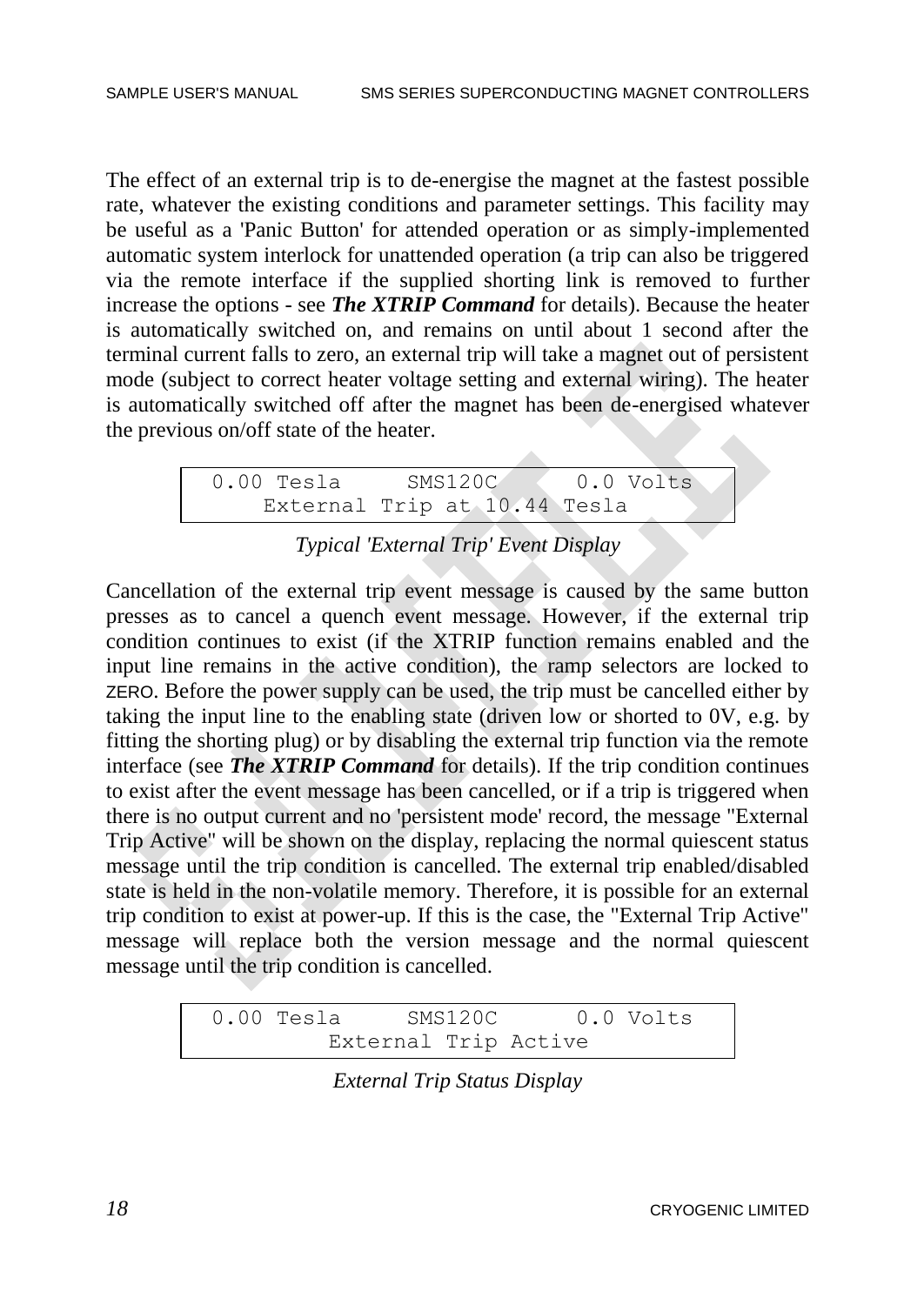# *5 INTERFACE MESSAGES*

## *General Introduction*

The interface may be most simply used for direct remote control of the power supply via a computer running a suitable IEEE-488 terminal program, such as that given in Appendix E. Because remote control commands and output messages consist of comprehensible English text passed over the interface using standard ASCII codes, no external software of a specialised nature is required to communicate with the SMS controller.

Frequently, however, a specialised automatic or semi-automatic driver program will be written to monitor the power supply output and to generate commands. The output messages have well defined structures and type prefixes to assist in this mode of use.

#### *Message Structure*

Interface messages consist of text lines terminated by a carriage-return, line-feed sequence (ASCII codes 13 and 10 decimal). The text in the line has a three-part structure.

The first 9 characters consist of an 8-character prefix followed by a space. In most cases, this prefix is a timestamp in the format " $HH:MM:SS$ ". The timestamp may be replaced by other prefixes in special circumstances. The other prefixes are all of the same length as the timestamp so that the information field always starts at character position 10. The next section is of variable length and is terminated by a colon. This specifies the parameter, status or setting information given by the remainder of the line.

Examples of most of the messages appear in the sign-on block shown below. Note that the sign-on header (which gives the identification information) is the only message type which does not include the second section described above (there is no colon in these lines).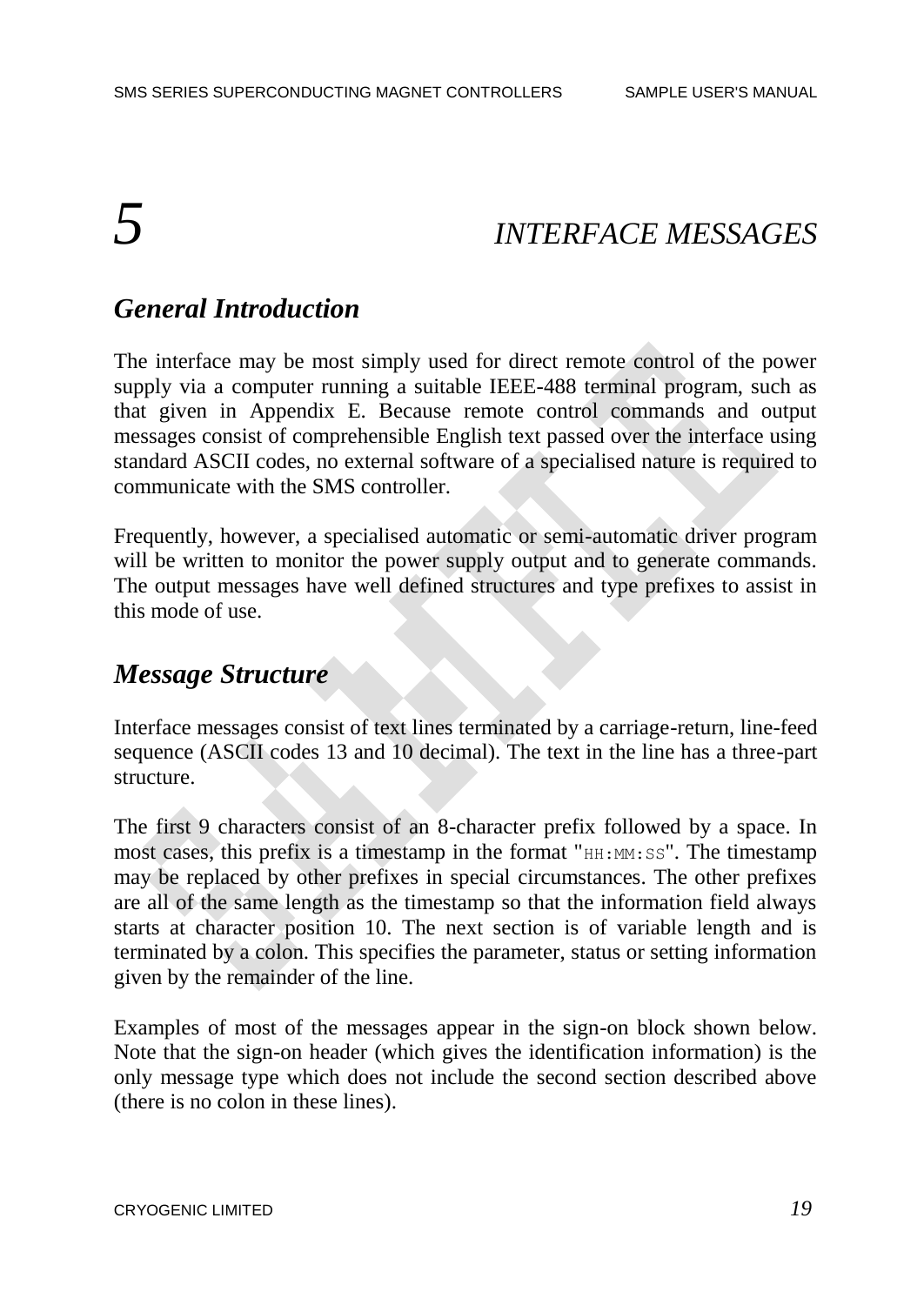#### *The Sign-on Message*

The first sequence of messages which will be seen from the power supply after placing it in remote control mode will be the sign-on sequence, similar to that shown below:

 SMS120C Version 6.6 (xxx) Superconducting Magnet Cryogenic Limited, 1992-2013 ........ REMOTE CONTROL: ENABLED ........ EXTERNAL TRIP: DISABLED ........ FIELD CONSTANT: 0.09138 T/A ........ HEATER OUTPUT: 2.2 VOLTS ........ VOLTAGE LIMIT: 4.8 VOLTS ........ RAMP RATE: 0.012 A/SEC ........ MID SETTING: 85.000 AMPS ........ MAX SETTING: 92.700 AMPS ........ HEATER STATUS: OFF ........ PAUSE STATUS: OFF ........ RAMP STATUS: HOLDING ON TARGET AT 0.000 AMPS ........ LEVEL GAUGE: 0 mm 00:00:02 OUTPUT: 0.000 AMPS AT 0.0 VOLTS

Hopefully, this is all readily comprehensible and needs little further explanation. In the sign-on block can be seen examples of all the common output messages. The state of all controller parameters are indicated. If the reversing switch and/or multiple heaters options are fitted the sign-on block will contain additional lines to indicate the status of these options (see Appendices G and H for details of the option messages).

If no message is obtained, refer to Appendix E for details of the required IEEE-488 interface connections and settings.

A new sign-on sequence can be generated at any time by dropping the remote enabled state on the interface then re-enabling it after say half a second (see Appendix E).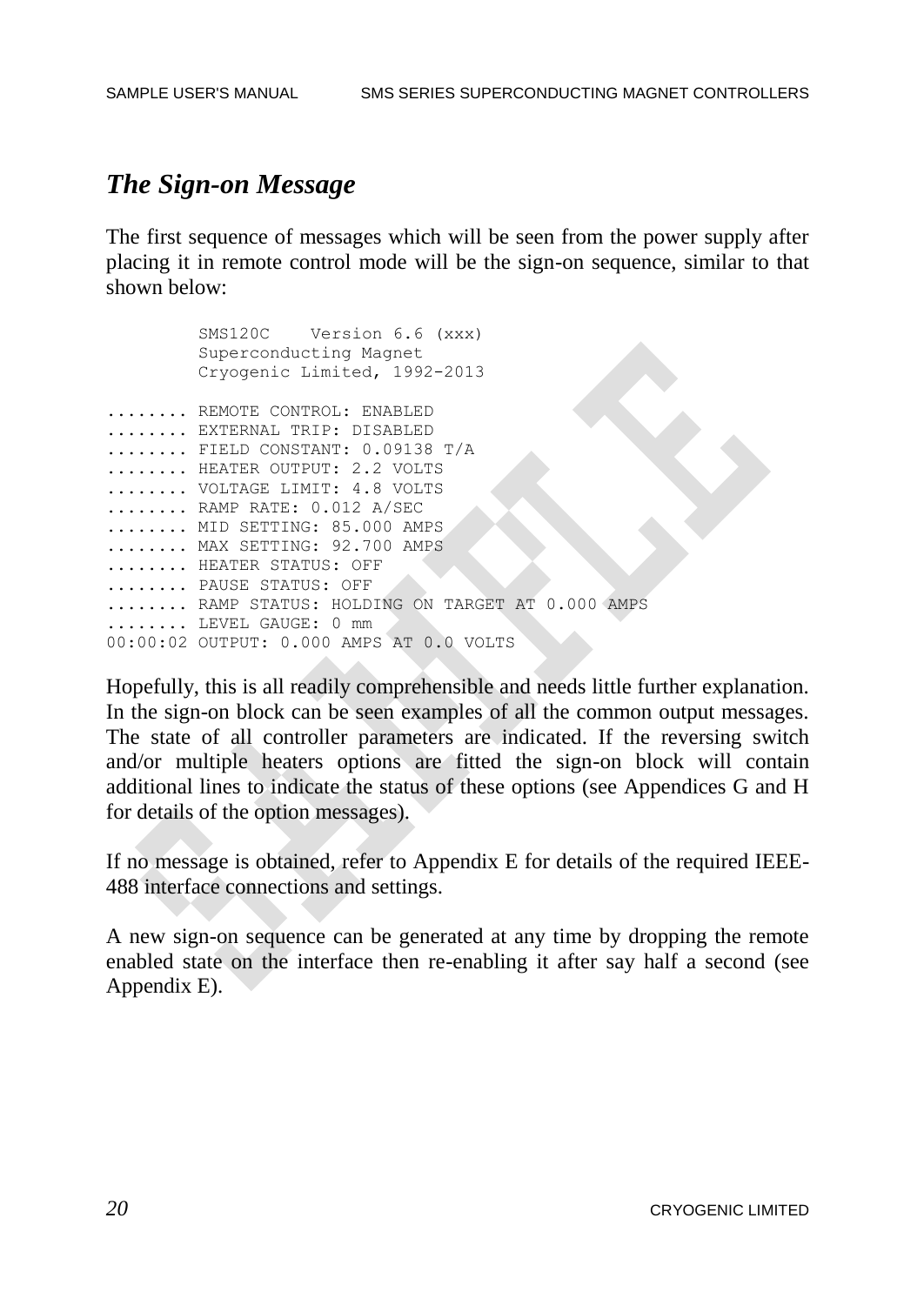The status messages generated during normal operations are all to be found in the sign-on message block, with one exception. The additional message, which is generated when the operating units are changed but not included at sign-on because the current units are indicated in several other messages, is:

HH:MM:SS UNITS: [AMPS][TESLA]

This message line illustrates two of the conventions used in this manual.

First, HH:MM:SS is used to indicate the timestamp. This is the time in hours, minutes and seconds since power-up (note that the time returns to zero after 24 hours). Messages generated while under front panel control always carry a timestamp (from the OUTPUT message in the sign-on block onwards).

Second,  $\begin{bmatrix} 1 \\ 1 \end{bmatrix}$  is used to indicate alternative possibilities in a message. The above message description indicates that the message may be either UNITS: AMPSor UNITS: TESLA*.*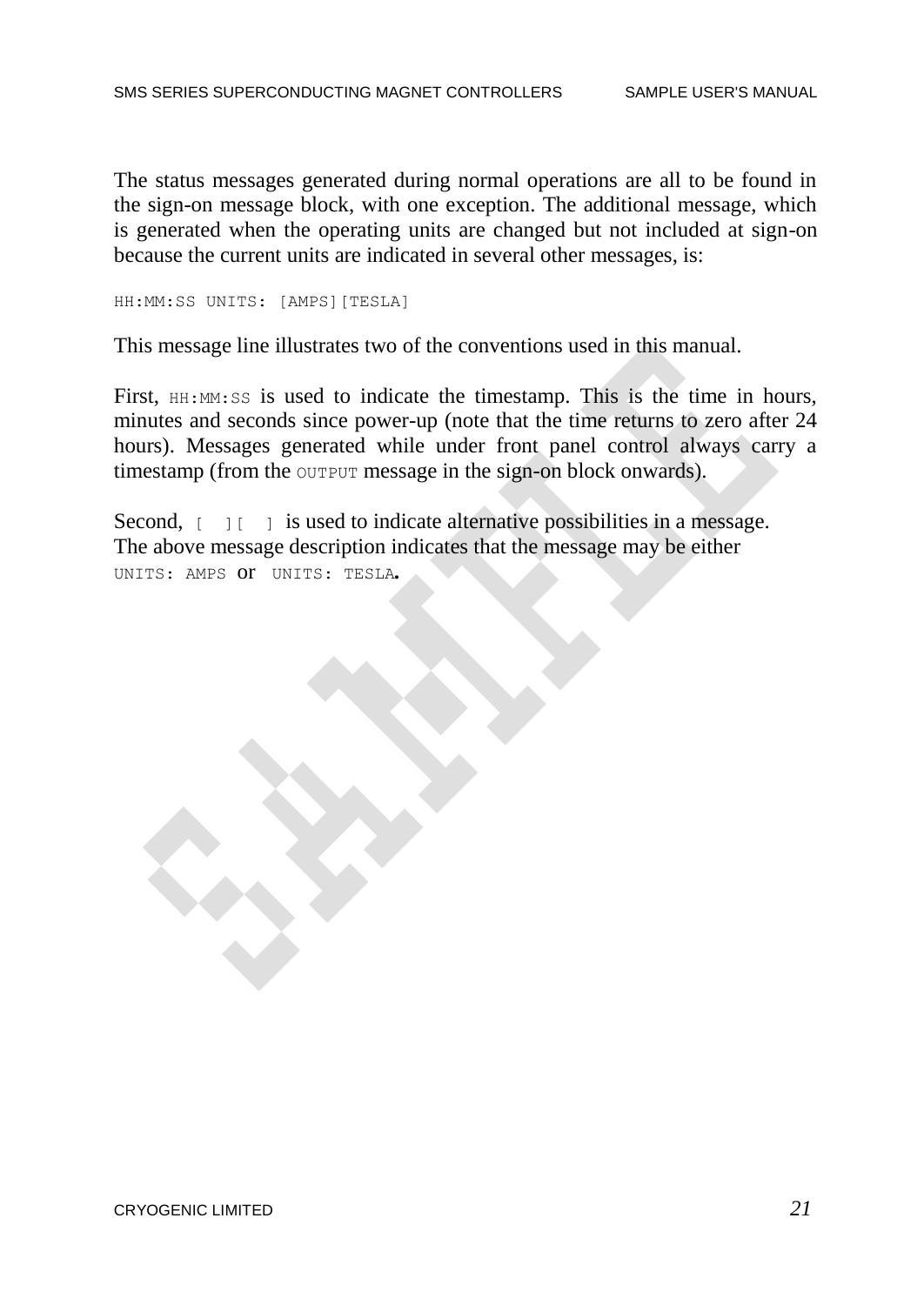### *Ramp Status Messages*

Ramp status messages are messages which are output in response to the RAMP STATUS command. These messages are only sent on request from the interface.

HH:MM:SS RAMP STATUS: RAMPING FROM @.@ TO @.@ [AMPS][TESLA] AT @.@ A/SEC HH:MM:SS RAMP STATUS: RAMPING FROM @.@ TO @.@ [AMPS][TESLA] AT @.# VOLTS HH:MM:SS RAMP STATUS: HOLDING ON [TARGET][PAUSE] AT @.@ [AMPS][TESLA] HH:MM:SS RAMP STATUS: QUENCH TRIP AT @.@ [AMPS][TESLA] HH:MM:SS RAMP STATUS: EXTERNAL TRIP AT @.@ [AMPS][TESLA]

The RAMPING.. message will be output when the RAMP STATUS command is used (see The RAMP Command below).

These messages provide examples of the descriptive convention used for numeric values in messages. These are shown using the '@' & '#' characters. The  $\theta$  signifies a variable number of numeric digits, the  $\#$  a single digit.

Where messages are output using either Amps or Tesla values, the number format used in descriptions is @.@. Amps are output with 3 decimal places of precision  $(e. \# \#)$  in models other than the SMS10C (4 decimal places). Tesla are output with 4 decimal places of precision  $(e. ###)$  in models other than the SMS10C (5 decimal places).

#### *Fault Report Messages*

=======> POWER UNIT FAULT =======> REVERSING SWITCH FAULT

Only faults which do not lock out normal operation are reported over the interface.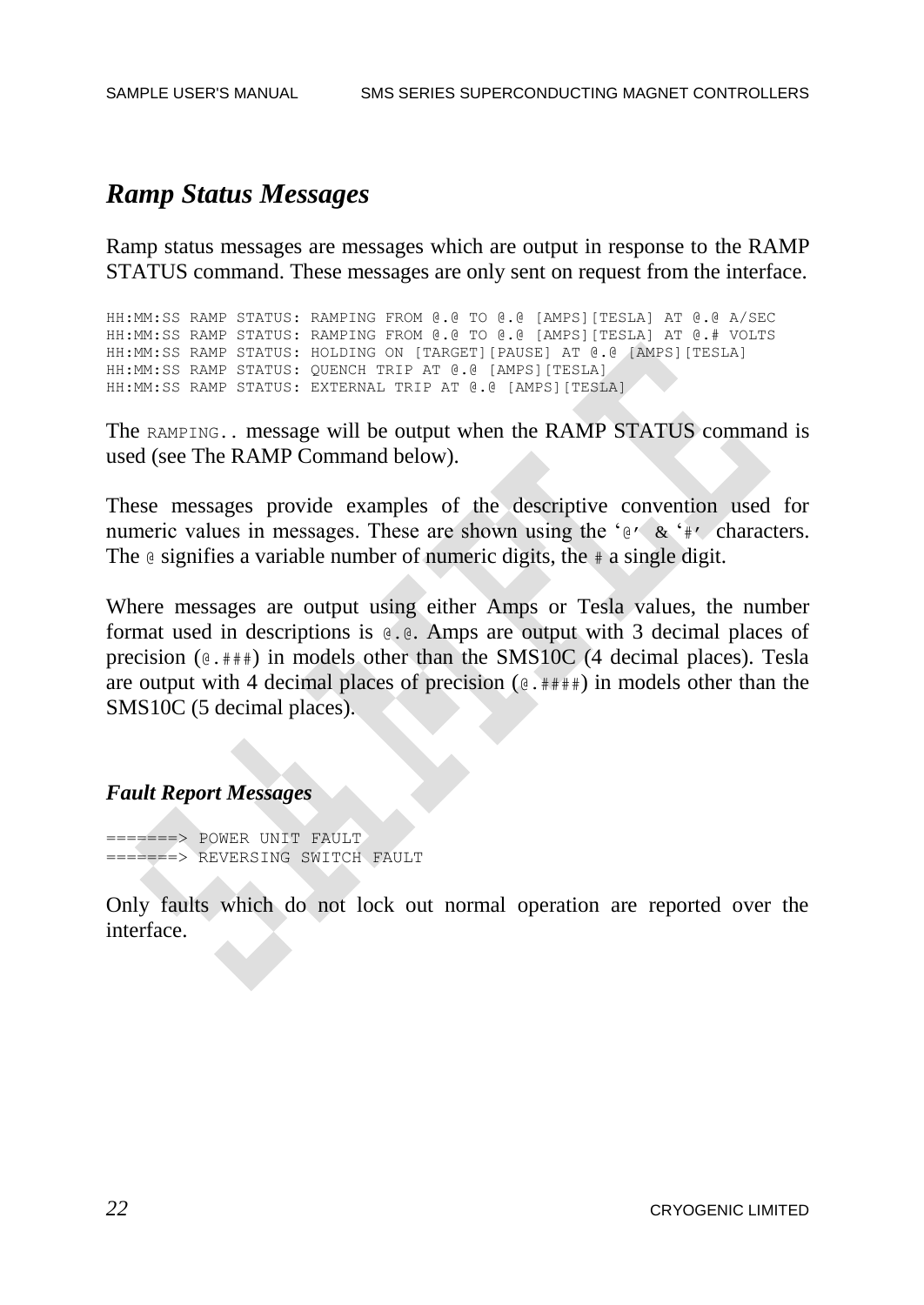# *6 REMOTE OPERATION*

### *General Introduction*

This section provides an outline description of operation via the remote interface. More details, on command formats, output message formats and interface connections, are given in the appendices.

Note that the front panel display and button LED's remain active at all times to locally show status and activity, even when the unit is being controlled over the interface.

#### *Selecting Remote Control*

Remote control mode is selected and deselected automatically by interface signals (see Appendix E for details). The LED indicator is illuminated when remote control is selected.

The REMOTE button will have no effect when the interface is not being actively driven (ie. remote control cannot be initially selected by use of the REMOTE button). However, the REMOTE button may be used to return from remote to local control mode, and back again, providing that the button has not been locked by issue of the **LOCK** command over the interface. When in remote control mode, all front panel buttons except REMOTE are locked out if **LOCK** is off - all front panel buttons including REMOTE are locked if **LOCK** is on.

This topic is also covered in *The REMOTE Button* in the *LOCAL OPERATION* section and in Appendix E.

When the REMOTE button changes the source of control, a status update message in the following form is transmitted over the interface.

HH:MM:SS REMOTE CONTROL: [EN][DIS]ABLED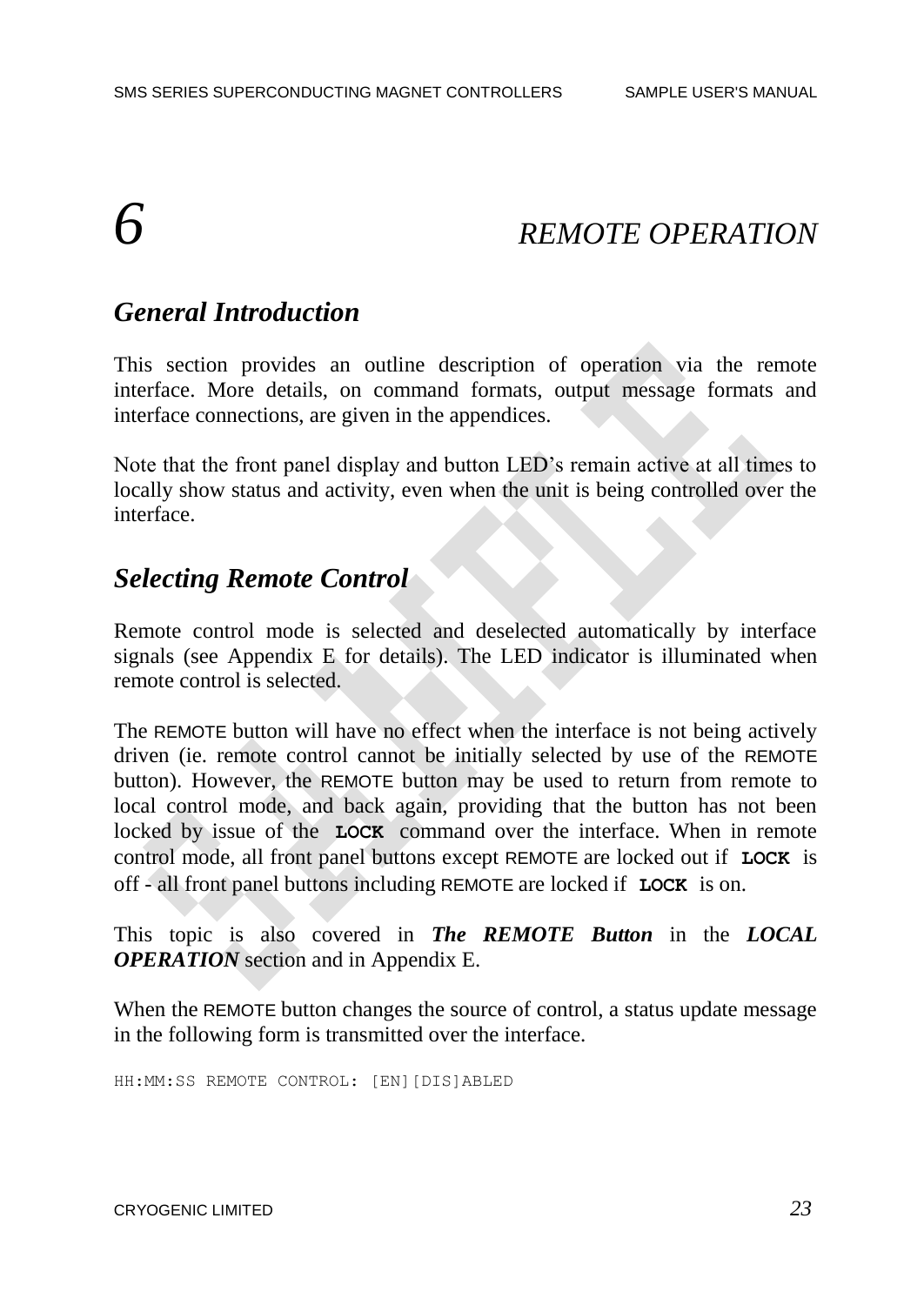#### *Command Structure*

Most commands consist of a primary command word and a secondary or qualifier word (one command, **UPDATE**, requires no qualifier, and one command, **SET**, requires a numerical value in addition to a qualifier).

If an unrecognised primary command word is issued (e.g. a question mark), a message giving a list of all the valid commands will be returned:

```
------> Commands: G(ET), R(AMP), P(AUSE), H(EATER), T(ESLA), S(ET)
,X(TRIP),U(PDATE),L(OCK)
```
(Note that this message is output as a single line. The line break shown above is due to width restrictions in this manual).

While the command words may be given in full, the list indicates by the use of brackets that the commands may be abbreviated to the initial letter (the brackets are not part of the command). Other general rules about commands are:

- 1. A list of recognised qualifiers for any command may be obtained by issuing the command followed by **?** or any other invalid qualifier. Such messages have a "------->" prefix (as shown above) and are described as **command information** messages.
- 2. The present status of the command function may be obtained by issuing the command with no qualifier. Such messages have a "........" prefix and are described as **status confirmation** messages.
- 3. A valid command with valid qualifier (and, in the case of **SET**, with a valid numerical value) will generate a **status update** message in response. These messages are prefixed by a timestamp in the form  $HH:MM:SS$ .
- 4. Alphabetic case is not significant, and a space between command and qualifier (also between qualifier and value in the case of **SET**) is optional.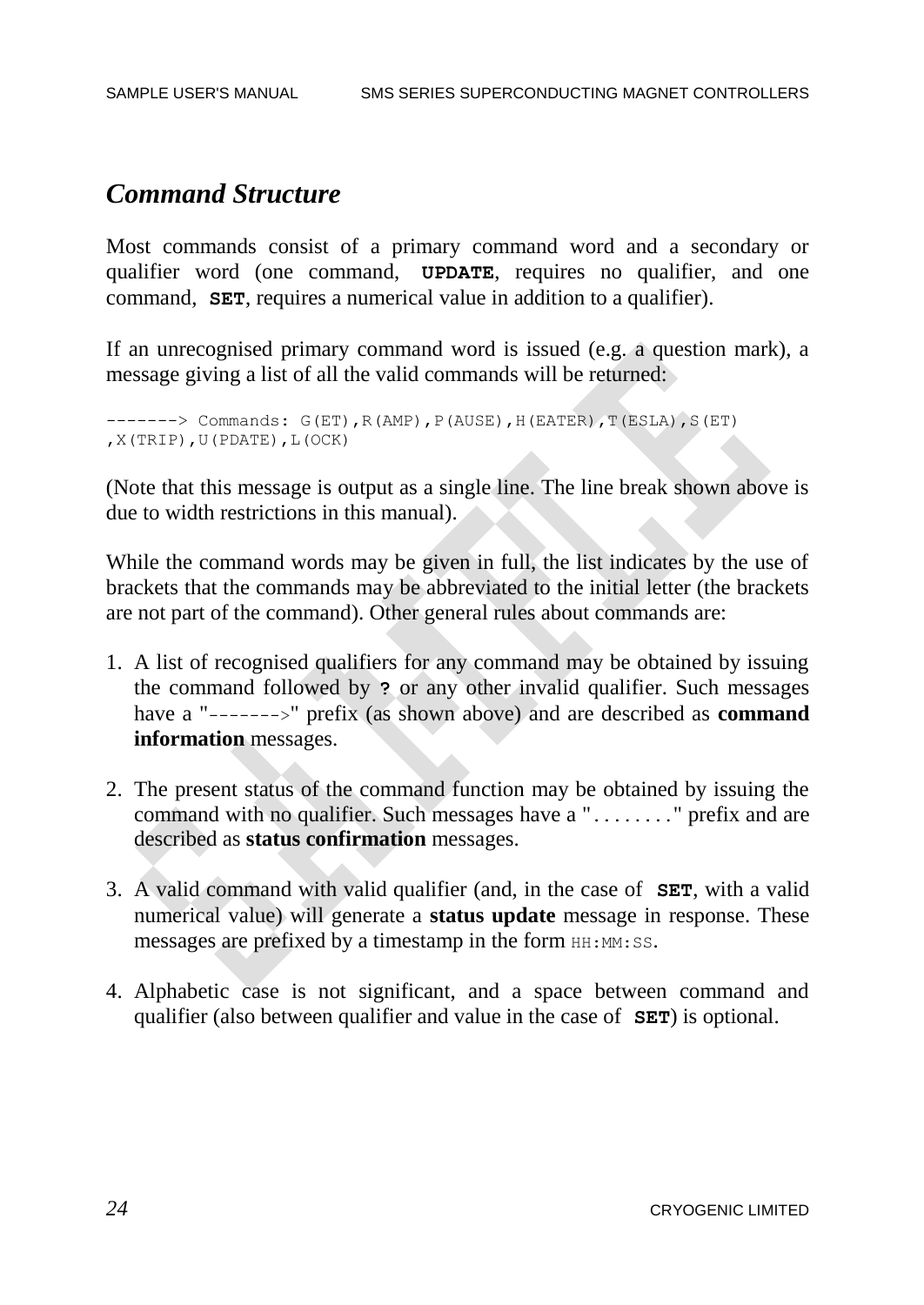The commands are individually described in the following sections. Alternative qualifiers are shown separated by a comma in these descriptions. While many qualifiers may be abbreviated to an initial letter, as for the primary command words, some have special abbreviated forms (where the initial letter does not uniquely identify the qualifier). The first form of abbreviation is shown by enclosing the optional part within parentheses (as above). The special alternatives for a qualifier are shown within square brackets, e.g. **[0][OFF]** signifies that either **0** or **OFF** may be used to switch the function off. The commas, parentheses and brackets are merely descriptive devices and are not part of the command.

**See Appendix G for details of the additional DIRECTION command when the reversing switch option is fitted (also applies to the SMS10C model with integral RS2).**

**See Appendix F for additional parameters on the HEATER command when the multiple heater outputs option is fitted.**

### *The UPDATE Command*

Syntax: **U(PDATE)**

The **UPDATE** command is used to obtain an updated version of the sign-on status block (minus the identification header which is transmitted at sign-on only). **UPDATE** requires no qualifiers. Any given will be ignored.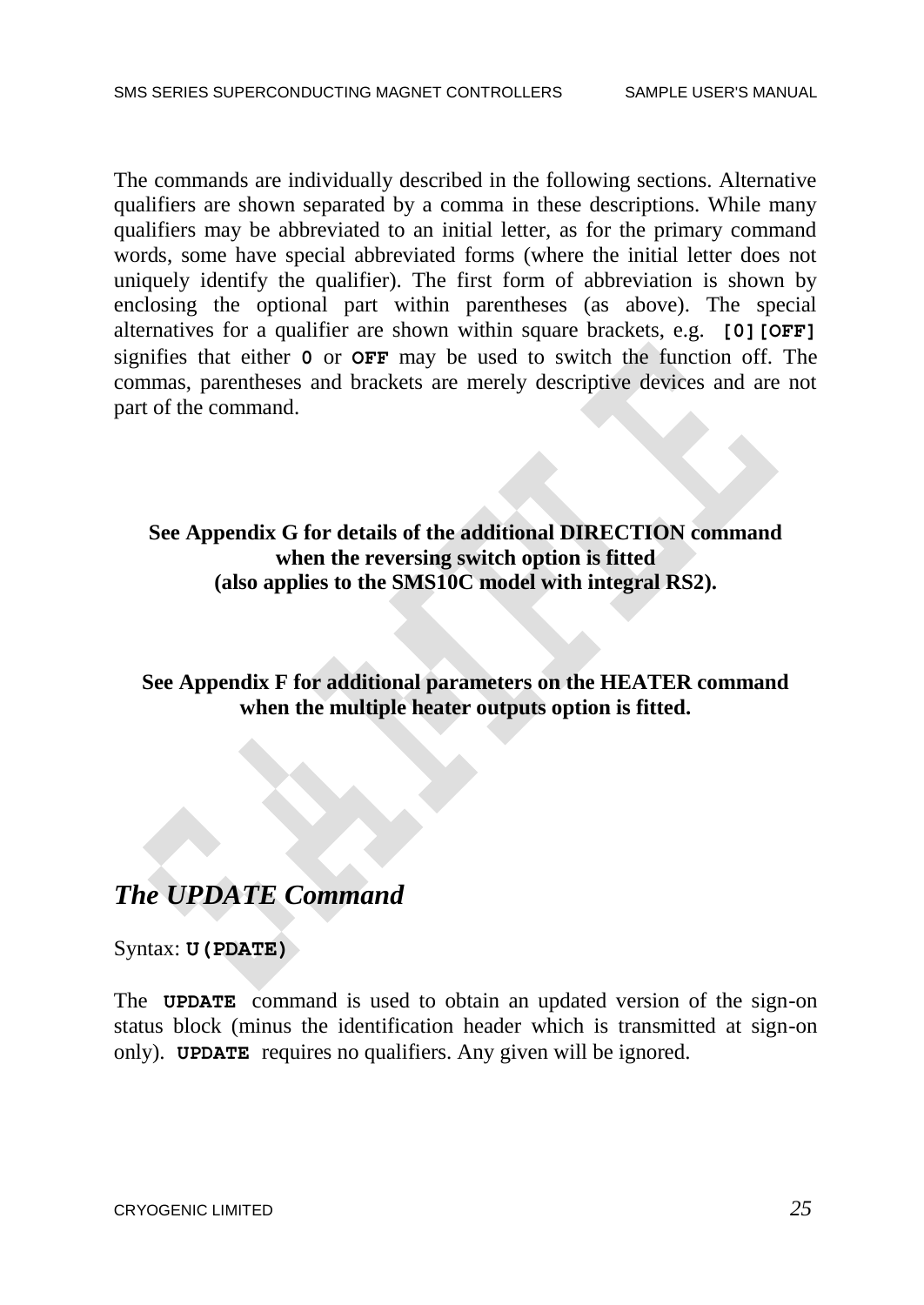#### *The GET Command*

```
Syntax: G(ET) O(UTPUT)
       G(ET) L(EVEL)
       G(ET) [MID][%]
       G(ET) [MAX][!]
       G(ET) R(ATE)
       G(ET) (T)PA,
       G(ET) H(V)
       G(ET) V(L)
       G(ET) S(IGN)
       G(ET) P(ER)
```
The **GET OUTPUT** command returns the present output current and voltage values by a status update message of the following form:

HH:MM:SS OUTPUT: @.@ [AMPS][TESLA] AT @.# VOLTS

The **GET LEVEL** command returns a value determined from the present voltage at the auxiliary analogue input connector. The assumption is made that this input is connected to the analogue output of a liquid helium level gauge with an output of 2mV per millimetre. A status update message of the following form is output:

```
HH:MM:SS LEVEL GAUGE: @ mm
```
The range of the analogue input is 0 to 2.55V with a resolution of 10mV. Thus the level resolution is 5mm with a full scale of 1275mm. If it is desired to use the analogue input for some other purpose, the value returned by the **GET LEVEL** command may be converted in this manner. This command also produces an 80ms positive-going pulse at the 'level gauge pulse' output on the AUX IN/OUT connector (see Appendix D).

Both messages may be obtained on one command by use of the **GET** command with no qualifier.

HH:MM:SS OUTPUT: @.@ [AMPS][TESLA] AT @.# VOLTS HH:MM:SS LEVEL GAUGE: @ mm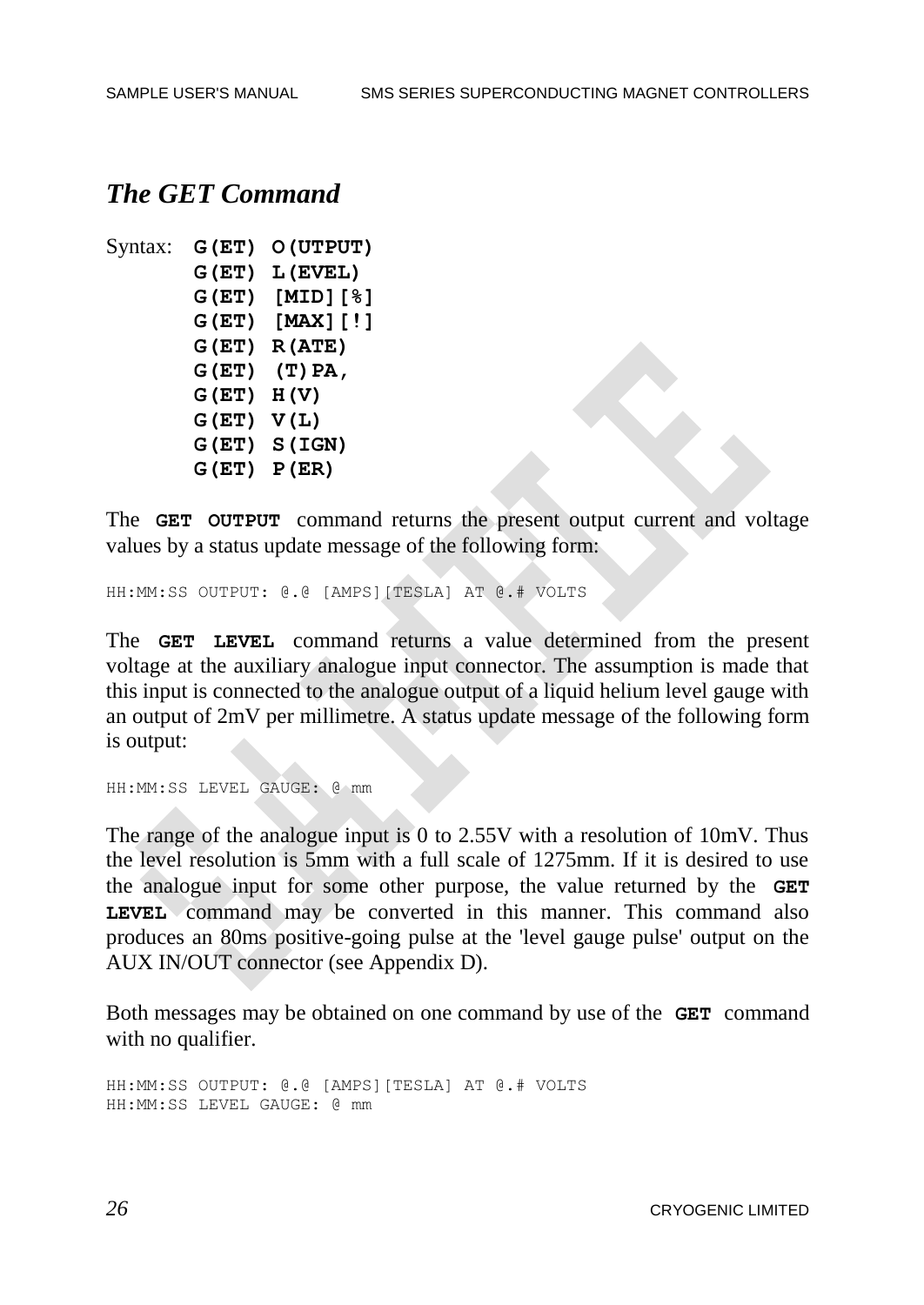The following commands are an alternative to the **UPDATE** command reading parameters. The major advantage is the single line response in contrast to the answer delivered with **UPDATE**. They also save time and minimises the traffic over the interface.

The **GET MID,MAX,%,!** Commands retrieve the various target fields available using the same abbreviations as the **SET** command. The reponse will contains the set unit in order to distinguish between current and field values.

The current ramp rate can be querried with the **R(ATE)** qualifier, the currently used heater voltage is requested with  $H(V)$ , and the current Field constant can be viewed with  $\mathbf{T}(\mathbf{PA})$ . The set voltage limit can be read with  $\mathbf{V}(\mathbf{L})$ .

If the current of the power supply is reversible the set direction is retrieved with the **S(IGN)** qualifier. If the unit is unipolar an empty string is returned.

If a coil has been put into persistent mode, which in terms of the power supply means the heater has been switched off having current flowing, the preserved field or current can be read with the **P(ER)** option.

If an unrecognisable qualifier is given (e.g. **GET ?**), the following command information message will be output:

```
-------> Qualifiers to GET: O(UTPUT), L(EVEL), [%][MID], [!][MAX], ....
\ldots. (R) ATE, (T) PA, (H) V, (v) L, (S) IGN, (P) ER
```
(Note that this message is output as a single line. The line break shown above is due to width restrictions in this manual).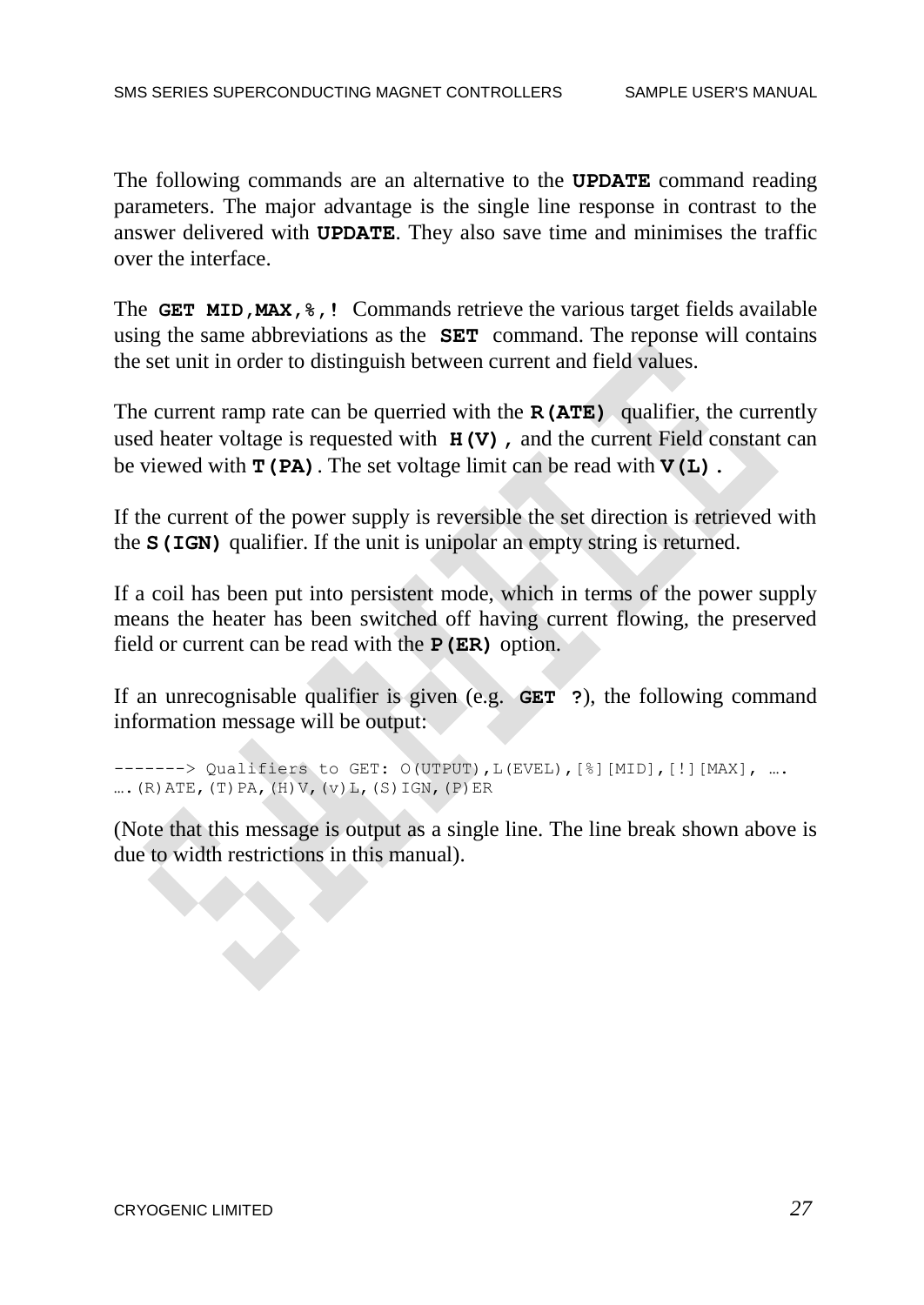#### *The RAMP Command*

```
Syntax: R(AMP) [0][ZERO]
      R(AMP) [%][MID]
     R(AMP) [!][MAX]
      R(AMP) S(TATUS)
```
This command performs the function of the **ZERO**, **MID** or **MAX** buttons on the front panel in selecting a new active ramp target. No response is output to the interface. If required the **STATUS** qualifier can be used to interrogate the present ramping status. The response is a ramp status message (see below).

If the **STATUS** qualifier is given (ie. **RAMP STATUS**), a ramp status confirmation message will be output, in one of the following forms:

........ RAMP STATUS: HOLDING ON [TARGET][PAUSE] AT @.@ [AMPS][TESLA] ........ RAMP STATUS: RAMPING FROM @.@ TO @.@ [AMPS][TESLA] AT @.@ A/SEC ........ RAMP STATUS: RAMPING FROM @.@ TO @.@ [AMPS][TESLA] AT @.# VOLTS ........ RAMP STATUS: QUENCH TRIP AT @.@ [AMPS][TESLA] ........ RAMP STATUS: EXTERNAL TRIP AT @.@ [AMPS][TESLA]

See the 'Ramp Status Messages' section for further descriptions of the **RAMP STATUS** messages.

If the **RAMP** command re-selects the existing target, or an unknown qualifier is supplied or if no qualifier is given (ie. if the command is simply **RAMP**), the command is ignored.

If an attempt is made to perform a ramp when an external trip condition is active, the following command information message will be output:

-------> Ramp disabled by active external trip

See the 'External Trip' section for a description of the external trip function and the **XTRIP** command for details of how this function is enabled, disabled and triggered.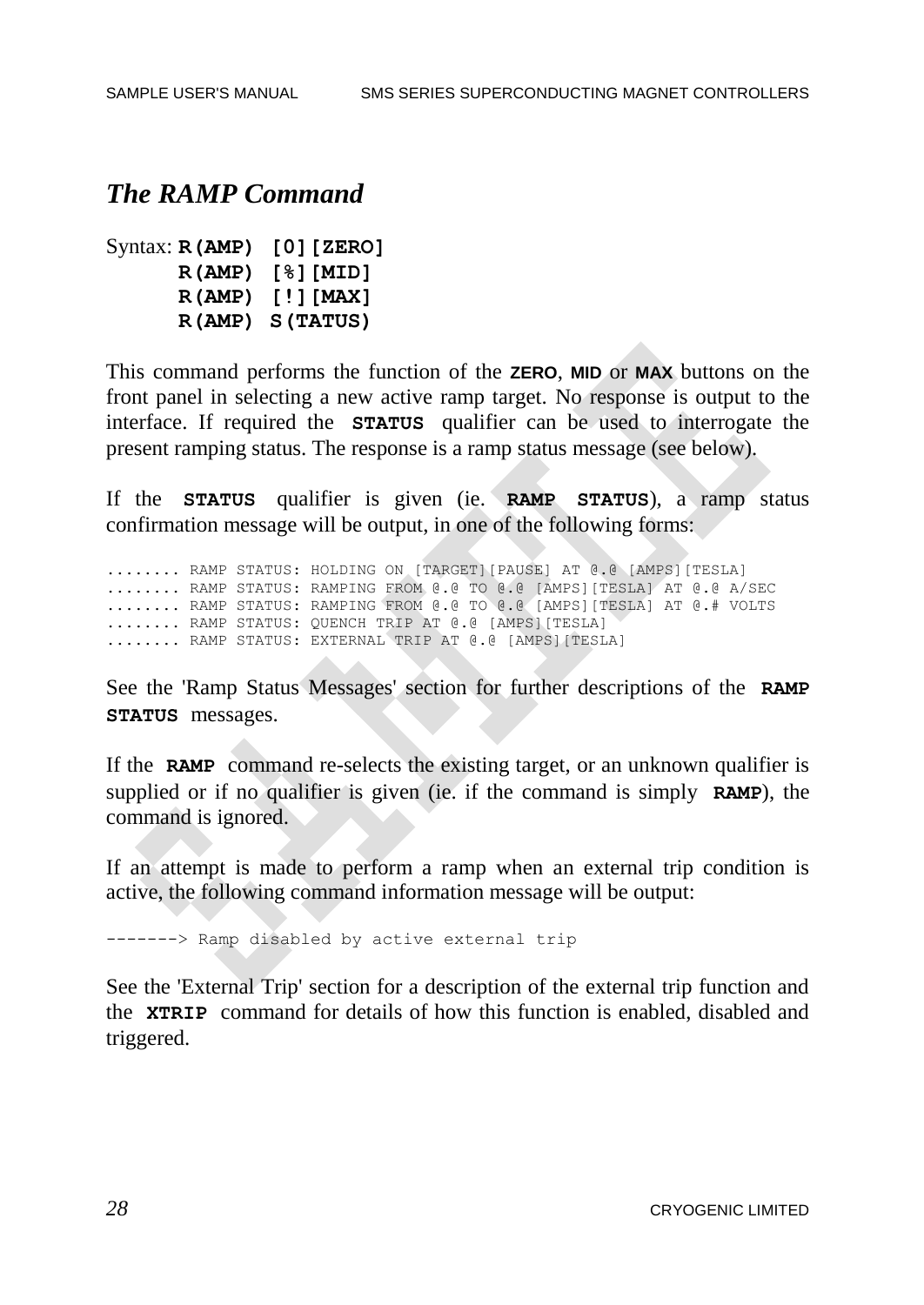### *The PAUSE Command*

Syntax: **P(AUSE) [0][OFF] P(AUSE) [1][ON]**

This command performs the function of the PAUSE button on the front panel in disabling and enabling ramp generator activity.

If the command changes the pause on/off status, this is immediately acknowledged by a status update message in the following form:

HH:MM:SS PAUSE STATUS: [OFF][ON]

If the **PAUSE** command re-selects the present state, or if no qualifier is given (ie. if the command is simply **PAUSE**) the timestamp will be missing and no ramp status message will follow:

........ PAUSE STATUS: [OFF][ON]

If an unrecognisable qualifier is given (e.g. **PAUSE ?**), the following command information message will be output:

------> Qualifiers to PAUSE: [0][OFF], [1] [ON]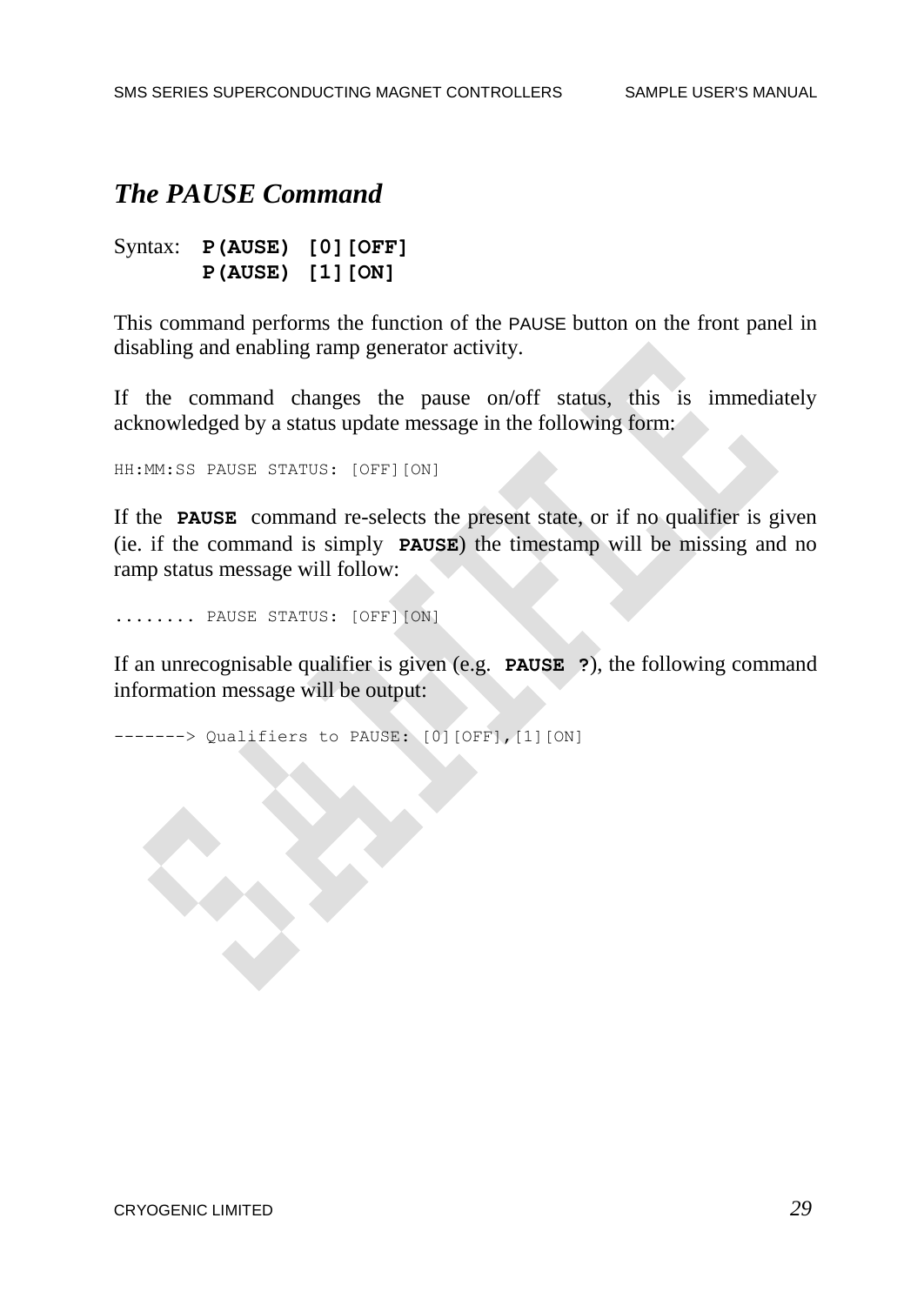#### *The HEATER Command*

Syntax: **H(EATER) [0][OFF] H(EATER) [1][ON]**

This command performs the function of the HEATER button on the front panel in switching the persistent mode heater output on or off.

If the command changes the heater on/off status, this is immediately acknowledged by a status update message in the following form:

HH:MM:SS HEATER STATUS: [ON][OFF][SWITCHED OFF AT @.@ [AMPS][TESLA]]

Switching the heater on always generates the simple HEATER STATUS: ON message.

Switching the heater off generates the simple HEATER STATUS: OFF message if there is no current flowing. If there is current flowing at the power supply output at the time that heater is switched off, the SWITCHED OFF AT.. form is output.

The latter form indicates a status condition which continues to exist (even through a power-down) until the heater is next switched on.

If the command re-selects the existing state, or if no qualifier is given (ie. if the command is simply **HEATER**) the status confirmation form of the message will be output.

If an unrecognisable qualifier is given (e.g. **HEATER ?**), the following command information message will be output:

-------> Qualifiers to HEATER: [0][OFF],[1][ON]

Changing the state of the heater output during a ramp is not permitted. If an attempt is made to change the heater state during a ramp (not if the present state is reselected) the following command information message will be output:

-------> Cannot switch heater during a ramp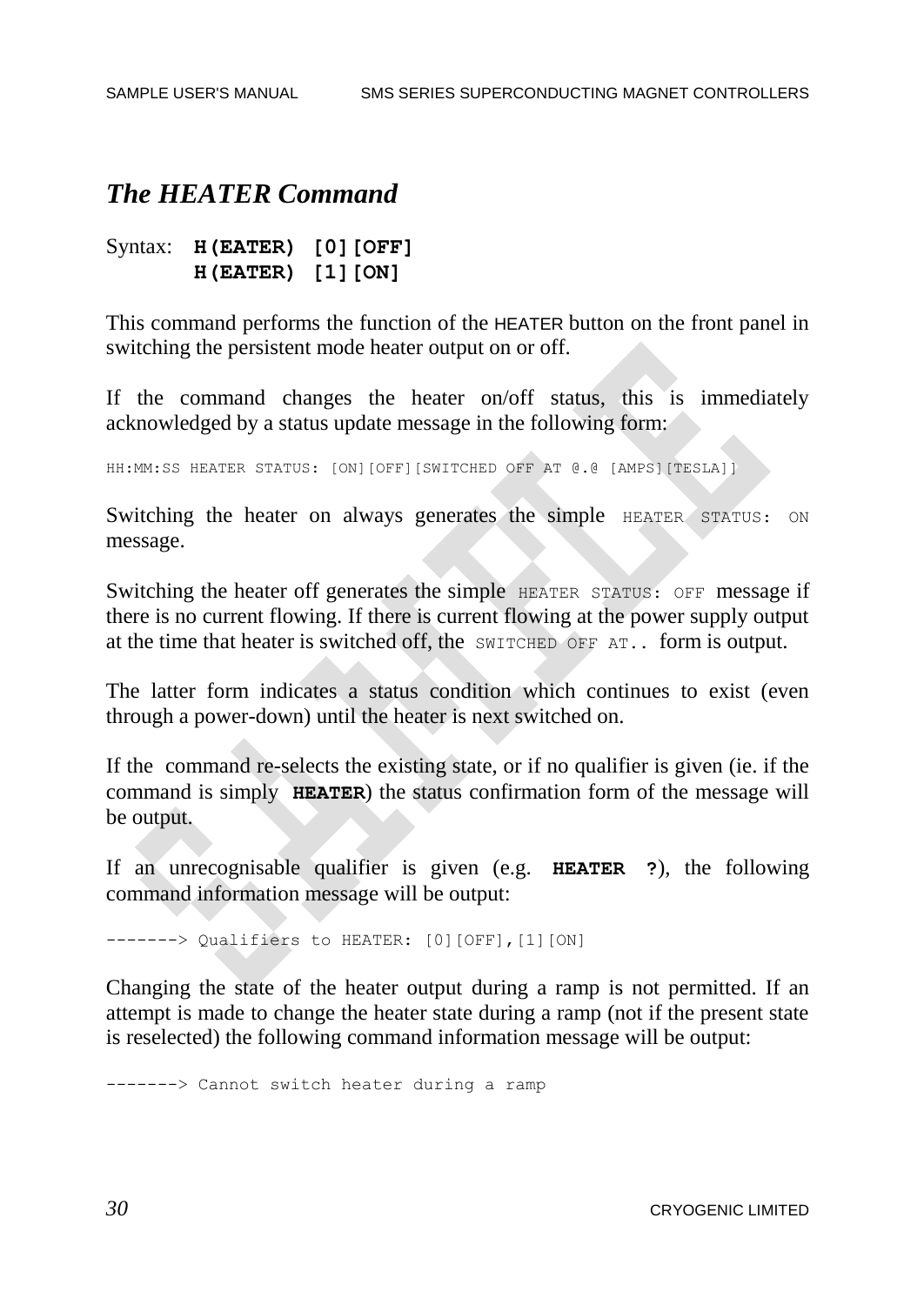### *The TESLA Command*

| Syntax: |                  | T(ESLA) [0] [OFF] |  |
|---------|------------------|-------------------|--|
|         | T(ESLA) [1] [ON] |                   |  |

This command performs the function of the TESLA button on the front panel in switching the active units to be used for power supply output readings between Amps and Tesla.

If the command changes the selected units, this is acknowledged by a status update message in the following form:

HH:MM:SS UNITS: [TESLA][AMPS]

Thereafter, all messages which include an output current value will use the selected units (except ramp rates).

If the command re-selects the units already being used, or if no qualifier is given (ie. if the command is simply **TESLA**) the status confirmation form of the message will be output.

If an unrecognisable qualifier is given (e.g. **TESLA ?**), the following command information message will be output:

-------> Qualifiers to TESLA: [0][OFF],[1][ON]

Switching to Tesla without a valid field constant entered into the power supply is not permitted. If an attempt is made to switch to Tesla without a valid constant, (not if Amps are reselected) the following command information message will be output:

-------> No field constant has been entered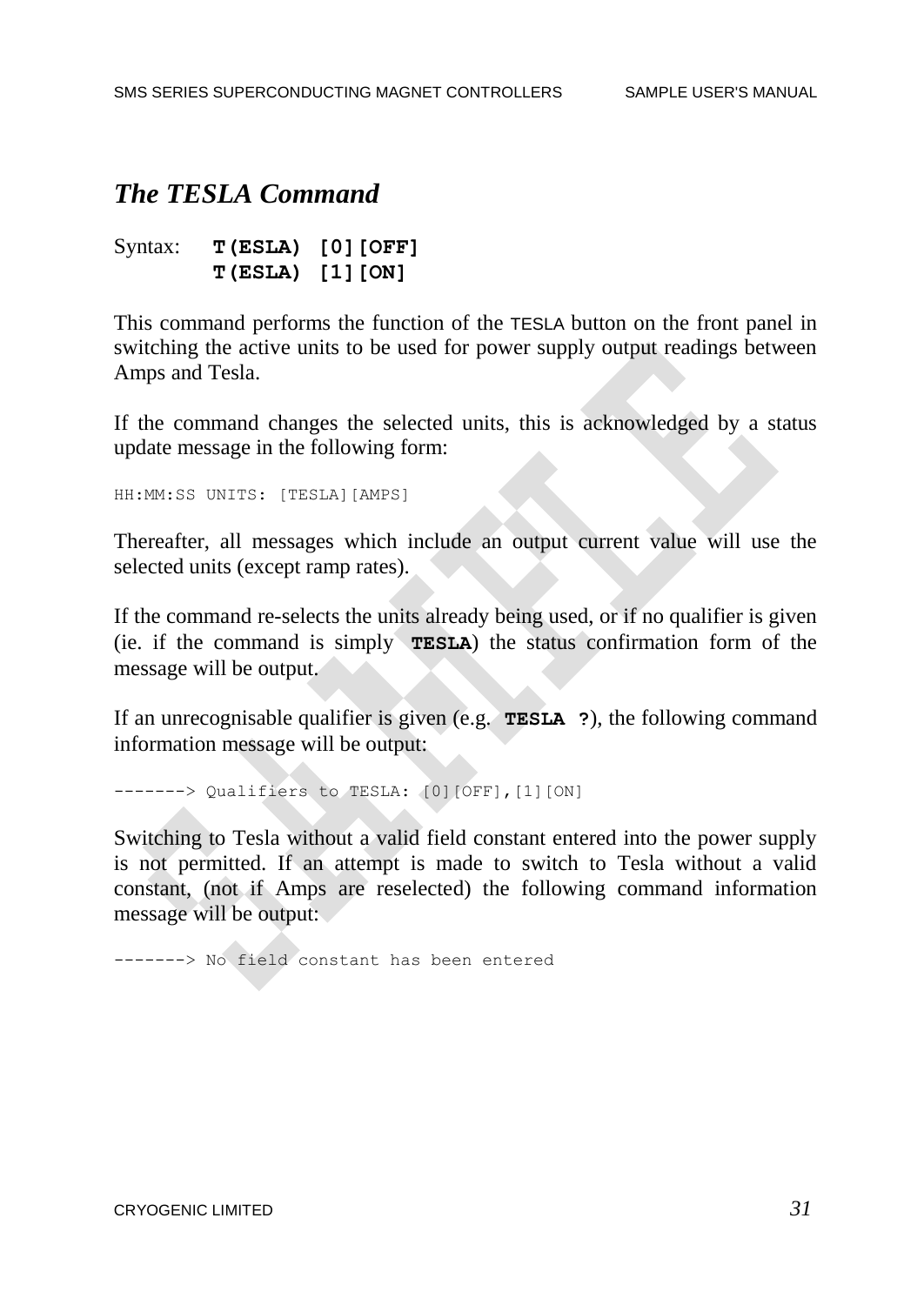### *The XTRIP Command*

Syntax: **X(TRIP) [0][OFF] X(TRIP) [1][ON]**

This command enables or disables the external trip facility. If the command changes the status of the external trip function, this is immediately acknowledged by a status update message in the following form:

HH:MM:SS EXTERNAL TRIP: [DISABLED][ENABLED][ACTIVE]

If the command re-selects the existing state, or if no qualifier is given (ie. if the command is simply **XTRIP**) the status confirmation version of the message will be output.

**XTRIP** can be used in two ways. Firstly, if the auxiliary digital input assigned to this function (see Appendix D) is connected to 0V or driven low, the command **XTRIP ON** has no immediate effect but enables the input to act as an external trip trigger line (in this case the **XTRIP ON** command is acknowledged with the message EXTERNAL TRIP: ENABLED). Secondly, if the input line is already open circuit or driven high, the **XTRIP ON** command itself will trip the power supply (the message will be EXTERNAL TRIP: ACTIVE in this case, and it will be immediately followed by a RAMP STATUS message, as shown below). Note that for operation in the latter mode, the supplied shorting plug must be removed from the input connector.

The action taken by the power supply on detection of an external trip is similar to that taken on the detection of a quench. That is, the demand current is instantaneously switched to zero. In addition, the heater is first switched on then switched off about 1 second after the current and voltage at the terminals return to zero. The ZERO ramp target will be selected. An external trip also disables the **RAMP** command until the trip condition is cancelled. The effect of an external trip is to de-energise the magnet at the fastest possible rate, whatever the existing conditions and parameter settings

The activation of an external trip is signalled by the following message:

HH:MM:SS RAMP STATUS: EXTERNAL TRIP AT @.@ [AMPS][TESLA]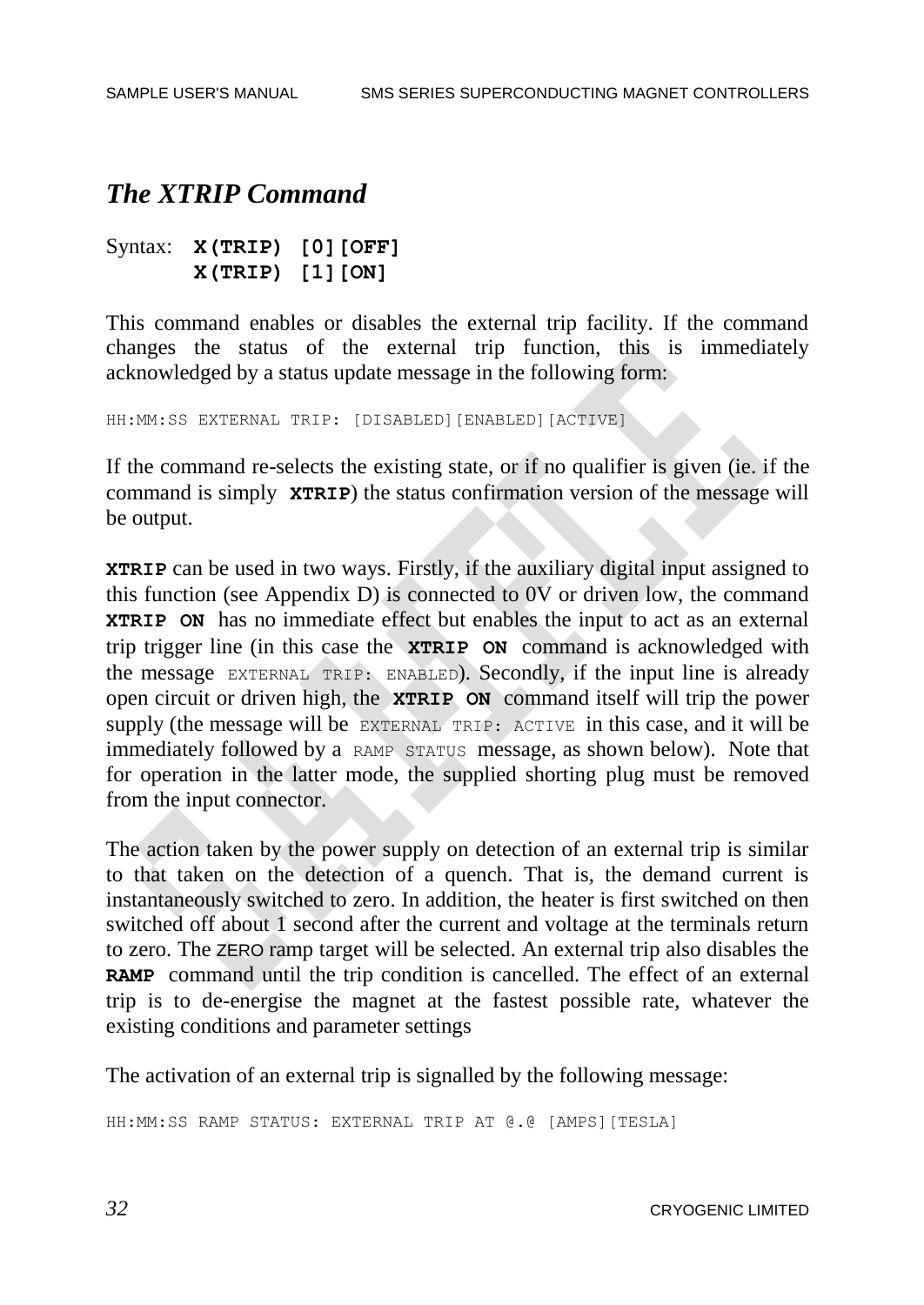This message will always appear immediately after an EXTERNAL TRIP: ACTIVE message. This may be in response to the **XTRIP** command (if the input line is already open circuit or driven high) or in response to the input line going high (if the external trip was previously enabled). Cancellation of the external trip condition may be either by issuing the **XTRIP OFF** command, or by returning the input line to the inactive (low) state.

In the former case, an EXTERNAL TRIP: DISABLED message will be output. In the latter case, an EXTERNAL TRIP: ENABLED message will be output.

Note that an external trip may cause a quench in a small proportion of magnets.

#### *The LOCK Command*

#### Syntax: **L(OCK) [0][OFF] L(OCK) [1][ON]**

The **LOCK ON** command prevents use of the front panel REMOTE button to revert to local control. The **LOCK OFF** command cancels this action. The lock is also cancelled if remote control mode is dropped by interface signals.

If the command changes the lock status, this is immediately acknowledged by a status update message in the following form:

HH:MM:SS LOCK: [OFF][ON]

If the command re-selects the current state, or if no qualifier is given (ie. if the command is simply **LOCK**) a status confirmation message will be output:

........ LOCK: [OFF][ON]

If an unrecognisable qualifier is given (e.g. **LOCK ?**), the following command information message will be output:

-------> Qualifiers to LOCK: [0][OFF],[1][ON]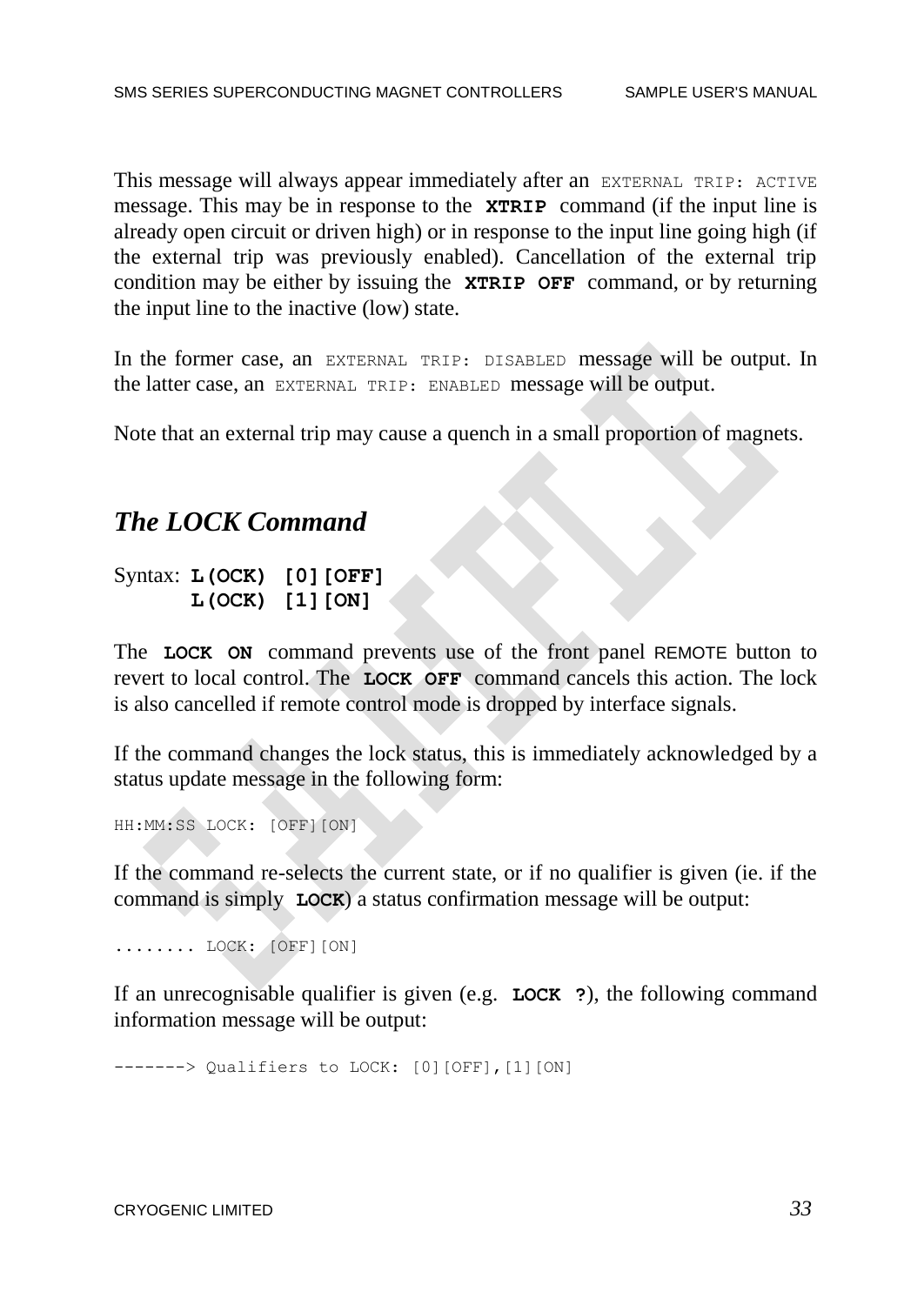#### *The SET Command*

```
Syntax: S(ET) [%][MID] n
      S(ET) [!][MAX] n
      S(ET) R(AMP) n
      S(ET) L(IMIT) n
      S(ET) H(EATER) n
      S(ET) T(PA) n
```
The **"n"** indicates that the parameter specifier should be followed by a value for the parameter given as a decimal number in any of the generally recognised forms.

| Examples: SET MID 78.6 | SET LIMIT 4           |
|------------------------|-----------------------|
| SET RAMP $2E-2$        | <b>SET TPA 0.0987</b> |

No unit specifiers are recognised. If they are given they will be ignored. **LIMIT**  and **HEATER** values are interpreted as Volts, **RAMP** values as Amps per second and **TPA** values as Tesla per Amp. **MID** and **MAX** values are interpreted as Amps or Tesla, according to the currently selected working unit.

All settable numeric parameters are positive. Any sign character will be ignored. Thus, for example, entering **SET HEATER -3** will result in the heater output voltage being set to 3.0 Volts.

One of the following status update messages is returned if the **SET** command sets a new value for a parameter:

HH:MM:SS MAX SETTING: @.@ [AMPS][TESLA] HH:MM:SS MID SETTING: @.@ [AMPS][TESLA] HH:MM:SS RAMP RATE: @.@ A/SEC HH:MM:SS VOLTAGE LIMIT: @.# VOLTS HH:MM:SS HEATER OUTPUT: #.# VOLTS HH:MM:SS FIELD CONSTANT: 0.@ T/A

If a qualifier but no value is given, a status confirmation message showing the present value of the specified parameter will be output. If no parameter is specified (ie. if the command is simply **SET**) the present values of all the settable parameters will be output in a sequence of status confirmation messages.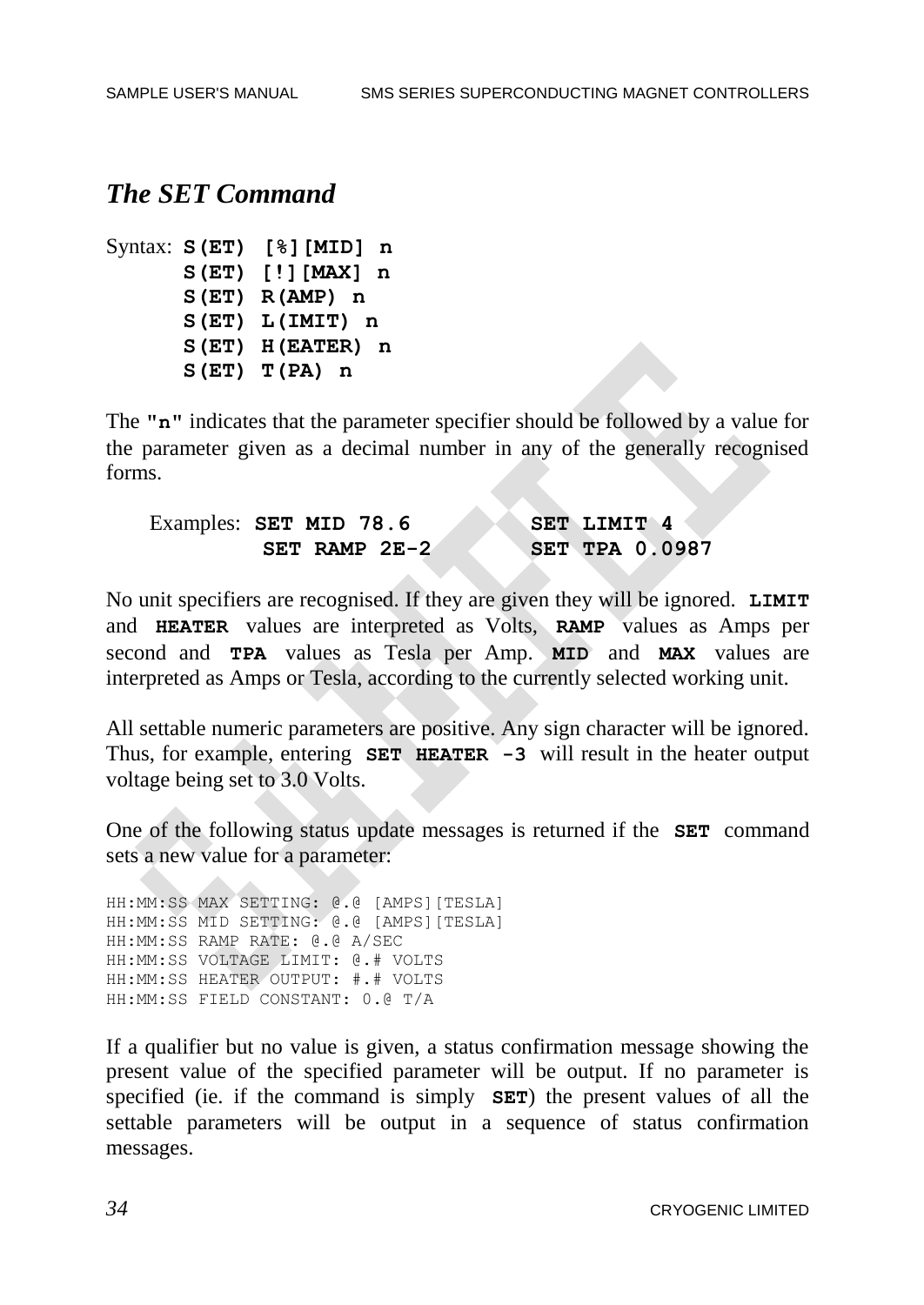If an unrecognisable qualifier is given (e.g. **SET ?**), the following command information message will be output:

------> Qualifiers to SET: [%][MID], [!][MAX], R(AMP), L(IMIT), H(EATER), T(PA)

(Note that this message is output as a single line. The line break shown above is due to width restrictions in this manual).

Command information messages will also be output if the supplied value cannot be accepted (ie. is out of range). These messages are:

```
-------> Maximum MAX setting: @.@ [Amps][Tesla]
------> Less than MID setting: @.@ [Amps] [Tesla]
-------> Greater than MAX setting: @.@ [Amps] [Tesla]
-------> Maximum LIMIT setting: @.# Volts
-------> Maximum HEATER setting: #.# Volts
-----> Valid T/A range: 0.01 to 0.5 or zero
```
There is no out-of-range message for ramp rate. As there are only 65 possible ramp rates, **SET RAMP** always rounds to the nearest available rate. This also applies to out of range values, so that an under-range value gives the minimum ramp rate, an over-range value the maximum ramp rate.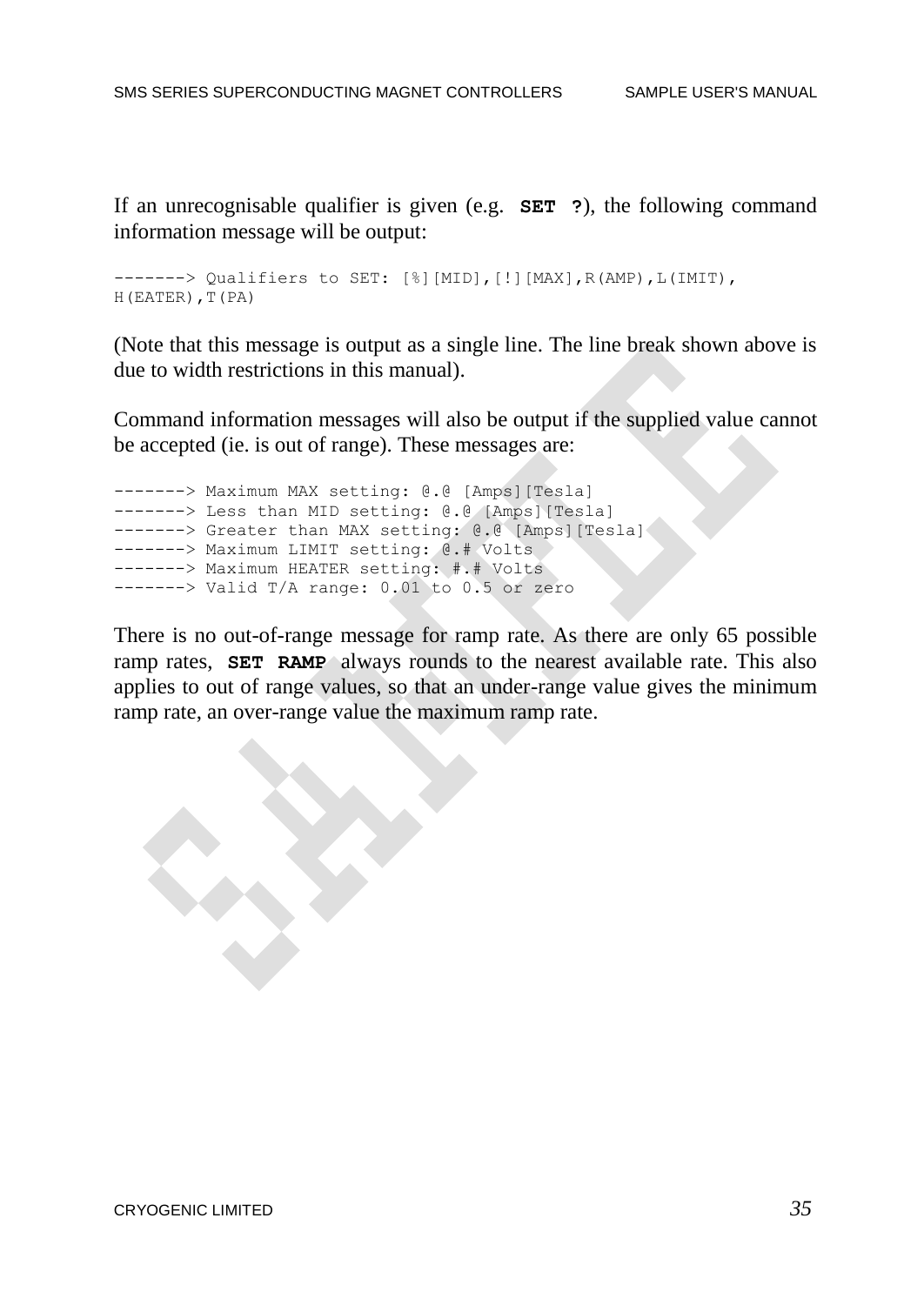# *APPENDICES*

# *A INTERFACE COMMANDS*

Command input and message output consist of sequences of code values in the range 0 to 127 inclusive (7-bit binary). Using the American Standard Code for Information Interchange (ASCII), each value translates either to a printable character (codes greater than 31) or to a standard teletype control function (codes less than 32 and code 127). Command input should be terminated by a carriage-return code (CR, code 13) or a line-feed code (LF, code 10) or a CR,LF pair. Message output is always terminated by a CR,LF pair.

#### *Command Summary*

| U (PDATE)                                    |                                                                      |                                                 |                                                                    |
|----------------------------------------------|----------------------------------------------------------------------|-------------------------------------------------|--------------------------------------------------------------------|
| R(AMP)                                       |                                                                      |                                                 | $[0]$ [ZERO], $[8]$ [MID], $[!]$ [MAX], S(TATUS)                   |
| G(ET)                                        |                                                                      | $(T)$ PA, $(H)$ V, $(v)$ L, $(S)$ IGN, $(P)$ ER | $O(UTPUT)$ , L(EVEL), [ $\S$ ][MID], [!][MAX], (R)ATE,             |
| S(ET)                                        | $[8] [MID], [!] [MAX], R (AMP), L (IMIT),$<br>$H(EATER)$ , $T(PA)$ n |                                                 |                                                                    |
| P(AUSE)                                      | $[0]$ [OFF], $[1]$ [ON]                                              |                                                 |                                                                    |
| <b>H (EATER)</b>                             | $[0]$ [OFF], $[1]$ [ON]                                              |                                                 |                                                                    |
| <b>T (ESLA)</b>                              | $[0]$ [OFF], $[1]$ [ON]                                              |                                                 |                                                                    |
| X(TRIP)                                      | $[0]$ [OFF], $[1]$ [ON]                                              |                                                 |                                                                    |
| L(OCK)                                       | [0] [OFF] , [1] [ON]                                                 |                                                 | (see Appendix E)                                                   |
| $S(ET)$ H(EATER) AU(X) [A,B,C,D,E,F,G,H][] n |                                                                      |                                                 |                                                                    |
|                                              |                                                                      |                                                 | (see Appendix F)                                                   |
|                                              |                                                                      |                                                 | $H(EXTER)$ AU(X) $[A, B, C, D, E, F, G, H]$ [] [0] [OFF], [1] [ON] |
|                                              |                                                                      |                                                 | (see Appendix F)                                                   |
| $D (IRECTION) [-1]$ [-]                      |                                                                      |                                                 | (see Appendix G, M)                                                |
| D(IRECTION) [-][0][+]                        |                                                                      |                                                 | (see Appendix N)                                                   |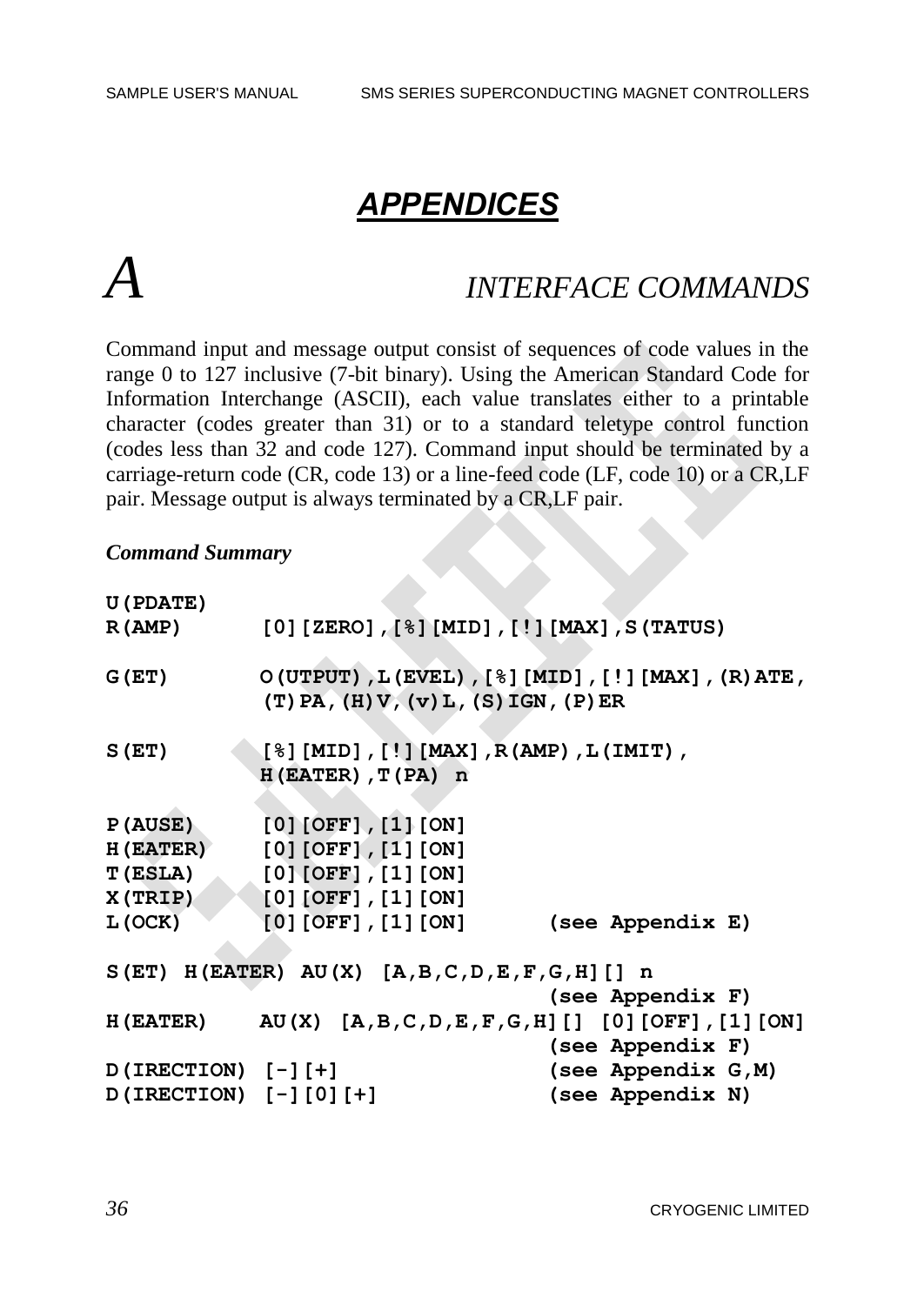# *B INTERFACE OUTPUT MESSAGES*

### *Message Types*

There are 5 message types, identified by the prefix characters appearing in positions 1 to 8 of the message line (position 9 is always a space and position 10 is the start of the actual message).

Firstly, the **controller identification** messages (3 lines) are prefixed by a string of spaces.

The primary message type is the **status update**, which is prefixed by a timestamp. This indicates that the message contains some new information (the value or status described by the line has been changed by a command or by an event). The time indicated is that since the last power-up of the power supply (if this was less than 24 hours previously). As an example, the time 4 hours, 17 minutes and 10 seconds is output as "04:17:10". The time string is shown in the descriptions of messages in general form as follows:

HH:MM:SS

The **status confirmation** messages may be output in response to a status enquiry or an existing status re-selection. The messages themselves are the same as the status update messages. However, in these cases the messages do not convey new information. (The only case in which status confirmation messages may be considered to contain new information is when they are transmitted as part of the general status block following the sign-on). The status confirmation prefix is shown literally in the message descriptions, as follows:

........

The next message type is the **fault report** message, the prefix for which is shown literally in message descriptions, as follows:

=======>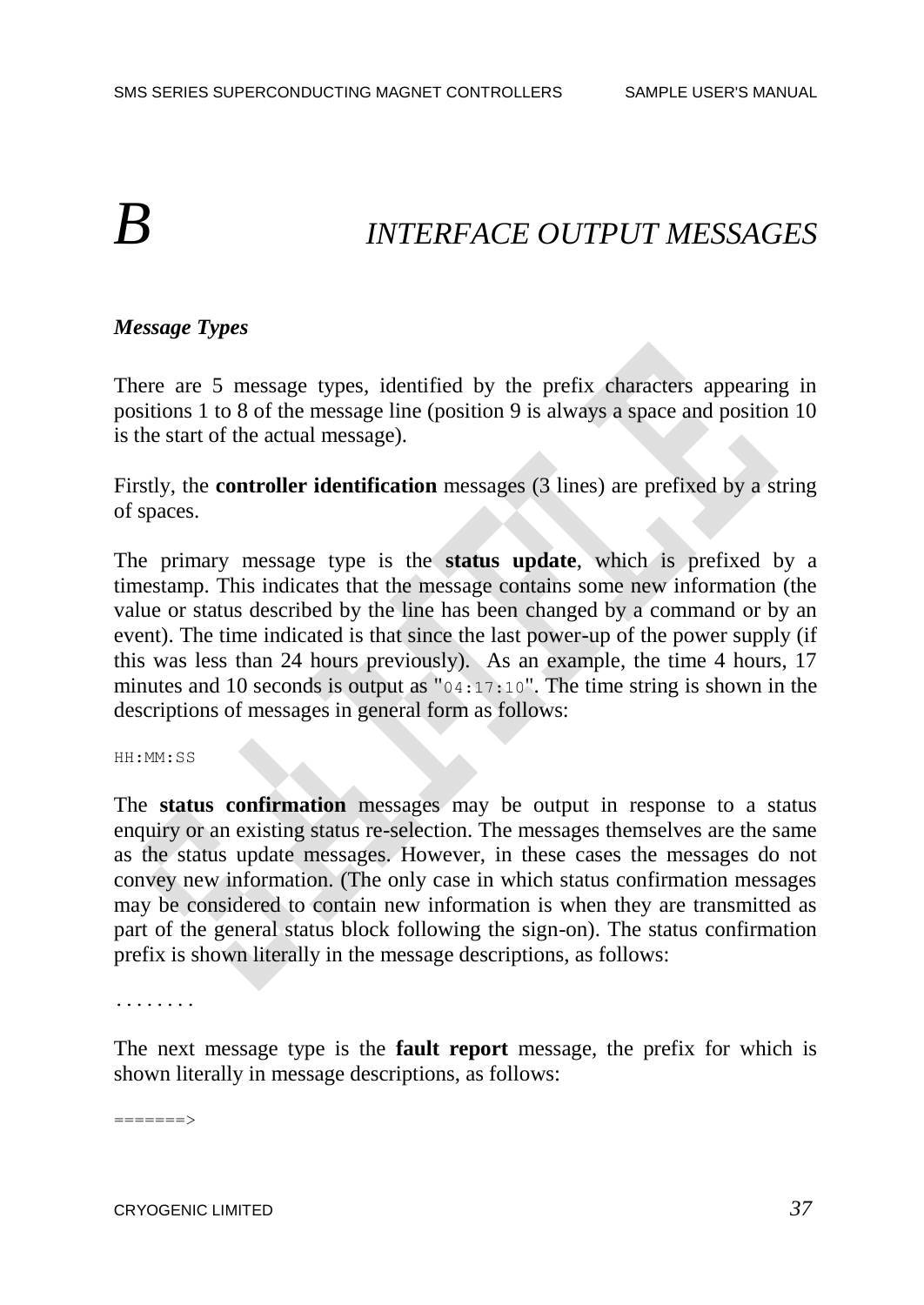The final message type is the **command information** message, the prefix for which is shown literally in message descriptions, as follows:

------->

One of these message header types precedes every line of output from the power supply. When operating in a teletype mode, they help to separate the important from the unimportant messages at a glance. When operating in automatic or semi-automatic remote control mode, they provide the first message filtering level for the driver program.

#### *Descriptive Devices*

In the message descriptions, the characters [ and ] are used to indicate possible alternative sections within the message. The sequence of alternatives is started by a single  $\lceil$  character, the alternatives are divided by  $\lceil$  [ combinations, and the sequence is terminated by a single  $\uparrow$  character. The  $\uparrow$ and  $\lceil$  characters do not form part of the message.

Variable numerical values are shown by combinations of special characters. The period (.) is literally a decimal point. The hash (#) represents one decimal digit. The 'at' sign (@) represents any number of decimal digits (from a minimum of one to a maximum of eight), as required to represent the value. A literal digit may be given if the value of the digit is invariable (for example, values that are always less than 1.0 may be written as "0.@").

Where part of a value (either before or after the decimal point) is output in a fixed format, the  $\#$  character is usually used. The exception is in the many instances where Amps and Tesla values are alternative units. To include the fixed format for these values on each occasion would over-complicate the description of these messages. Where "@.@ [AMPS][TESLA]" is seen in message descriptions, the partially fixed format " $\mathbb{C}$ .  $\# \# \#$  AMPS" or " $\mathbb{C}$ .  $\# \# \# \#$  TESLA" can be substituted (" $@.+$ #### AMPS" and " $@.+$ #### TESLA" for the SMS10C).

The character « is used to represent the end-of-line CR, LF sequence. The « character appearing alone on a line signifies a blank line.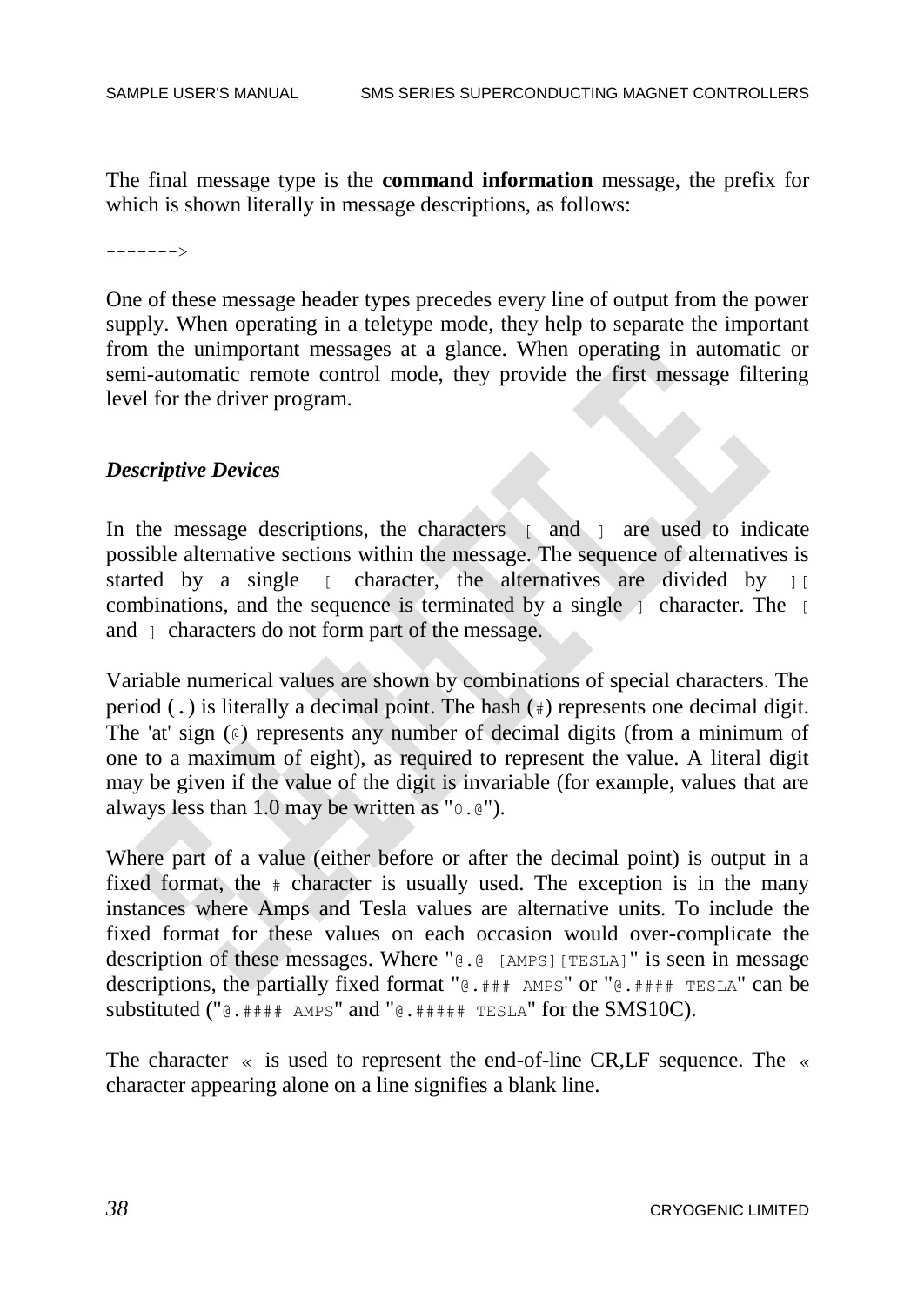#### *The Controller Identification Block*

These message lines are placed in the output buffer in response to remote control being selected. In the first line, the model identification and version number are variables. Examples are shown.

Each line of the controller identification block is prefixed with a string of nine spaces. Two empty lines precede the block, one empty line follows.

> SMS120C Version 6.6 (xxx) Superconducting Magnet Cryogenic Limited, 1992-2013

#### *Status Update and Status Confirmation Messages*

These messages may be prefixed by a timestamp (in the form  $HH:MM:SS$ , indicating a status update) or with the "........" prefix (indicating a status confirmation).

The status update forms, generally show the changes caused by command input. They also report the occurrence of 'events'. The status confirmation forms are used in responses to status interrogation commands and when existing states are reselected. Status confirmation forms are also used within the sign-on sequence, except for the OUTPUT message.

```
RAMP TARGET: [ZERO][MID][MAX]«
PAUSE STATUS: [OFF][ON]«
HEATER STATUS: [ON][OFF][SWITCHED OFF AT @.@ [AMPS][TESLA]]«
MAX SETTING: @.@ [AMPS][TESLA]«»MID SETTING: @.@ [AMPS][TESLA]«
RAMP RATE: @.@ A/SEC«
VOLTAGE LIMIT: @.# VOLTS«
HEATER OUTPUT: #.# VOLTS«
UNITS: [TESLA][AMPS]«
RAMP STATUS: RAMPING FROM @.@ TO @.@ [AMPS][TESLA] AT @.@ A/SEC«
RAMP STATUS: RAMPING FROM @.@ TO @.@ [AMPS][TESLA] AT @.# VOLTS«
RAMP STATUS: HOLDING ON [TARGET][PAUSE] AT @.@ [AMPS][TESLA]«
RAMP STATUS: [QUENCH][EXTERNAL] TRIP AT @.@ [AMPS][TESLA]«
REMOTE CONTROL: [DISABLED][ENABLED]«
LOCK: [ON][OFF]«
OUTPUT: @.@ [AMPS][TESLA] AT @.# VOLTS«
LEVEL GAUGE: @ mm
FIELD CONSTANT: 0.@ T/A«
EXTERNAL TRIP: [DISABLED][ENABLED][ACTIVE]«
```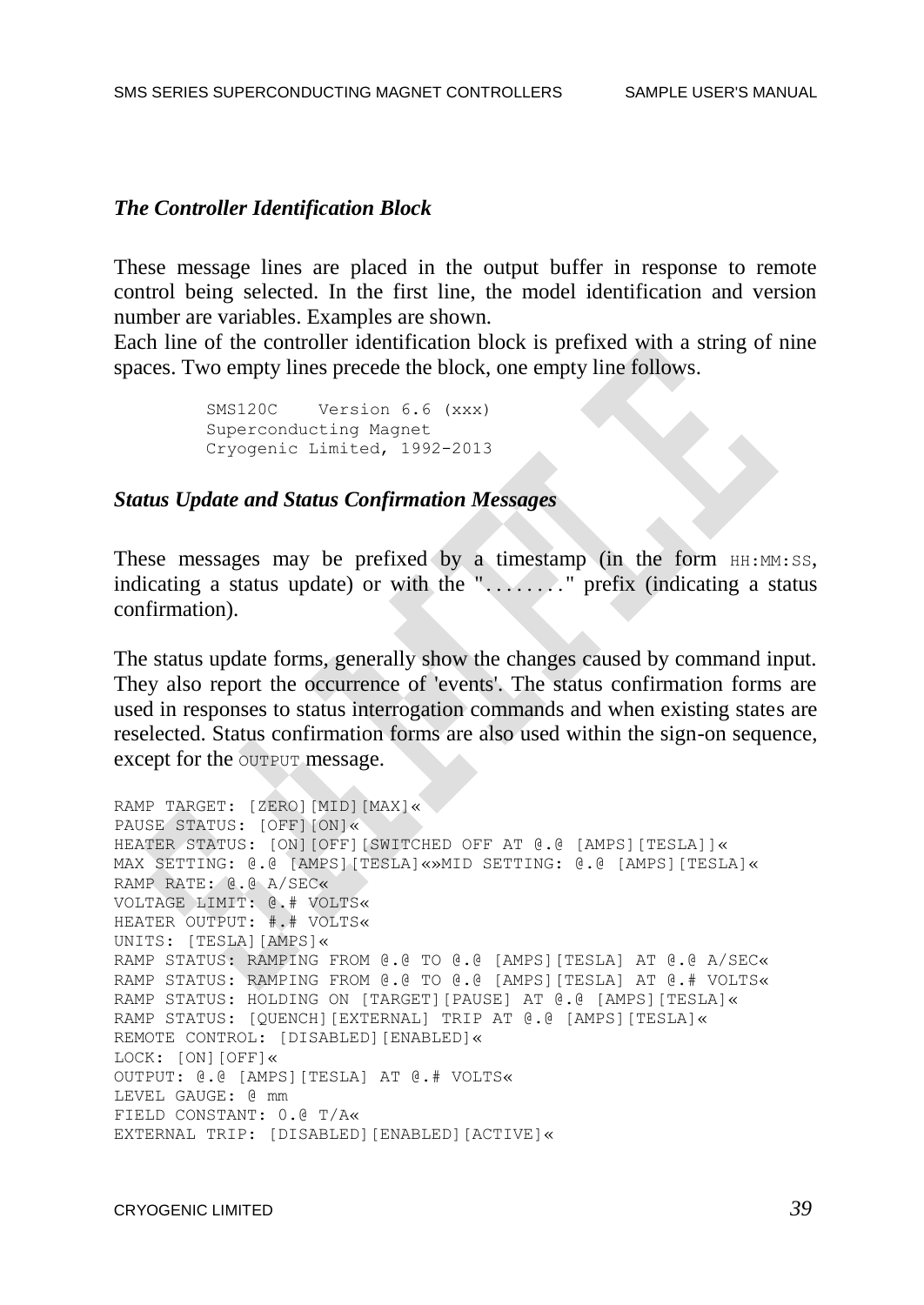The status confirmation form of the UNITS message is not included in the status report block. It is transmitted only in response to a **TESLA** command.

The status update form of the REMOTE CONTROL message is transmitted at the transition between local and remote control originating from manual operation of the REMOTE button. The status confirmation form is transmitted only as part of the status report block.

## *Command Information Messages*

Command information messages have a "------->" prefix and are output only when operating in remote control mode. In local control mode, it is not possible to generate unrecognised commands, or to specify out of range values for a parameter (the UP and DOWN buttons stop responding at the limits). In the cases of the operations which are interlocked with other conditions, the buttons fail to respond.

```
Commands:(G)ET,(R)AMP,(P)AUSE,(H)EATER,(T)ESLA,(S)ET
, X(TRIP), U(PDATE), L(OCK) \llQualifiers to GET: O(UTPUT),L(EVEL)«
Qualifiers to RAMP: S(TATUS),[0][ZERO],[%][MID],[!][MAX]«
Qualifiers to PAUSE: [0][OFF],[1][ON]«
Qualifiers to HEATER: [0][OFF],[1][ON]«
Qualifiers to TESLA: [0][OFF],[1][ON]«
Qualifiers to XTRIP: [0][OFF],[1][ON]«
Qualifiers to LOCK: [0][OFF],[1][ON]«
Qualifiers to DIRECTION: +,-«
Qualifiers to SET: [%][MID],[!][MAX],R(AMP),L(IMIT)
, H(EATER), T(PA) \ltimesMaximum MAX setting: @.@ [Amps][Tesla]«
Less than MID setting: @.@ [Amps][Tesla]«
Greater than MAX setting: @.@ [Amps][Tesla]«
Maximum LIMIT setting: @.# Volts«
Maximum HEATER setting: #.# Volts«
Valid T/A range: 0.01 to 0.5 or zero«
Cannot switch heater during a ramp«
Ramp disabled by external trip«
No field constant has been entered«
Option not fitted«
Reversing switch fault«
Reversing relays not switching«
Cannot change current direction with current flowing«
```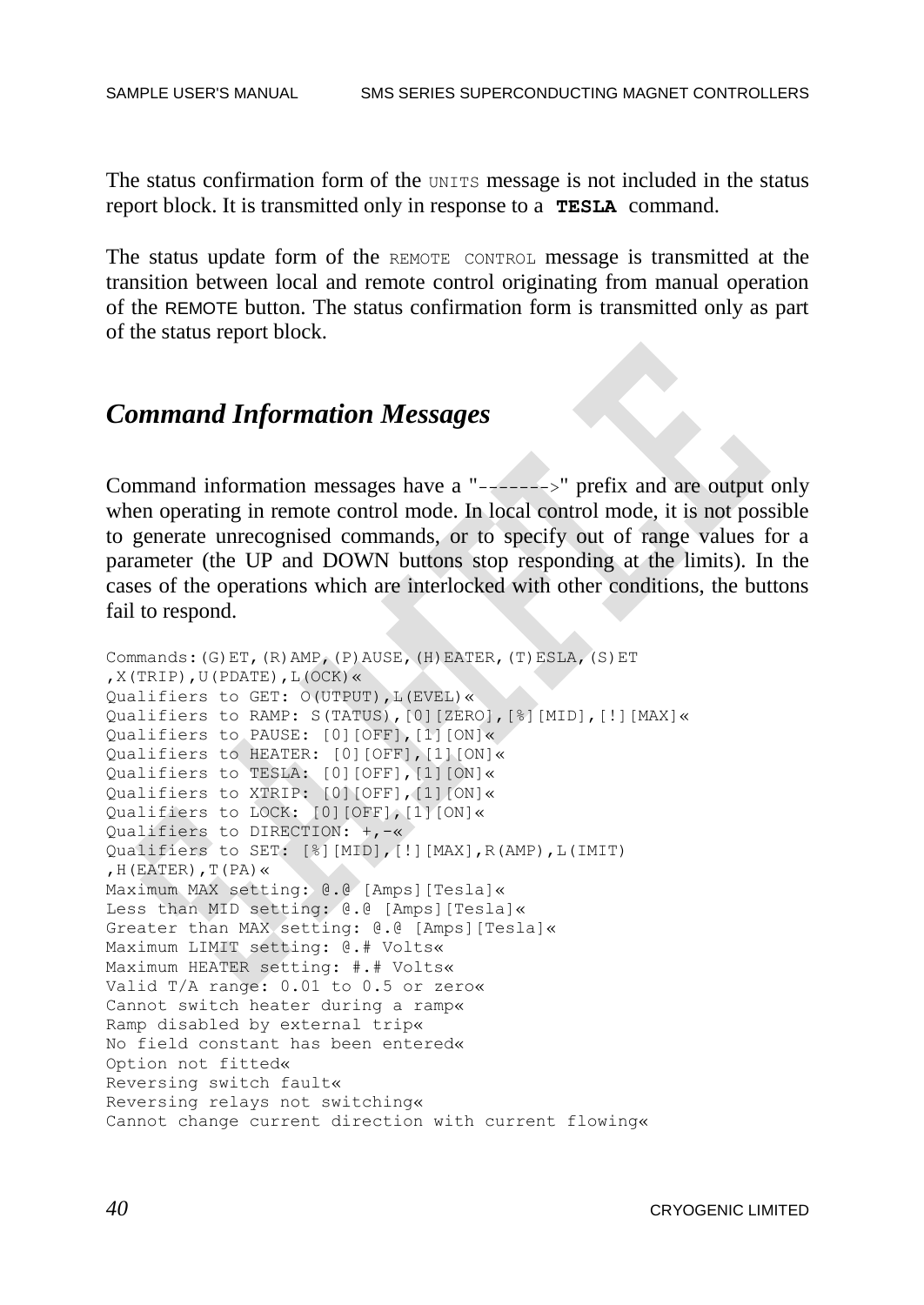## *Event Messages*

Event messages are status update or fault report messages which are generated automatically by the controller, rather than in direct response to command input. The messages which are output in this way are as follows:

```
HH:MM:SS EXTERNAL TRIP: [ENABLED][ACTIVE]«
=======> POWER UNIT FAULT«
=======> CONTROLLER FAULT«
```
The EXTERNAL TRIP messages are treated as events because the enabled/active condition of this function is controlled by the auxiliary input as well as by the **XTRIP** command (the EXTERNAL TRIP: DISABLED condition can be created only by the **XTRIP** command, so this message is not generated as an event).

# *Message suffix*

Each message sent to the terminal is terminated by CR, LF. A message block consists in one or more messages. A suffix is added automatically at the end of every message block to mark the end of the transmission block. This is especially useful for long message groups which can last up to 3 secs in some cases (SIGNON/UPDATE). The suffix is a single non-printable control character (currently 19 or 13H, DC3). Any software driver for the power supply should accept the suffix character to mark the end of transmission. Empty lines or empty transmission blocks should be discarded by the driver.

```
Message format:
<Message>< CR>< LF>
\langlesuffix\rangle
```
Message block format: <Message1>< CR>< LF> <Message2>< CR>< LF> <Message3>< CR>< LF> <Message4>< CR>< LF>  $\langle$ suffix $\rangle$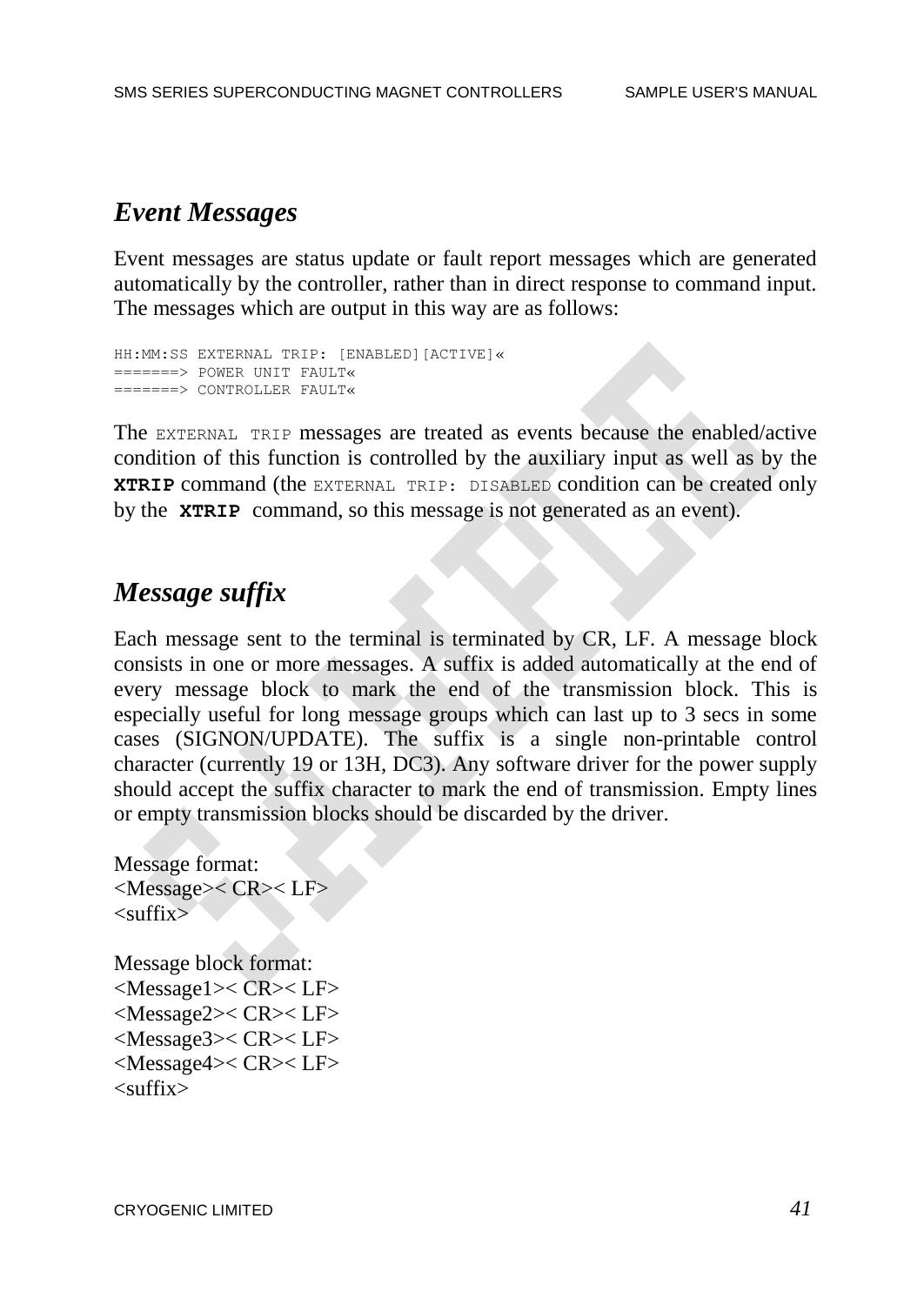# *C DISPLAY MESSAGES*

#### *Normal Power-up*

###.# Amps SMS###C ##.# Volts Controller Version 6.6

*Faults detected at power-up (all lock out normal operation)*

 ANALOGUE INTERRUPT FAULT Controller Version 6.6

> CPU RAM FAULT Controller Version 6.6

 GENERAL AUXILIARY MEMORY FAULT Controller Version 6.6

 AUX RAM FAULT Controller Version 6.6

 NOV RAM FAULT Controller Version 6.6

 NOV RAM + STORAGE FAULT Controller Version 6.6

 AUX RAM + STORAGE FAULT Controller Version 6.6

 STORAGE FAULT Controller Version 6.6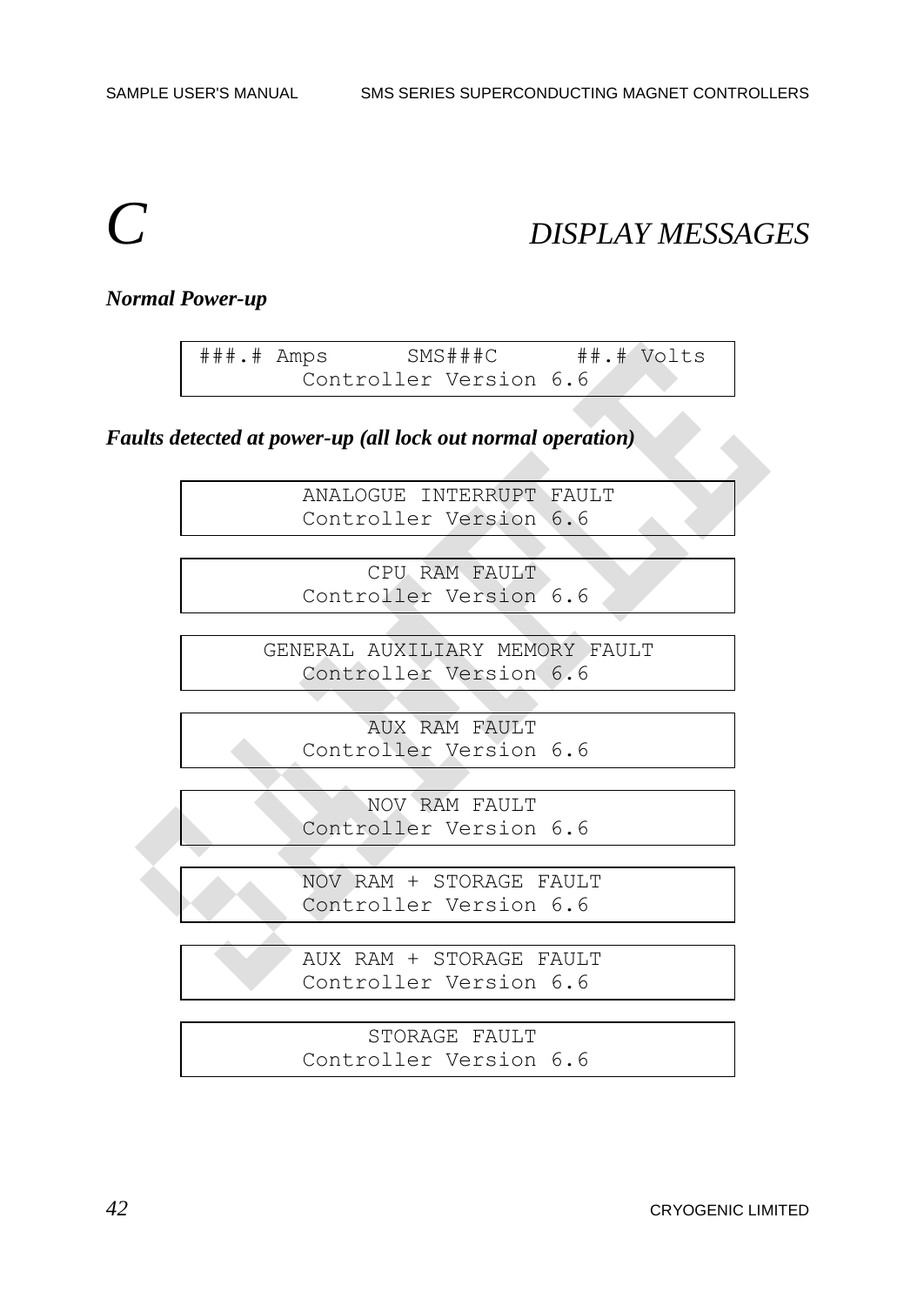### *Operating faults which lock out further operation*

 CONTROLLER FAULT Controller Version 6.6

 POWER FAIL INTERRUPT FAULT Controller Version 6.6

*Operating faults which do not lock out further operation*

•••••••••••••••••••••••••••••••••••••••• POWER UNIT FAULT

> •••••••••••••••••••••••••••••••••••••••• REVERSING SWITCH FAULT

### *Normal Upper Line*

 *Amps selected:*

| $\# \# \#$ . $\#$ Amps | SMS###C | $\#$ $\#$ . $\#$ Volts |
|------------------------|---------|------------------------|
|                        |         |                        |

 *Tesla selected:*

| ##.##>Tesla | SMS###C | $\#$ #.# Volts |
|-------------|---------|----------------|
|             |         |                |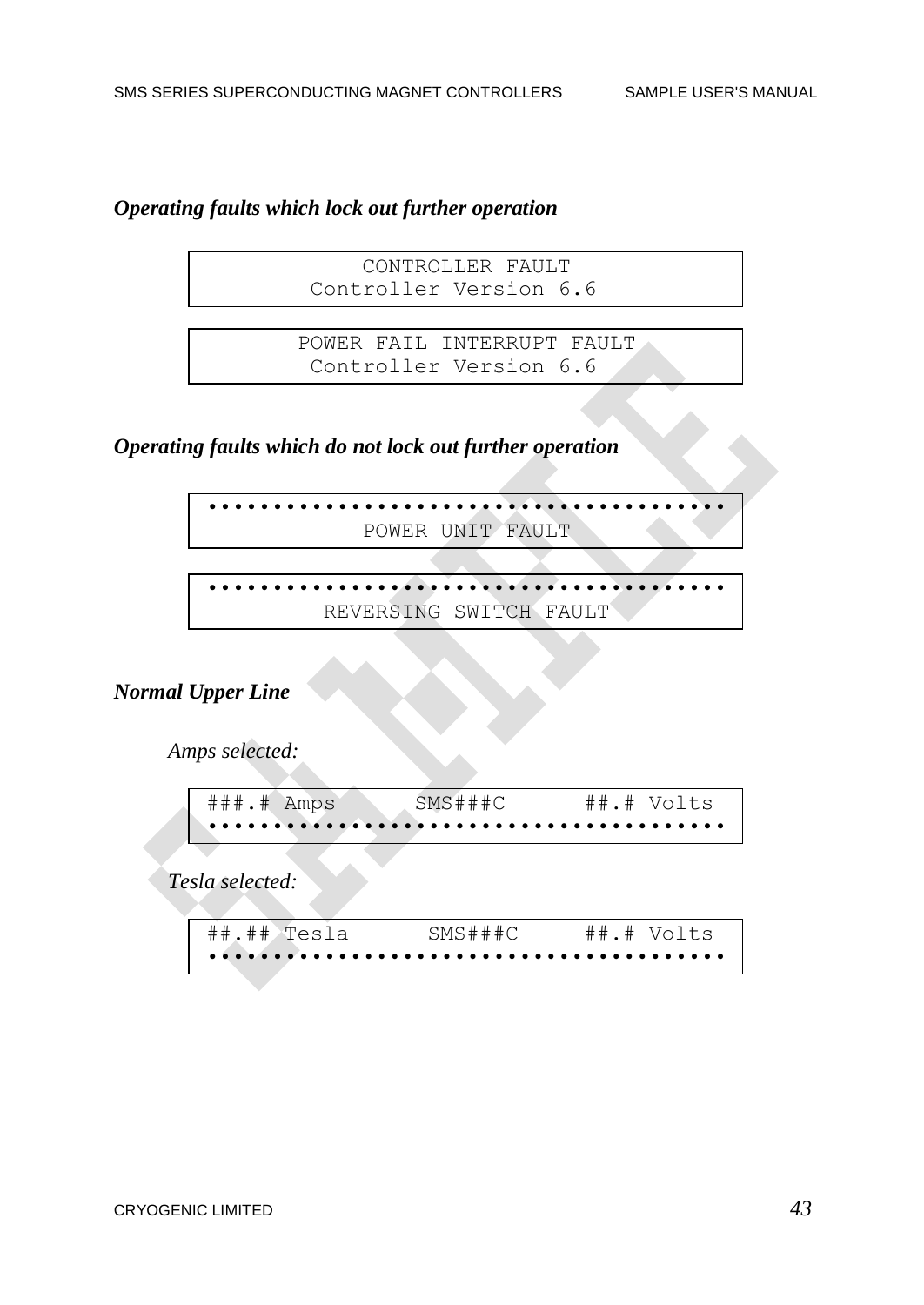#### *Lower Line - Normal Quiescent State*

 *Amps selected:*

•••••••••••••••••••••••••••••••••••••••• @.#A @.#A @.#V @.@A/s

 *Tesla selected:*

•••••••••••••••••••••••••••••••••••••••• @.##T @.##T @.#V @.@A/s

*Lower Line - 'Persistent Mode Recorded' Quiescent State*

 *Amps selected:*

•••••••••••••••••••••••••••••••••••••••• Heater switched off at @.# Amps

 *Tesla selected:*

•••••••••••••••••••••••••••••••••••••••• Heater switched off at @.## Tesla

### *Lower Line - Quiescent State Following a Quench Trip*

 *Amps selected:*

•••••••••••••••••••••••••••••••••••••••• Quench Trip at @.# Amps

 *Tesla selected:*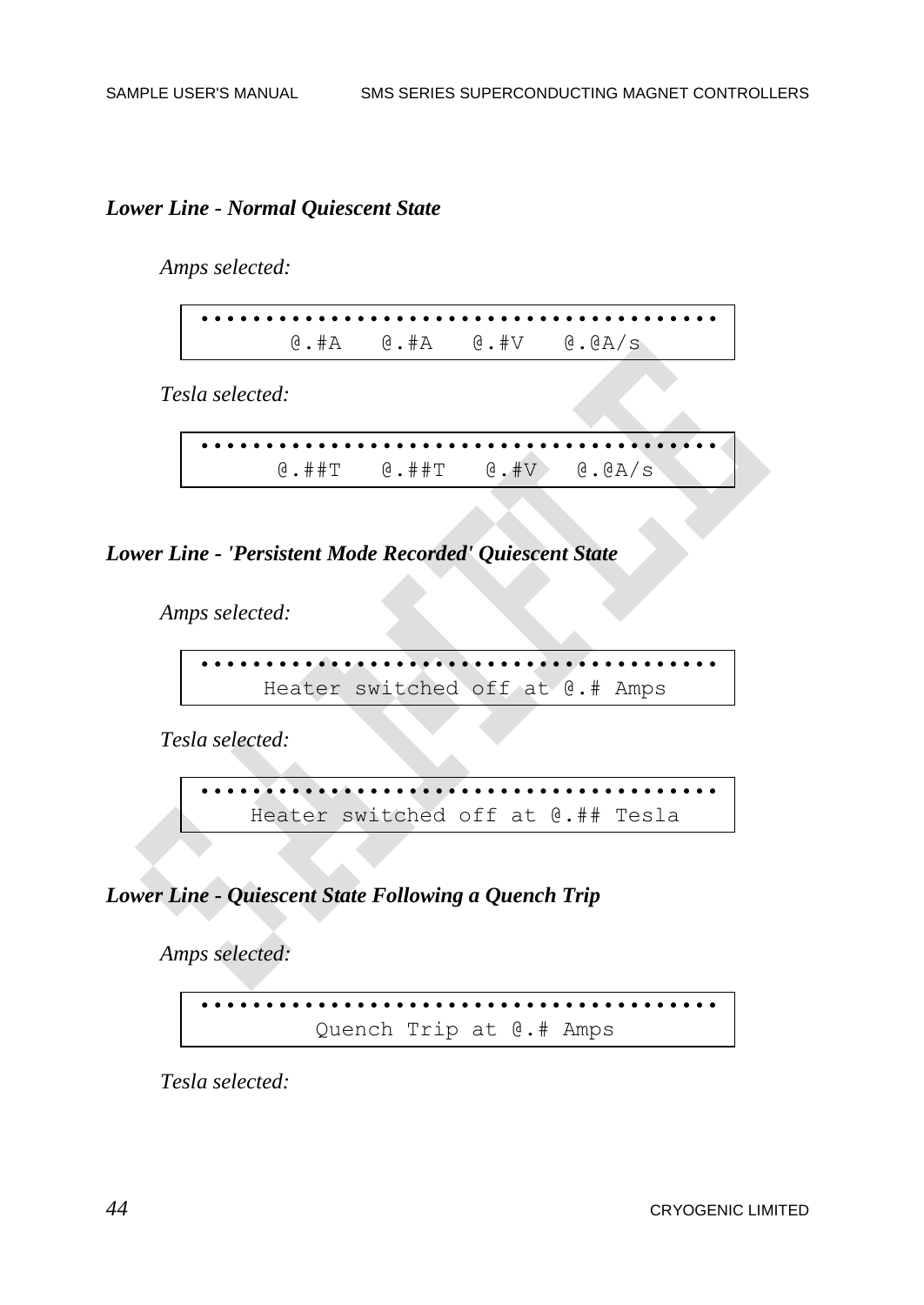•••••••••••••••••••••••••••••••••••••••• Quench Trip at @.## Tesla

CRYOGENIC LIMITED *45*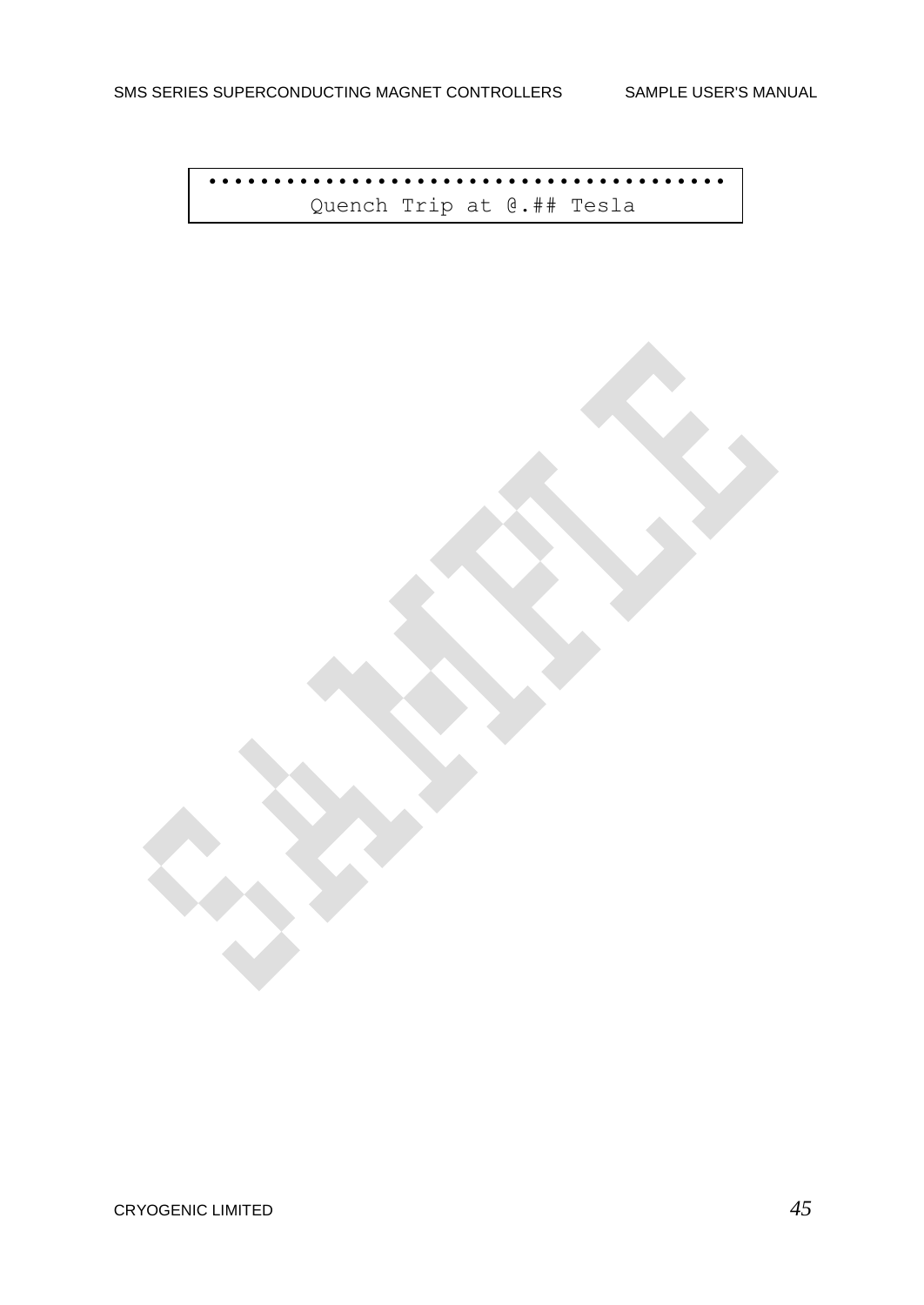#### *Lower Line - Quiescent State Following an External Trip*

 *Amps selected:*

•••••••••••••••••••••••••••••••••••••••• External Trip at @.# Amps

 *Tesla selected:*

•••••••••••••••••••••••••••••••••••••••• External Trip at @.## Tesla

*Lower Line - Quiescent State with External Trip Active*

•••••••••••••••••••••••••••••••••••••••• External Trip Active

### *Lower Line - Active Ramp*

 *Constant rate, Amps selected:*

•••••••••••••••••••••••••••••••••••••••• Ramping to @.# Amps at @.@ A/sec

 *Constant rate, Tesla selected:*

•••••••••••••••••••••••••••••••••••••••• Ramping to @.## Tesla at @.@ A/sec

 *Constant voltage, Amps selected:*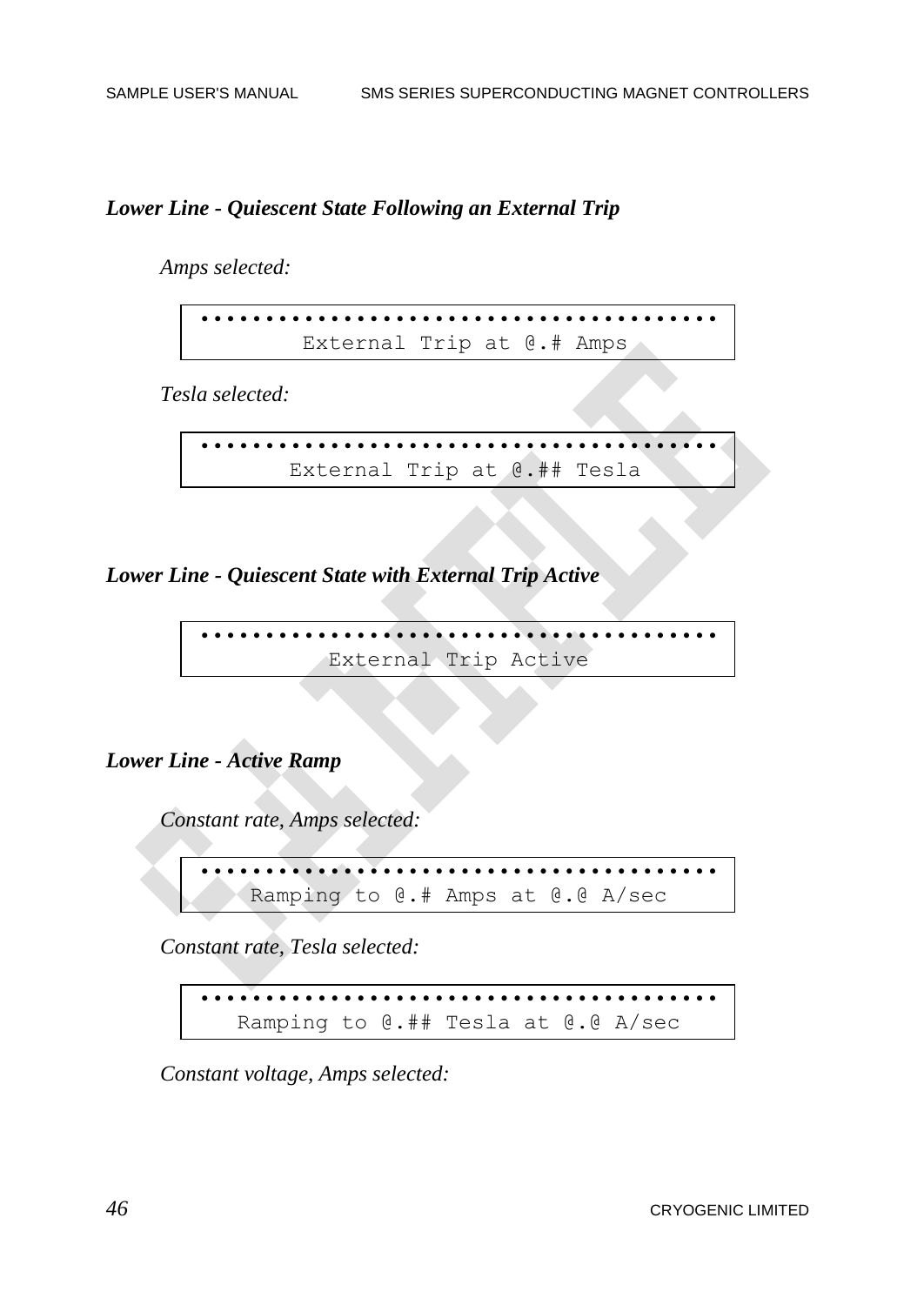•••••••••••••••••••••••••••••••••••••••• Ramping to @.# Amps at Voltage Limit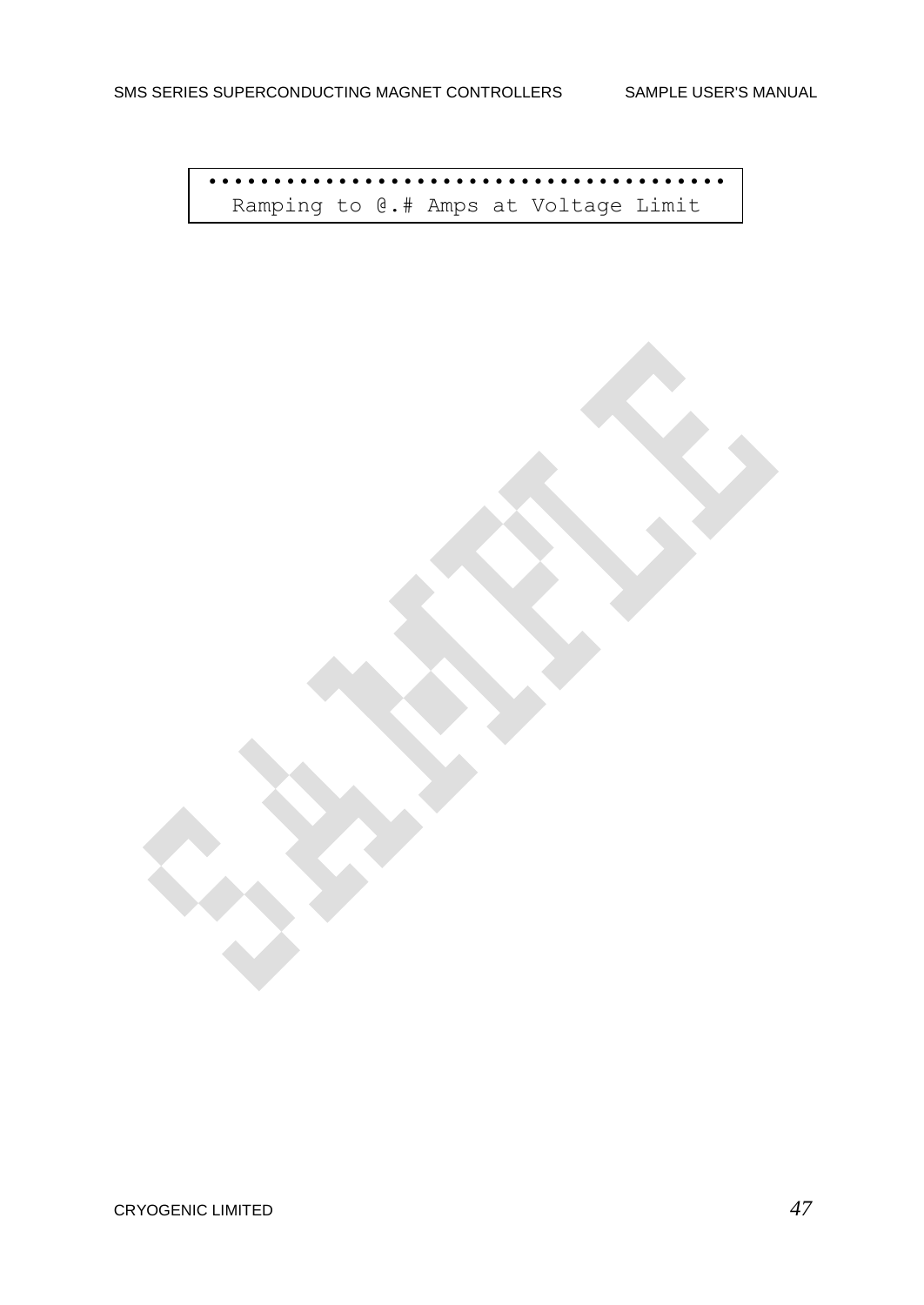*Constant voltage, Tesla selected:*

•••••••••••••••••••••••••••••••••••••••• Ramping to @.## Tesla at Voltage Limit

#### *Lower Line - Parameter Setting Mode*

The MID setting display is the same as the MAX setting display, except that the word "MID" is substituted.

 *MAX setting, standard resolution, Amps selected:*

•••••••••••••••••••••••••••••••••••••••• MAX Set Point  $= 0.4$  Amps

 *MAX setting, standard resolution, Tesla selected:*

•••••••••••••••••••••••••••••••••••••••• MAX Set Point = @.## Tesla

 *MAX setting, extended resolution, Amps selected:*

•••••••••••••••••••••••••••••••••••••••• MAX Set Point = @.### Amps

 *MAX setting, extended resolution, Tesla selected:*

•••••••••••••••••••••••••••••••••••••••• MAX Set Point = @.#### Tesla

 *Ramp rate setting:*

•••••••••••••••••••••••••••••••••••••••• Ramp Rate =  $0.0 A/sec$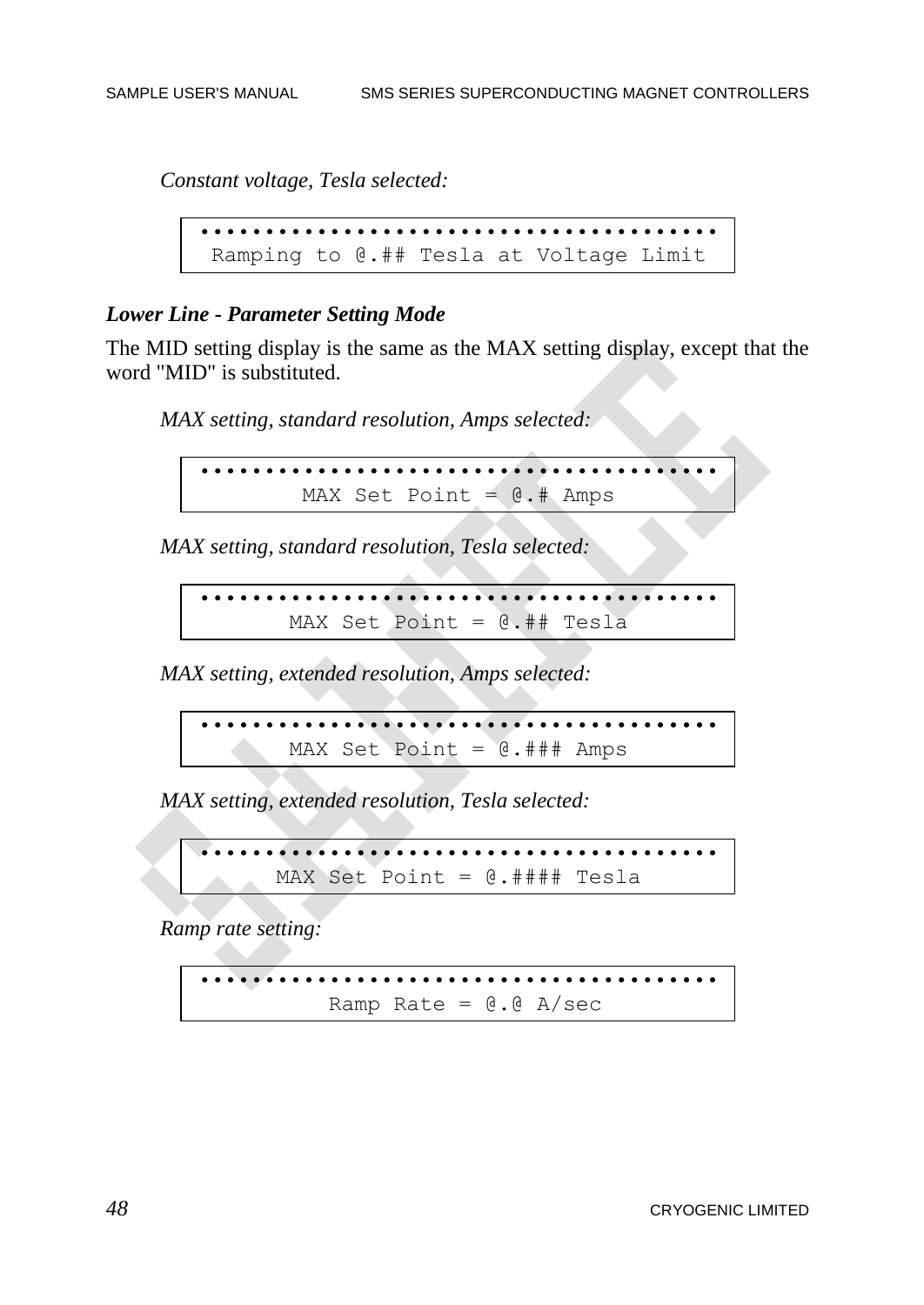*Voltage limit setting:*

•••••••••••••••••••••••••••••••••••••••• Voltage Limit = @.# Volts

 *Heater voltage setting:*

•••••••••••••••••••••••••••••••••••••••• Heater Output = @.# Volts

 *Field constant setting:*

$$
\texttt{resla/amp} = \texttt{C}.\texttt{\#}\texttt{\#}\texttt{\#} \texttt{T/A}
$$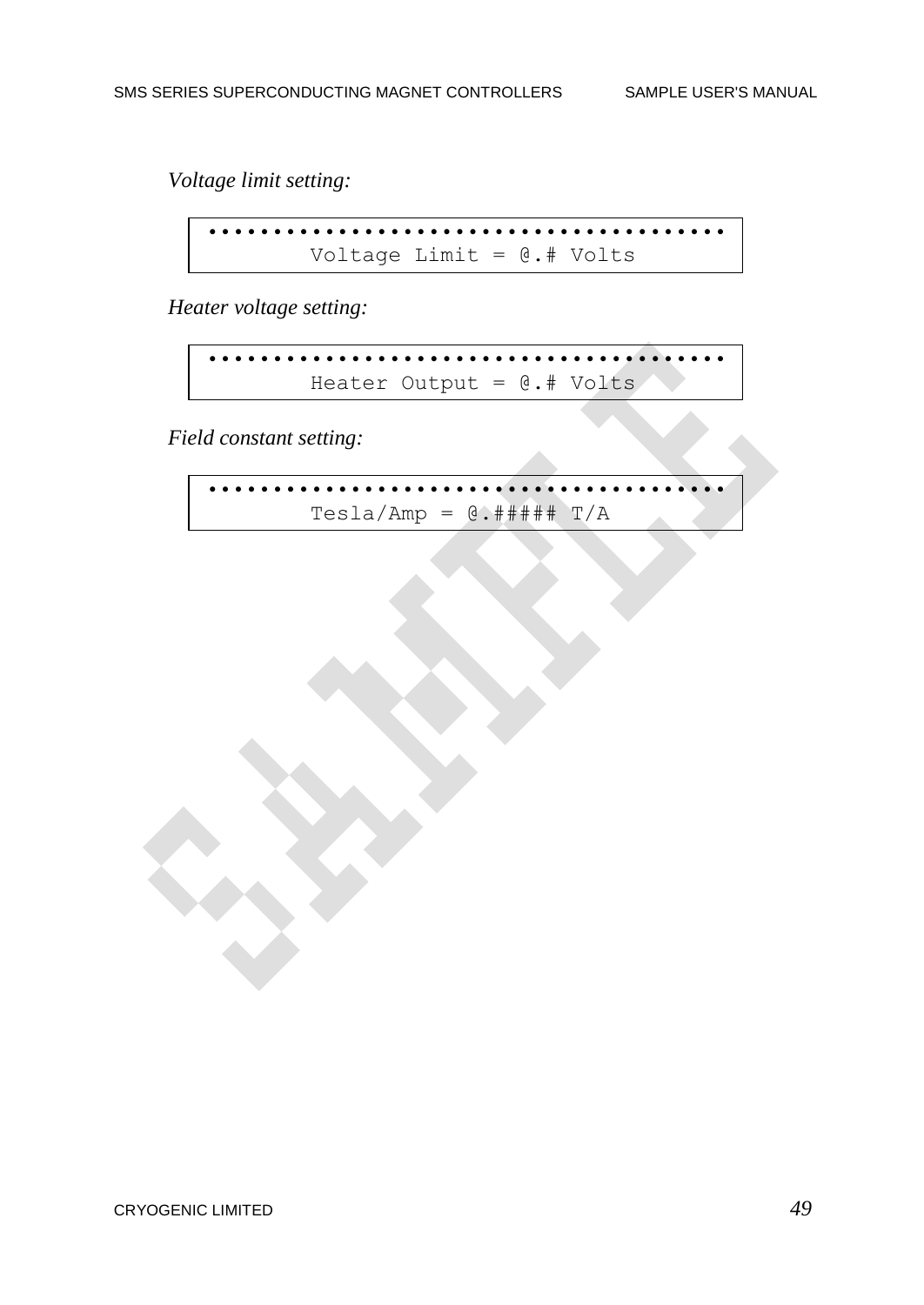# *D REAR PANEL CONNECTIONS*

### **MAINS INPUT**

IEC CEE22 socket for connection to mains supply. Supply requirements are shown on a plate on the rear panel, as follows:

190-255 Volt 50/60 Hz, 8 Amp max. or 95-130 Volt 50/60 Hz, 10 Amp max.

Overall power line protection is provided by a circuit breaker integrated into the front panel power switch. This physically trips the switch to the off position if the input current exceeds 16 Amps. In addition, the main power unit, electronics power supply and the fan drive are protected by individual fuses.

#### **OUTPUT+, OUTPUT-**

M8 terminals for connection to load. The recommended torque when fitting the leads to the terminal studs is 3-5 lbft or 4-7 Nm. This ensures a good contact without overstressing the terminal studs. Always hold the cable tags when tightening to ensure that the terminal blocks do not twist.

#### **DVM+, DVM-**

4mm jack sockets for connection to external DVM. Provides direct reading of shunt voltage at 600 ohm source impedance (buffered for high output masterslave models). A calibration for this output is marked on the rear panel.

#### **IEEE-488 INTERFACE**

A standard IEEE-488 connector for GPIB remote control. IEEE-488 operation is described in Appendix E. The interface is optically isolated from the power supply output to allow multiple power supply configurations to be used without the risk of earth loop burn-outs.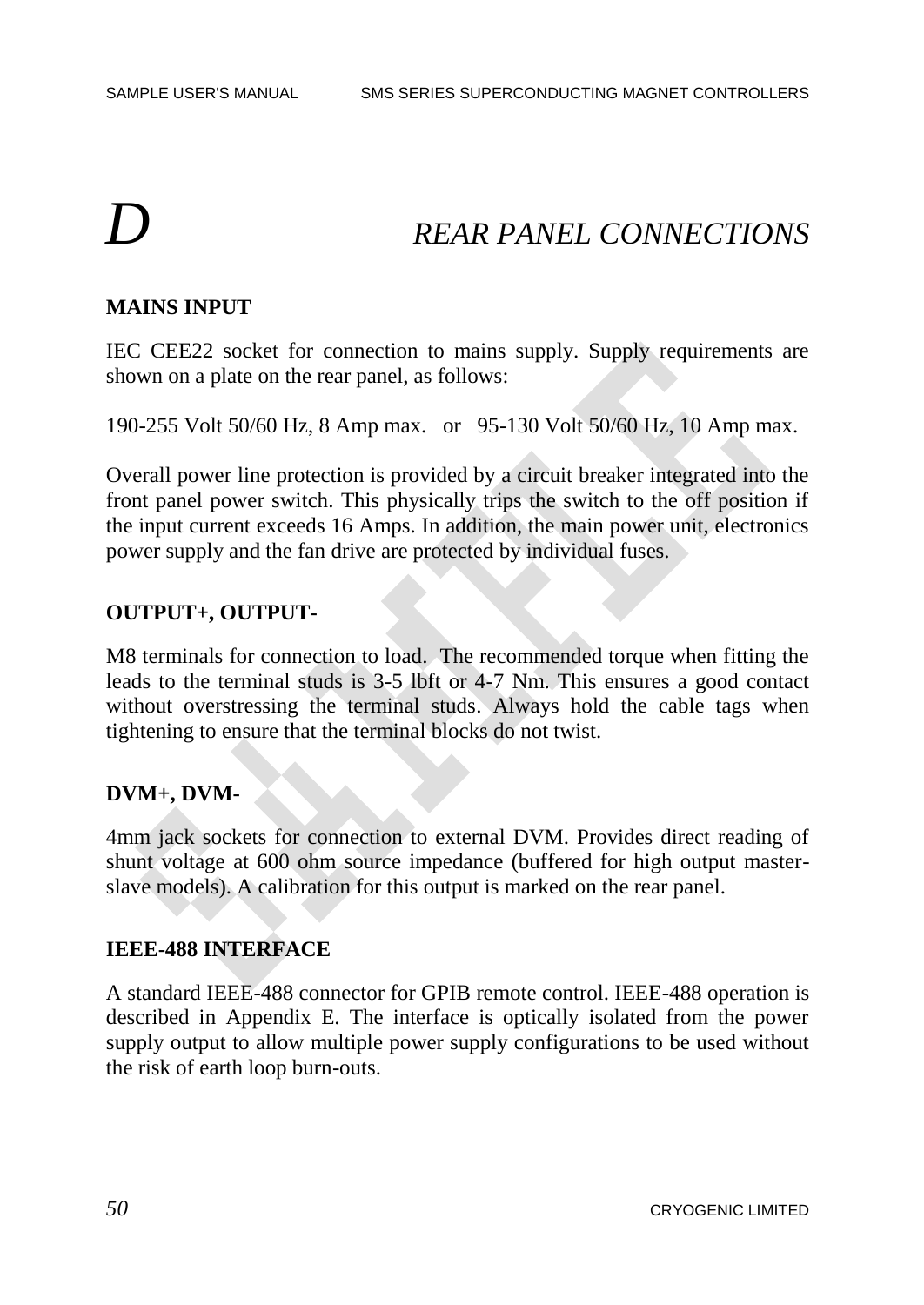#### **HTR & SENSE**

5-way 240° DIN connector for optional connections to cryostat.

- Pin 1 Heater -
- Pin 2 Sense -
- Pin 3 Screen (see below)
- Pin 4 Sense +
- Pin 5 Heater +

Pin 3 (screen) is common 0V referenced to power supply internal 0V. This is not isolated from the output and should not be used as a through connection.

Pin 1 is at the bottom left corner of the accessory plug.

### **EXTERNAL TRIP INPUT**

2-pin Molex connector for an optional external trip switch or TTL drive.

Looking from the back of the unit: **0V IN**

The housing around the IN pin has slightly rounded corners and is nearer the locking mechanism.

The external trip feature may be implemented and enabled by the user. The input can either be driven by an open collector TTL gate capable of sinking 12mA, or a switch connected between the two pins may be used to change the input state.

If the command **XTRIP ON** is issued over the remote interface, the pins on this connector must be short-circuited or the IN pin driven low for the power supply to operate. If these pins are then open circuited (or if the IN pin is driven high) while the power supply is delivering current, the output will be immediately shut down (and the heater output will be switched on temporarily to ensure that a magnet in persistent mode is de-energised). The action is similar to that taken on detection of a 'quench', except that the report reads EXTERNAL TRIP instead of QUENCH TRIP. The external trip may be disabled by the command **XTRIP OFF**.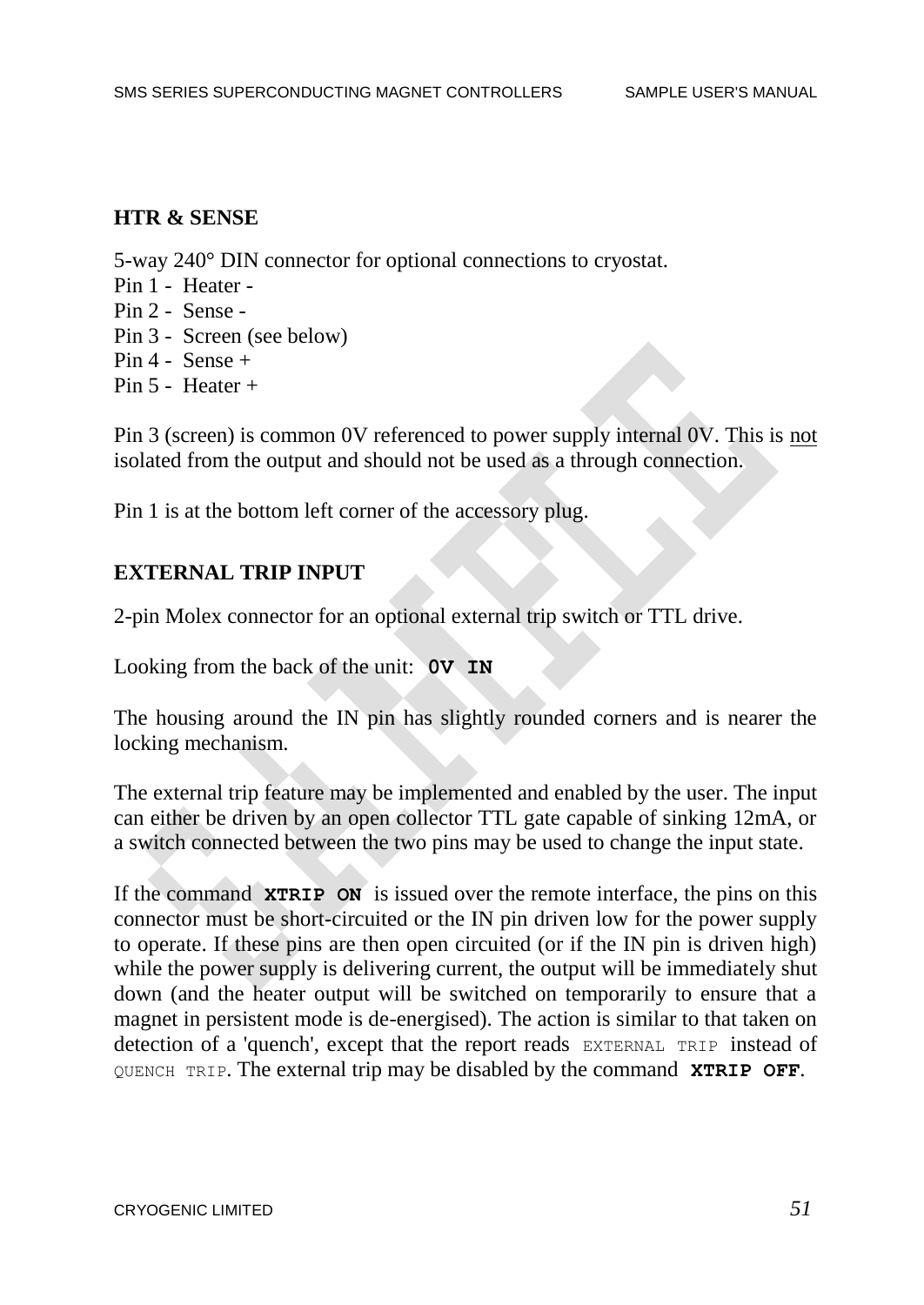#### **LEVEL GAUGE INTERFACE**

5-way 180° DIN connector for optional input from a liquid helium level gauge (with optional pulse control).

- Pin 1 Analogue Input +
- Pin 2 Screen (see below)
- Pin 3 Analogue Input gnd
- Pin 4 Pulse 0V
- Pin 5 Pulse output

This connector is intended for use with liquid helium level gauges. The **GET LEVEL** command returns a reading from the analogue input in millimetres. See 'The GET Command' for details.

Pins 1 and 3 are a 0 to 2.55V differential input which is read by an 8-bit analogue to digital converter (ie. the resolution is 10mv, which corresponds to 5mm LHe level). Input impedance is 20K.

Pin 2 (screen) is common 0V referenced to power supply internal 0V. This is not isolated from the output and should not be used as a through connection.

Great care should be taken when using this input to avoid creating earth loops as it is NOT isolated from the power supply output terminals. The maximum common mode voltage that can be tolerated on these terminals is around 20V with respect to the output terminals of the power supply.

The level gauge pulse output is normally held at a low level while the power supply is operating. Every **GET LEVEL** command received over the interface produces a TTL high level pulse of 80ms length. If no **GET LEVEL** command is issued within a period of 17 minutes, such a pulse is automatically generated by the controller. This output is intended for connection to liquid helium level gauges with the required control input (identified by a 5-way DIN connector on the rear panel). The normal low level suppresses pulsing of the level gauge probe, the high level pulse causes the level gauge to generate a probe pulse. Thus, level gauge activity can be placed under software control.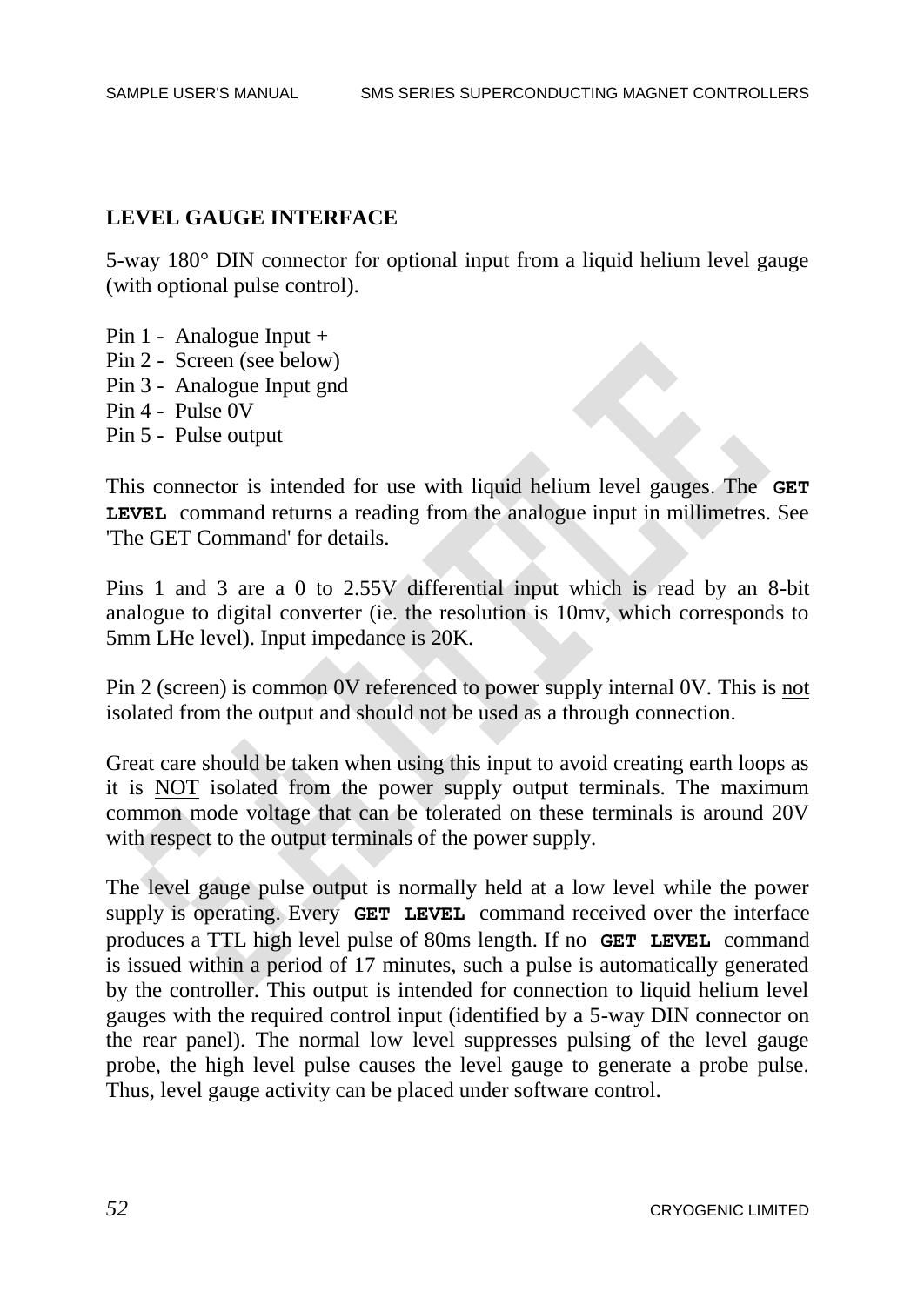While pulsing is suppressed, the level gauge display is maintained by an analogue sample-and-hold circuit. This slowly drifts with time, so the automatic pulsing after 17 minutes of inactivity is used to update the reading. If the power supply is switched off, or the line to the level gauge is disconnected, the level gauge pulses the probe at the specified MIN or MAX rate (set by a switch on the front panel). Note that, when the level gauge pulse line is used, **GET LEVEL**  commands return the level gauge reading BEFORE the pulse is generated.

### **REVERSING SWITCH CONTROL**

Female DB9 for connection to optional RS2 reversing switch unit.

- Pin 1 FWD output Pin 2 - REV output
- Pin 3 no connection
- Pin 4 no connection
- Pin 5 no connection
- Pin 6 no connection
- Pin 7 ID input
- Pin 8 STATUS input
- Pin 9 Common 0V

The input on pin 7 reads high if no RS2 is connected. When connected, a RS2 pulls this line low.

The input on pin 8 reads high if no RS2 is connected or if the RS2 is shortcircuiting the output (by being instructed by the control outputs, by being unpowered or by a fault condition). It reads low when the RS2 is correctly set to either the forward or the reverse direction.

The RS2 is set into the forward direction when the pin 1 output is high and the pin 2 output is low. It is set into the reverse direction when the pin 1 output is low and the pin 2 output is high. The RS2 short circuits the output current if both outputs are low or if both outputs are high.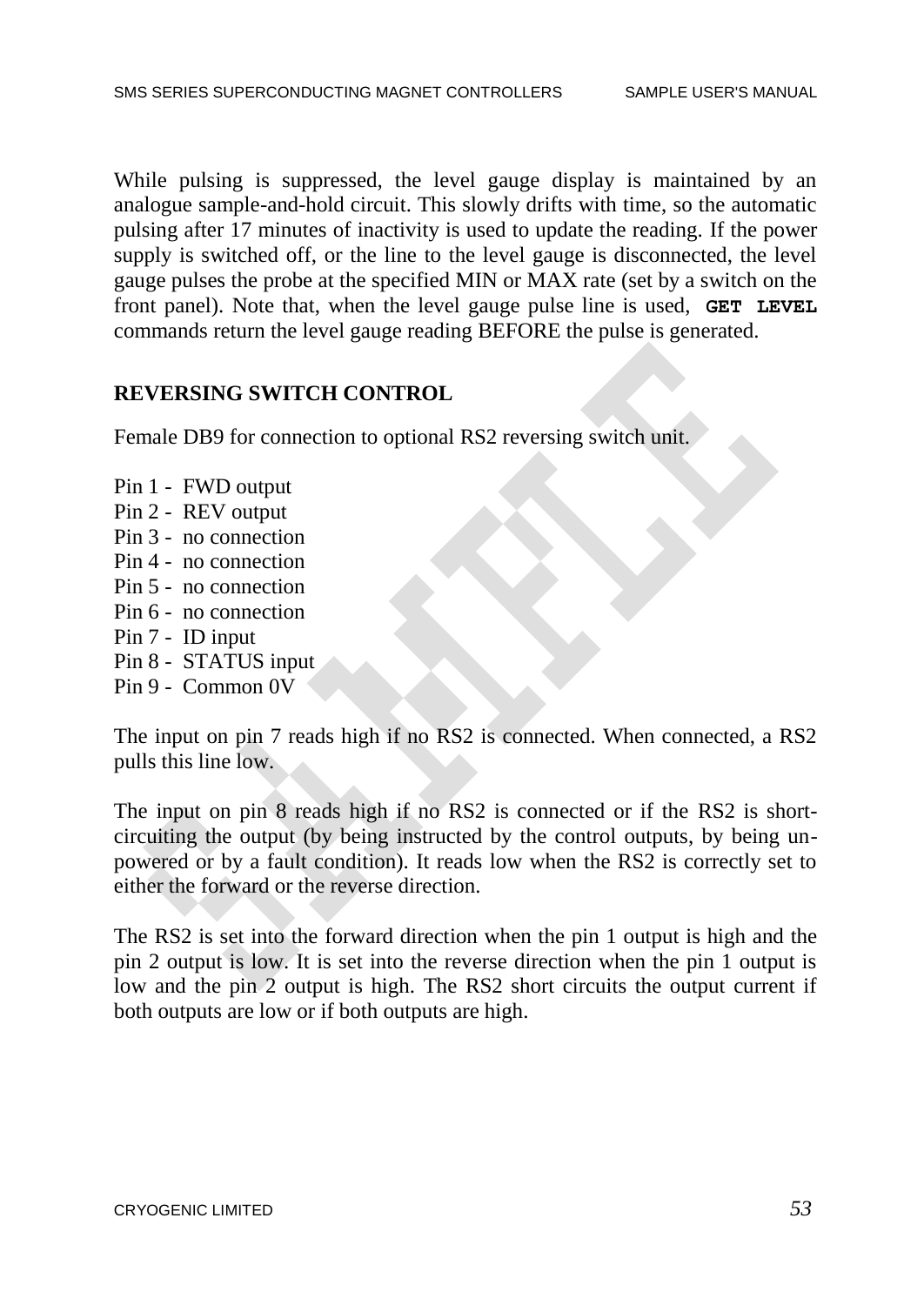# *E THE IEEE-488 INTERFACE*

# *Capabilities*

The IEEE-488 interface can be switch configured for operation on any device address from 0 to 30 inclusive. As supplied, the device address is set to 4.

The interface has the following capabilities in accordance with the ANSI standard:

SH1, AH1, T4, L2, TE0, LE0, SR0, RL2, PP0, DC0, DT0, C0, E1.

- SH1: Source handshake capability.
- AH1: Acceptor handshake capability.
- T4: Basic talker.
- L2: Basic listener.
- TE0: No extended talker functions.
- LE0: No extended listener functions.
- SR0: No service request capability.
- RL2: Remote-local with no local lockout.
- PP0: No parallel poll capability.
- DC0: No device clear capability.
- DT0: No device trigger capability.
- C0: No controller capability.
- E1: Open collector drivers.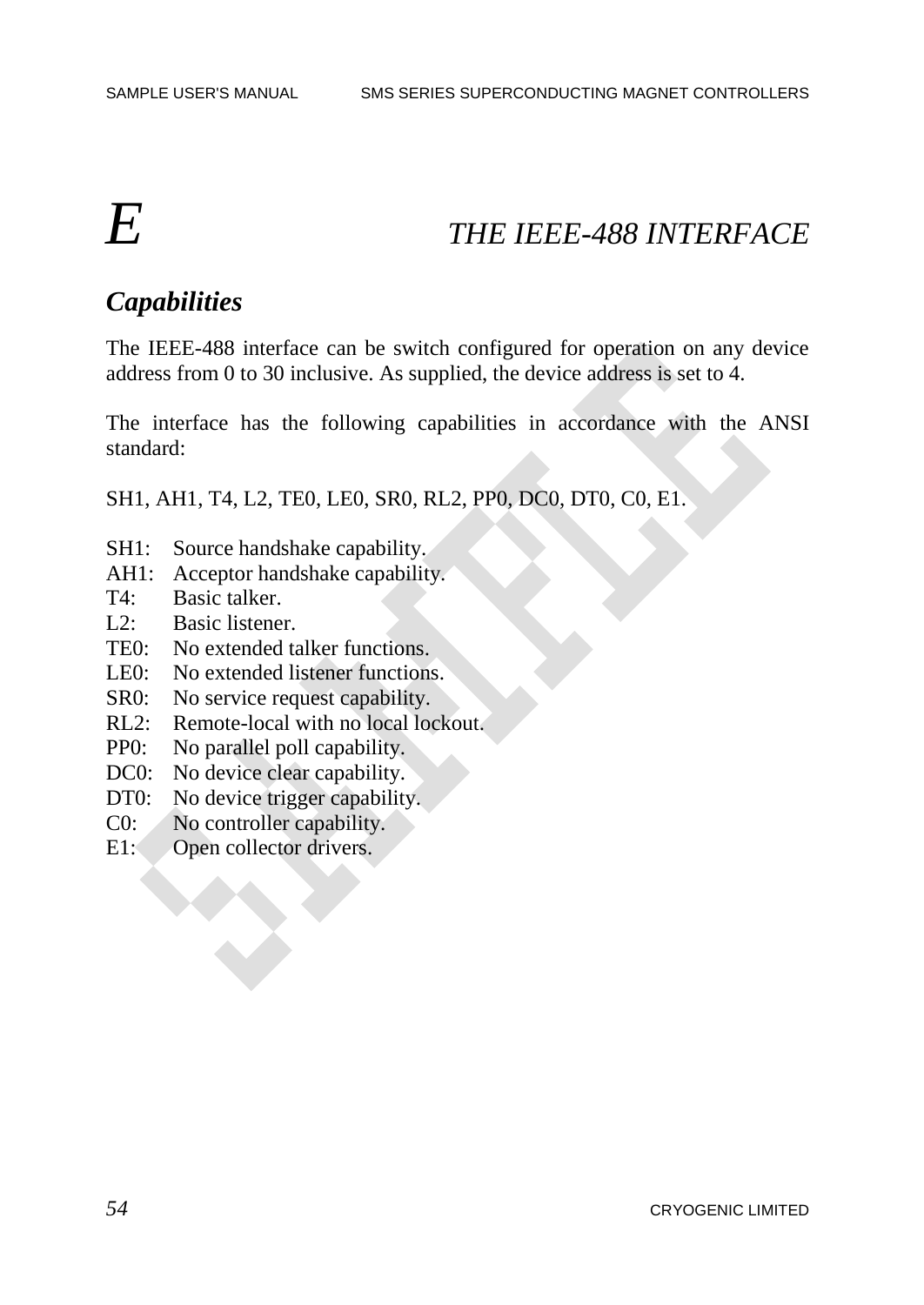# *Remote-Local Switching*

The remote-local facilities operate in the following manner:

- 1. If the interface has not been placed in the remote enabled state (by putting the interface into the listen addressed state with the REN line asserted) remote control cannot be selected via the front panel REMOTE button.
- 2. When the interface is placed in the remote enabled state remote control is automatically selected (the LED on the REMOTE button illuminates). The sign-on message is also placed into the output message queue for transmission when the device is requested to talk. All front panel buttons are inoperative except the REMOTE button.
- 3. Unless the **LOCK ON** command has been issued over the interface (see below), if the remote button is pressed while in the remote enabled state, the remote-enabled state will be cancelled. However, the output queue will not be cancelled and messages reflecting the local operations will continue to be loaded into the output queue (including a message which reads REMOTE CONTROL: DISABLED). These output messages can be monitored but any commands sent to the power supply will be ignored. When remote control has been disabled by this method, it may be reselected with another press of the REMOTE button. A message reading REMOTE CONTROL: ENABLED will be loaded into the output buffer.
- 4. If the REN line is released at any time, the device will immediately return to the local control mode. Any pending messages in the output queue will be cancelled and state (1) will be re-entered. If the device is subsequently placed in the remote enabled state, a new sign-on message sequence will be generated.

The **LOCK ON** command disables the REMOTE button so that local control cannot be seized from the front panel. This action can be cancelled by issue of the **LOCK OFF** command or by releasing the GPIB REN line (which re-enables all front panel buttons).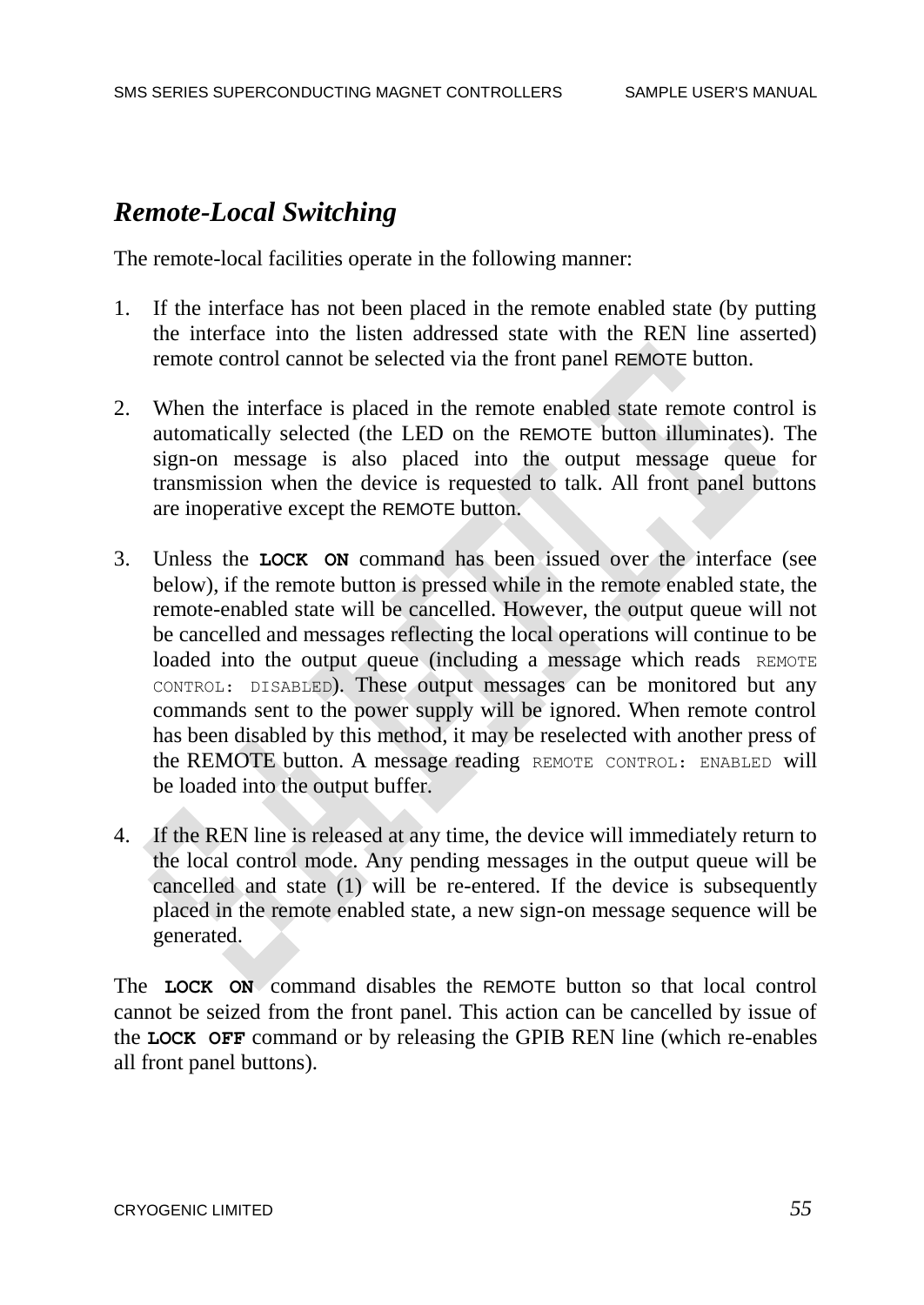# *Interface Clear*

After asserting the IFC line, allow about 250ms before addressing the device to talk or listen. Until this period has elapsed, the interface may not respond.

# *Talk Mode*

Data from the power supply is collected in an output queue. When the interface is addressed to talk the contents of the queue are output to the GPIB until an untalk command is received.

The only way to determine if there is data in the output queue is to regularly address the device to talk. If there are no messages waiting, a single LF code is returned. Messages are terminated by CR,LF. In the current version of the hardware the EOI line is disabled. The listener must therefore be configured to recognise LF as the terminating character.

# *Listen Mode*

When the interface is addressed to listen, all data received on the GPIB is passed directly to the main controller via the internal serial link. The controller will recognise CR or LF or CR,LF as a command terminator. It does not recognise EOI as input.

# *Changing the GPIB Device Address*

The GPIB device address is set via a bank of DIP switches located near the IEEE-488 connector on the back panel (through an aperture in the panel). The 5 poles furthest from the connector set the GPIB address (the 6th pole nearest the connector is unused). The pole furthest from the connector corresponds to bit 0 of the address in binary, with subsequent poles corresponding to bits 1, 2, 3 and 4. This notation (which may not agree with the numbers printed on the switch) is used in the following table.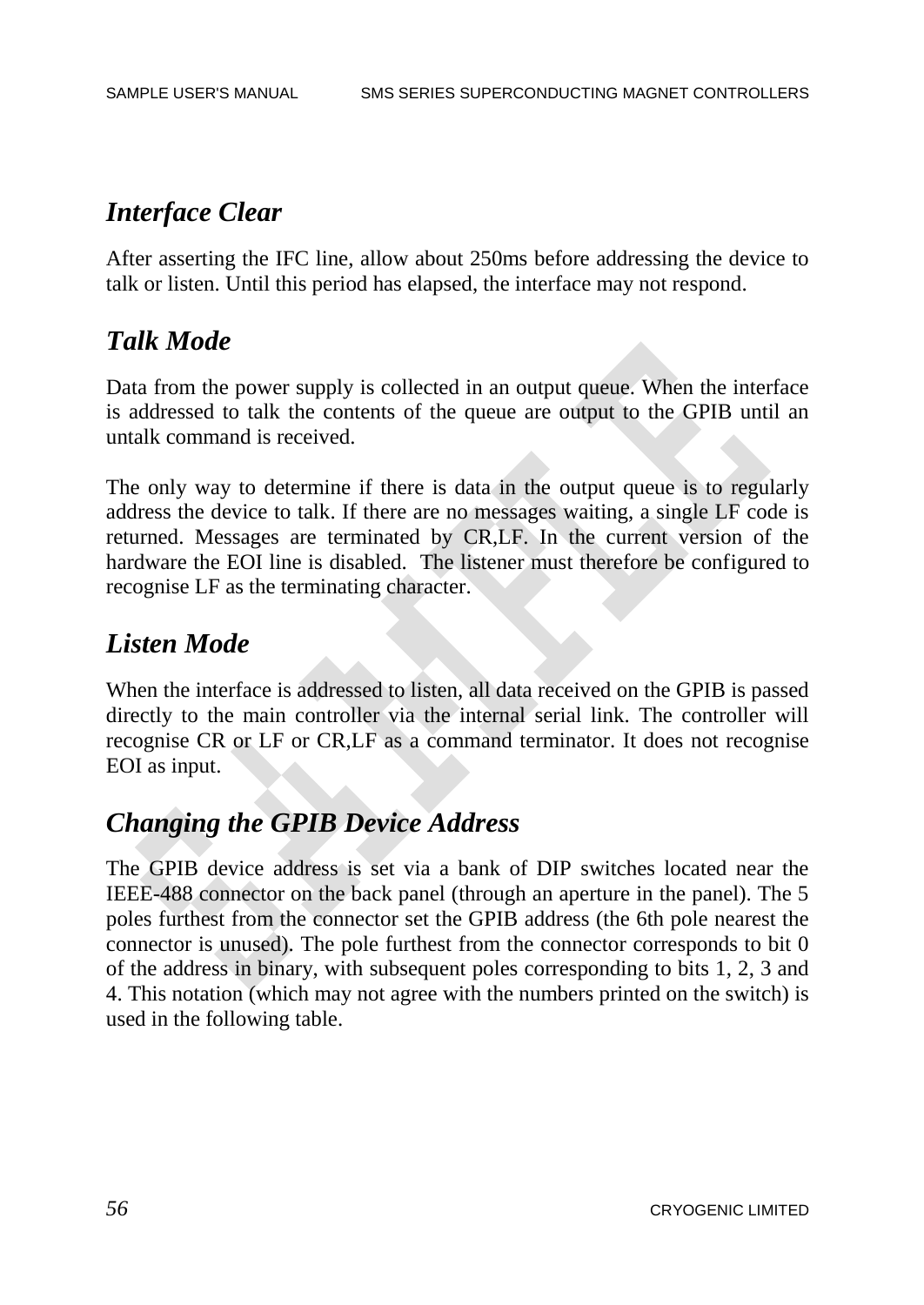| <b>Address</b> | Bit 4             | <b>Bit 3</b>      | Bit 2             | Bit 1              | Bit 0             |                |
|----------------|-------------------|-------------------|-------------------|--------------------|-------------------|----------------|
| $\overline{0}$ | OFF               | OFF               | OFF               | OFF                | OFF               |                |
| $\mathbf 1$    | OFF               | OFF               | OFF               | OFF                | $\mathop{\rm ON}$ |                |
| $\overline{2}$ | OFF               | OFF               | OFF               | ON                 | OFF               |                |
| 3              | OFF               | OFF               | OFF               | ON                 | ON                |                |
| $\overline{4}$ | OFF               | OFF               | ON                | OFF                | OFF               | <b>DEFAULT</b> |
| 5              | OFF               | OFF               | ON                | OFF                | $\mathop{\rm ON}$ |                |
| 6              | OFF               | OFF               | ON                | $\mathop{\rm ON}$  | OFF               |                |
| 7              | OFF               | OFF               | ON                | $\mathop{\rm ON}$  | ON.               |                |
| $8\,$          | OFF               | $\mathop{\rm ON}$ | OFF               | OFF                | OFF               |                |
| 9              | OFF               | $\mathop{\rm ON}$ | OFF               | OFF                | ON                |                |
| 10             | OFF               | $\mathop{\rm ON}$ | OFF               | ON                 | OFF               |                |
| 11             | OFF               | $\mathop{\rm ON}$ | OFF               | ON                 | $\mathop{\rm ON}$ |                |
| 12             | OFF               | ON                | ON                | OFF                | OFF               |                |
| 13             | OFF               | ON                | ON                | OFF                | ON                |                |
| 14             | OFF               | ON                | ON                | ON                 | OFF               |                |
| 15             | OFF               | $\mathop{\rm ON}$ | ON                | ON                 | ON                |                |
| 16             | $\mathop{\rm ON}$ | OFF               | OFF               | OFF                | OFF               |                |
| 17             | $\mathop{\rm ON}$ | OFF               | OFF               | OFF                | ON                |                |
| 18             | ON                | OFF               | OFF               | ON                 | OFF               |                |
| 19             | ON                | OFF               | OFF               | ON                 | $\mathop{\rm ON}$ |                |
| 20             | $\mathop{\rm ON}$ | OFF               | ON                | OFF                | OFF               |                |
| 21             | $\bigcirc$ N      | OFF               | ON                | OFF                | $\mathop{\rm ON}$ |                |
| 22             | ON                | OFF               | ON                | $\mathop{\rm ON}$  | OFF               |                |
| 23             | ON                | OFF               | ON                | ON                 | $\mathop{\rm ON}$ |                |
| 24             | ON                | ON                | OFF               | $\mathop{\rm OFF}$ | OFF               |                |
| 25             | ON                | ON                | OFF               | OFF                | ON                |                |
| 26             | ON                | ON                | OFF               | $\mathop{\rm ON}$  | OFF               |                |
| 27             | ON                | ON                | OFF               | $\mathop{\rm ON}$  | $\mathop{\rm ON}$ |                |
| 28             | $\mathop{\rm ON}$ | $\mathop{\rm ON}$ | $\mathop{\rm ON}$ | OFF                | ${\mathsf{OFF}}$  |                |
| 29             | ON                | $\mathop{\rm ON}$ | ON                | OFF                | $\mathop{\rm ON}$ |                |
| 30             | <b>ON</b>         | ON                | ON                | ON                 | OFF               |                |
|                | ON                | ON                | ON                | ON                 | ON                | ILLEGAL        |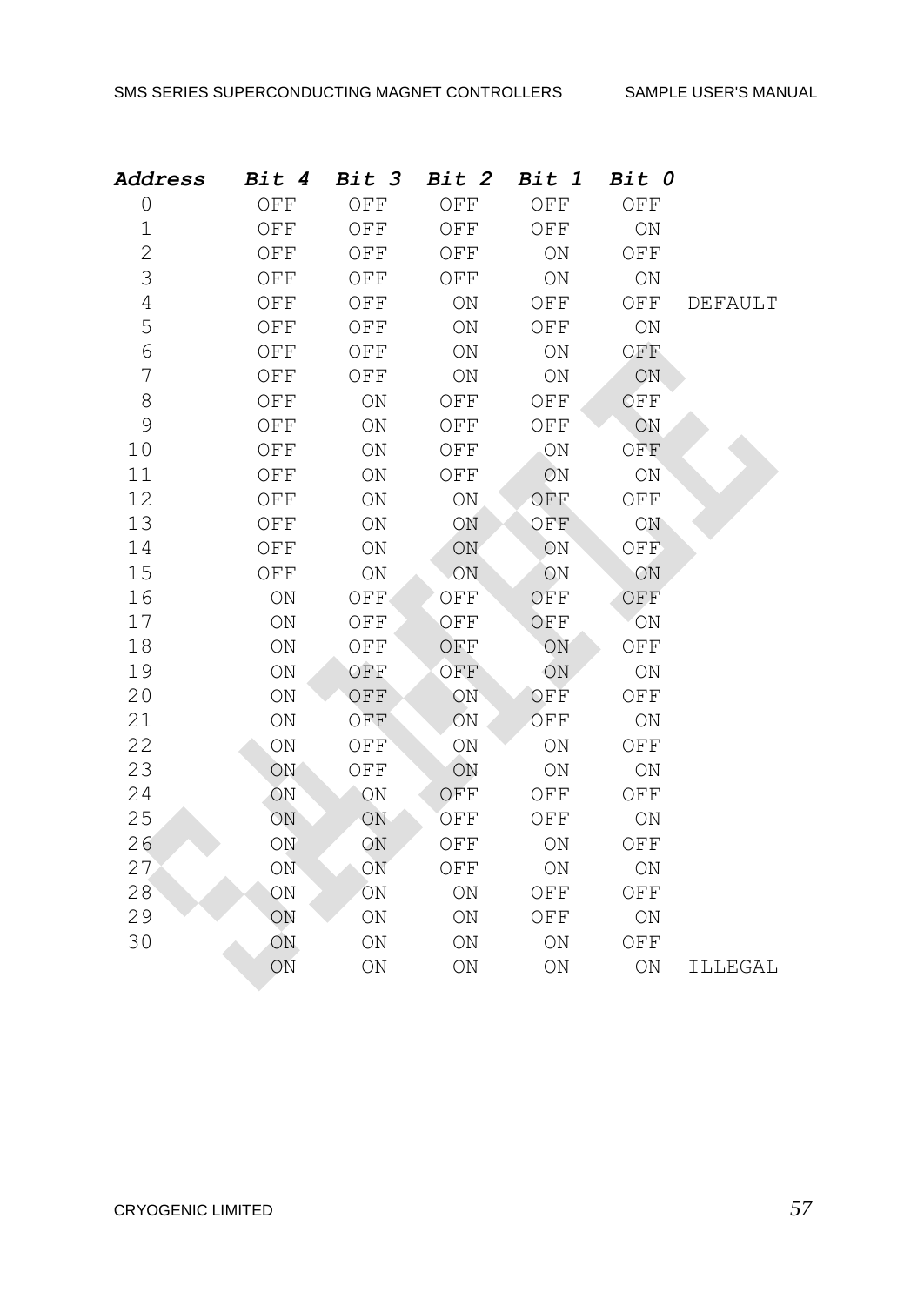# *Sample Terminal Program*

The following program provides a basic keyboard-screen interface to a single device on the GPIB. It may be modified for other hardware types.

```
1000 '=========================================================
1010 '
1020 ' A SIMPLE GPIB TERMINAL FOR IEEE-488 VERSIONS OF
1030 ' SMS SERIES POWER SUPPLIES
1040 '
1050 ' This program is for IBM PC/XT/AT fitted with the Capital
1060 ' Equipment Corp. PC<>488 interface card, or equivalent.
1090 ' It is designed to simulate as closely as possible the
1100 ' appearance of the equivalent RS232-interfaced instrument
1110 ' on a simple 'dumb' terminal with command echo enabled.
1115 '
1120 ' If the program is to be compiled, the following changes
1125 ' must be made:
1130 ' Change SEND%=9 to SEND%=36.
1135 ' Change ENTER%=21 to ENTER%=39.
1140 ' Change CALL INITIALIZE%, CALL ENTER% and CALL SEND%
1145 ' statements to CALL ABSOLUTE statements with the routine
1150 ' offset address as an additional argument, as in the
1160 ' following example:
1170 '
1180 ' CALL INITIALIZE% (MY.ADDR%,LEVEL%)
1190 ' is changed to
1200 ' CALL ABSOLUTE (MY.ADDR%,LEVEL%,INITIALIZE%)
1210 '
1220 ' If compiling with Microsoft QuickBASIC, specify the
1230 ' QB.LIB library to the linker for CALL ABSOLUTE support.
1235 ' Some versions of QB.LIB do not work correctly with the
1236 ' PC<>488 card. CEC supply a replacement on their disks.
1240 '
1245 ' If this program fails to work, check the PC<>488 address
1246 ' setting. Address C400 hex is assumed in the DEF SEG
1247 ' statement at line 1340. This may need changing.
1248 '
1250 '=========================================================
1260 '
```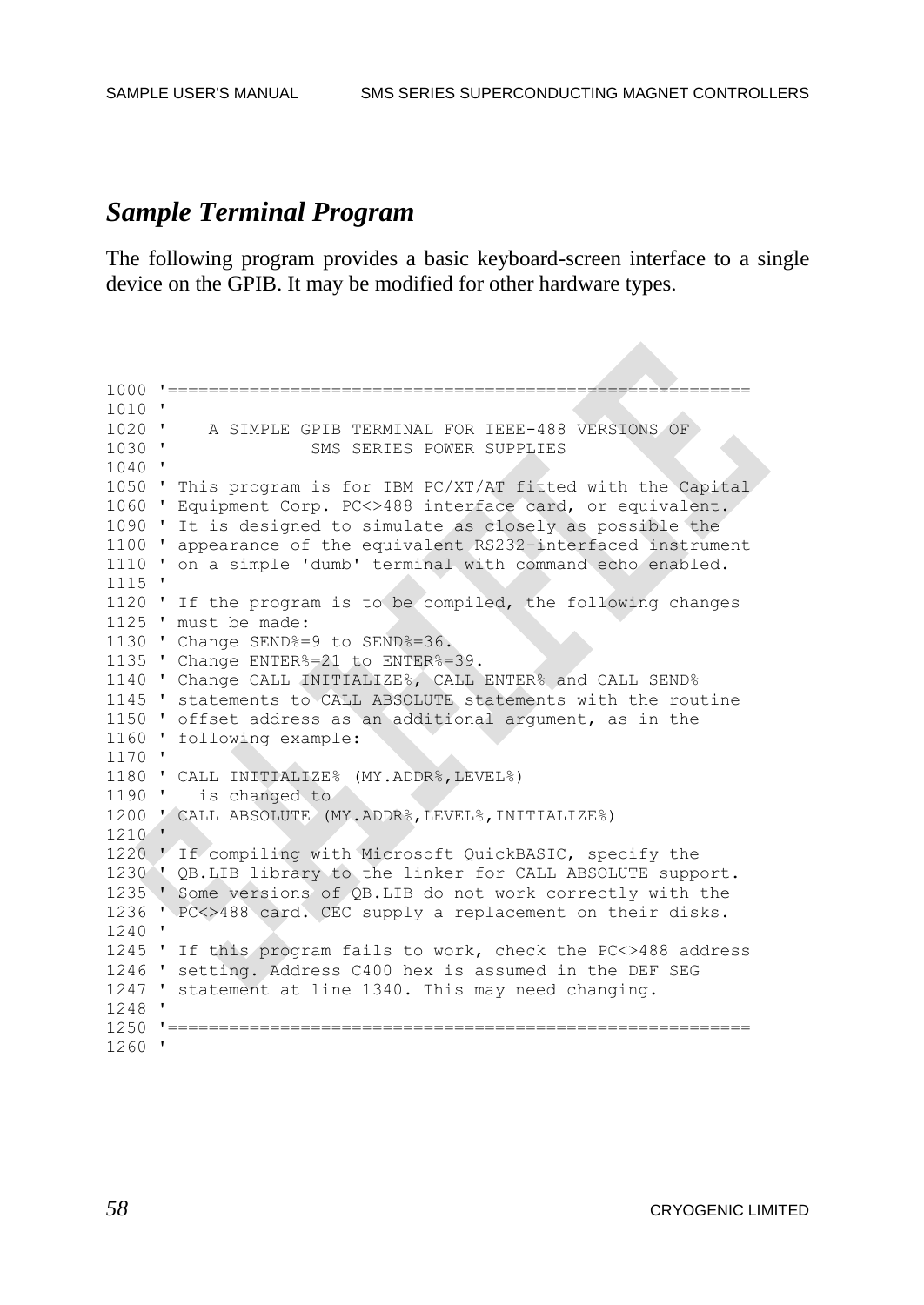1270 ' 1280 '--- SET UP ---------------------------------------------- 1290 ' 1300 PROMPT\$="}" 'Define the local input prompt string 1310 ' 1320 MSG\$=SPACE\$(100) 'Define the ENTER line buffer size 1330 ' 1340 DEF SEG=&HC400 'Segment address of the PC<>488 ROM 1350 ' 1360 INITIALIZE%=0 'Entry offset for INITIALIZE routine 1370 SEND%=9 'Entry offset for the SEND routine 1380 ENTER%=21 'Entry offset for the ENTER routine 1390 ' 1400 DEVICE%=4 'Define the external device address 1410 MY.ADDR%=21 'Define the PC<>488 device address 1420 LEVEL%=0 'Specify the PC<>488 as system controller 1430 ' 1440 CALL INITIALIZE% (MY.ADDR%,LEVEL%) 'Initialize PC<>488 1450 ' 1460 ' The interface requires at least 200ms to become ready 1465 ' following the IFC performed by the INITIALIZE routine. 1470 ' Until this time has elapsed no request to talk or 1480 ' listen will be recognised. 1490 ' 1500 START=TIMER 1510 WHILE TIMER-START<.25: WEND 1520 ' 1530 ' An initial call to the SEND routine tests for the 1535 ' presence of the device on the bus (SEND times out if 1540 ' there is no response) and asserts the GPIB REN line to 1550 ' enable the device on the bus. The only data transferred 1560 ' is the LF code added by the SEND routine (this will be 1570 ' ignored by the magnet controller). 1580 ' 1590 COMLINE\$="" 'Clear the command line string 1600 CALL SEND% (DEVICE%,COMLINE\$,STATUS%) 'Send nothing (LF) 1610 IF STATUS%>0 THEN 2780 'Terminate on timeout error 1620 ' 1630 ' 1640 '--- PREPARE TERMINAL SCREEN ----------------------------- 1650 ' 1660 CLS: KEY OFF 1670 LOCATE 25,1: PRINT STRING\$(80,"-"); 1680 LOCATE 25,4: PRINT "GPIB Terminal" 1690 LOCATE 25,20: PRINT "Device";STR\$(DEVICE%) 1700 LOCATE 25,63: PRINT"<Ctrl+End>=Exit"; 1710 LOCATE 1,1,1 1720 '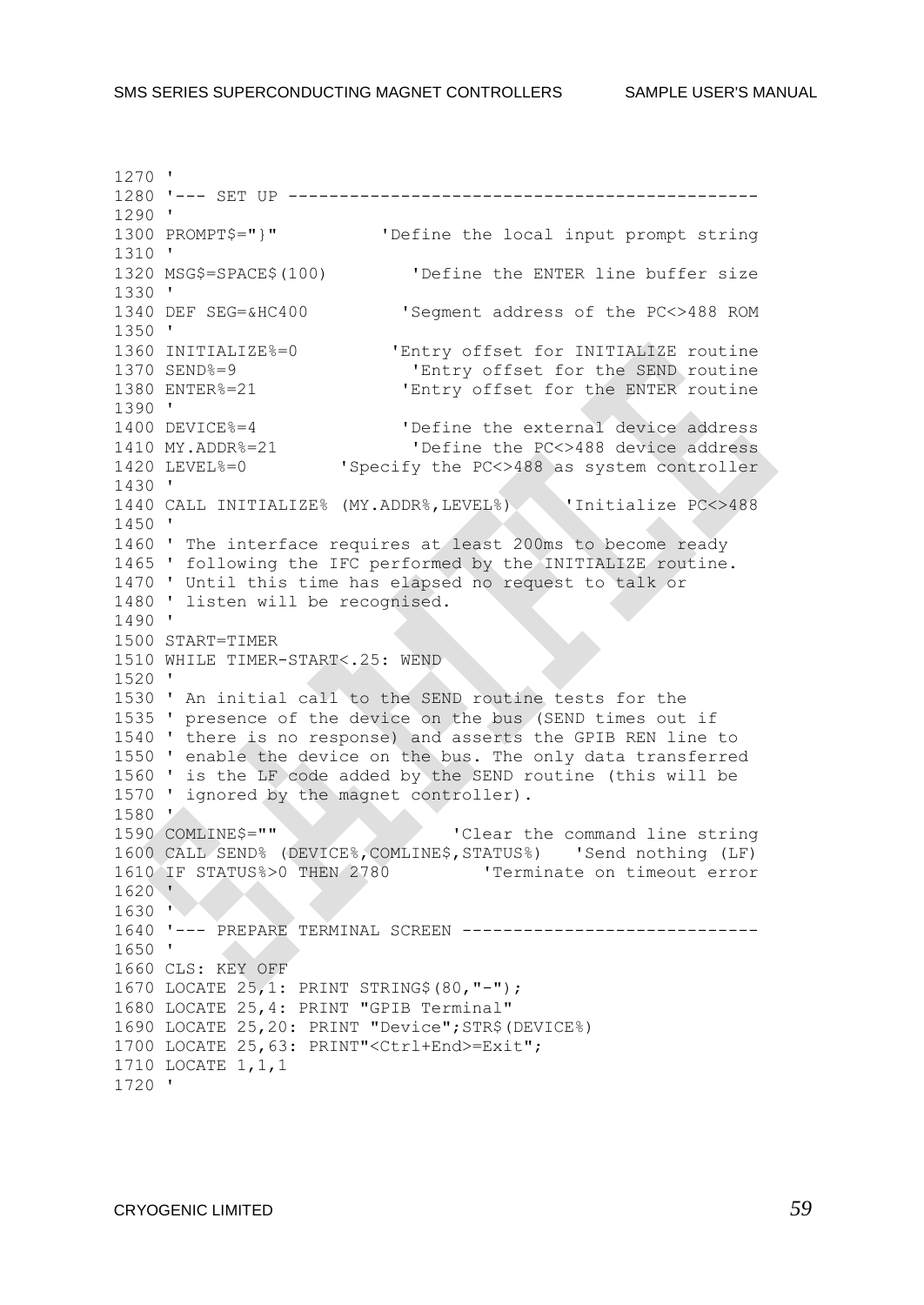1730 ' 1740 '--- COMMUNICATIONS LOOP --------------------------------- 1750 ' 1760 ' The following block gets keyboard input. If REMOTE% is 1765 ' true, printable characters are accumulated in COMLINE\$ 1770 ' and echoed to the screen. Most non-printable keyboard 1780 ' input is ignored, with the following exceptions: 1785 ' 1790 ' <Ctrl-End> 1795 ' Terminates the program (exits the communications loop). 1800 ' <Esc> 1805 ' Deletes line in COMLINE\$ and erases it from the screen. 1810 ' <br/>backspace> 1815 ' Deletes the last character in COMLINE\$ and erases it 1820 ' from the screen. 1830 ' <Del> 1835 ' Same as <br/>backspace>. 1840 ' 1845 ' The length of COMLINE\$ cannot exceed 40 characters. Any 1850 ' attempt to enter more than 40 characters on a line will 1855 ' get a warning bleep. One keypress is fetched on each 1860 ' pass. If the keypress translates to an ASCII code 1870 ' (printable or non-printable) this is passed on in IN\$. 1880 ' If there was no keypress to be fetched, or if the 1885 ' keypress was an extended code, IN\$ is passed on as an 1890 ' empty string. 1900 ' 1910 'Get keyboard input. 1920 IN\$=INKEY\$ 1930 'Check for extended code. Only Ctrl-End is significant. 1940 IF LEN(IN\$)<2 THEN 1990 1950 IN\$=RIGHT\$(IN\$,1) 1960 IF IN\$=CHR\$(117) THEN 2780 1970 IN\$="" 1980 'Jump to end of block if no input. 1990 IF IN\$="" THEN 2200 2000 'Check for printable code or control code. 2010 IF ASC(IN\$)>31 AND ASC(IN\$)<127 THEN 2160 2020 'Backspace or Delete code, erase last character. 2030 IF ASC(IN\$)<>8 AND ASC(IN\$)<>127 THEN 2090 2040 IF LEN(COMLINE\$)=0 THEN GOTO 2200 2050 PRINT CHR\$(29);" ";CHR\$(29); 2060 COMLINE\$=LEFT\$(COMLINE\$,LEN(COMLINE\$)-1) 2070 GOTO 2200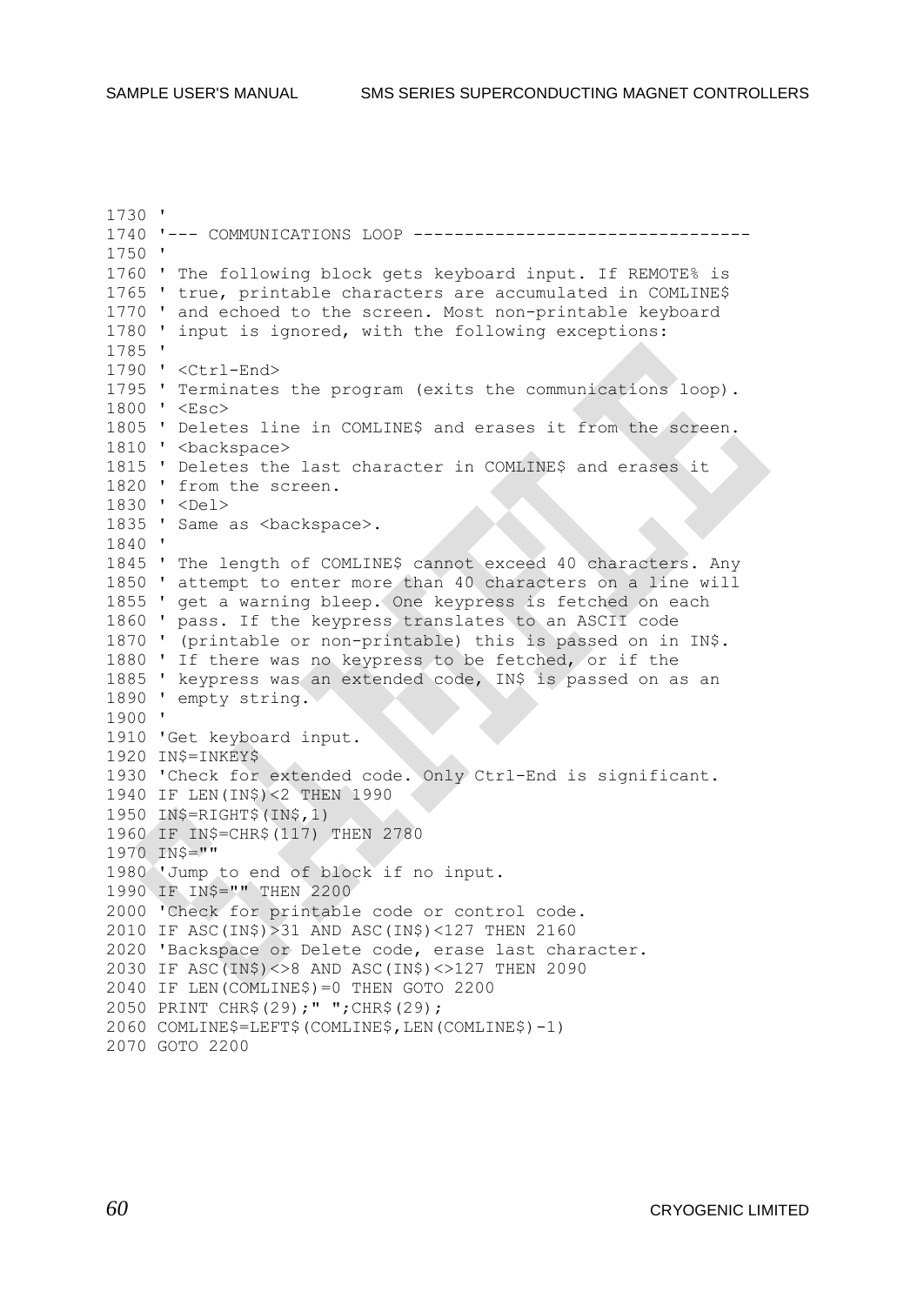2080 'Escape code, erase whole line. 2090 IF ASC(IN\$)<>27 THEN 2200 2100 FOR N%=1 TO LEN(COMLINE\$) 2110 PRINT CHR\$(29);" ";CHR\$(29); 2120 NEXT N% 2130 COMLINE\$="" 2140 GOTO 2200 2150 'Printable character code. 2160 IF REMOTE%=0 THEN GOTO 2200 2170 IF LEN(COMLINE\$)=40 THEN BEEP: GOTO 2200 2180 PRINT IN\$; 2190 COMLINE\$=COMLINE\$+IN\$ 2200 ' 2210 ' If REMOTE% is true, the following block transmits 2215 ' COMLINE\$ when <Enter> is pressed (IN\$ received holding 2220 ' the ASCII CR code). The SEND routine automatically adds 2230 ' the LF terminator. 2240 ' 2250 IF IN\$<>CHR\$(13) OR REMOTE%=0 THEN 2310 2260 PRINT 'Terminate present command line 2270 PRINT PROMPT\$;  $\overline{\phantom{a}}$  and start a new one 2280 CALL SEND% (DEVICE%,COMLINE\$,STATUS%) 'Transmit command 2290 IF STATUS%>0 THEN 2780 'Terminate on timeout error 2300 COMLINE\$="" 'Cancel command after transmission 2310 ' 2320 ' Between each examination of the keyboard, the interface 2330 ' is checked for incoming messages. If no message is 2335 ' received (LENGTH%=0) the remainder of the loop is not 2340 ' executed. 2350 '<br>2360 TALK%=1 'Set the TALK flag 2370 CALL ENTER% (MSG\$,LENGTH%,DEVICE%,STATUS%)'Check for input 2380 IF STATUS%>0 THEN 2780 'Terminate on timeout error 2390 TALK%=0 'Clear the TALK flag 2400 IF LENGTH%=0 THEN 1920 'Restart loop if no input 2410 ' 2420 ' The incoming message is checked to see whether 2430 ' it is a SMS remote control status report. 2435 ' This is used to modify the state of the REMOTE% 2440 ' flag which controls whether the local input prompt is 2450 ' printed and whether keyboard input is passed to the 2460 ' device. This function is included to complete the 2470 ' simulation of RS232 control with command echo enabled. 2480 ' If it is not required, the relevant lines may be deleted 2485 ' to make this program less device-specific (other action 2490 ' to make REMOTE% true will then be required, or all 2500 ' references to REMOTE% must be deleted).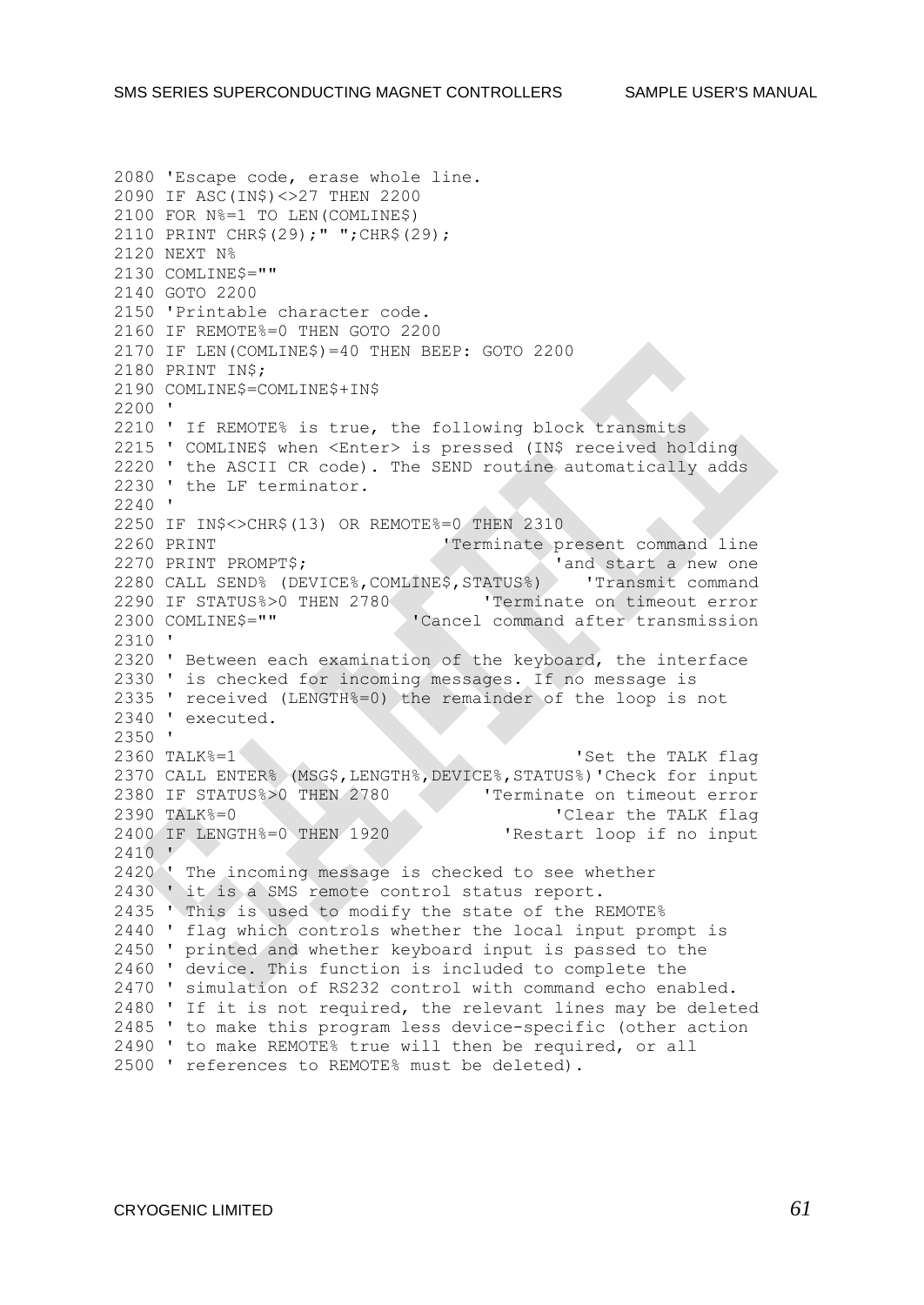2510 ' 2530 IF MID\$(MSG\$,10,14)<>"REMOTE CONTROL" THEN 2650 2540 IF MID\$(MSG\$,26,7)="ENABLED" THEN REMOTE%=-1: GOTO 2650 2550 REMOTE%=0: COMLINE\$="" 2570 ' 2580 ' The present cursor line is first erased, then the 2585 ' received message is printed on the present line. If 2590 ' REMOTE% is true, the command prompt and any partially 2600 ' entered command line is then reprinted on the next line 2610 ' (this prevents incoming messages breaking up incomplete 2620 ' command lines on the screen, simulating the action of 2630 ' the RS232 interface with command echo enabled). 2640 ' 2650 LOCATE,1 'Move to beginning of present line 2660 PRINT STRING\$(LEN(PROMPT\$)," "); 'Erase the command prompt 2600 ININI SINING (LEN(COMLINE\$), " "); 'and any partial entry 2680 LOCATE,1 'Move to beginning of present line 2690 PRINT LEFT\$(MSG\$,LENGTH%) 'Print the input message line 2700 IF REMOTE%=0 THEN 1920 'If in remote control mode: 2710 PRINT PROMPT\$; 'Reprint the prompt 2720 PRINT COMLINE\$; 'and any partially entered command 2730 ' 2740 GOTO 1920 'End of loop 2750 ' 2760 ' 2770 '--- TERMINATE ------------------------------------------- 2780 ' 2790 IF STATUS%=0 THEN 2840 'Normal termination if STATUS%=0 2800 PRINT: PRINT 'Otherwise, its a timeout error 2810 PRINT"\*\*\* Error: GPIB device";DEVICE%;"is not "; 2820 IF TALK% THEN PRINT"Talking" ELSE PRINT"Listening" 2830 ' 2840 CALL INITIALIZE% (MY.ADDR%,LEVEL%) 'Send IFC, release REN 2850 ' 2860 SYSTEM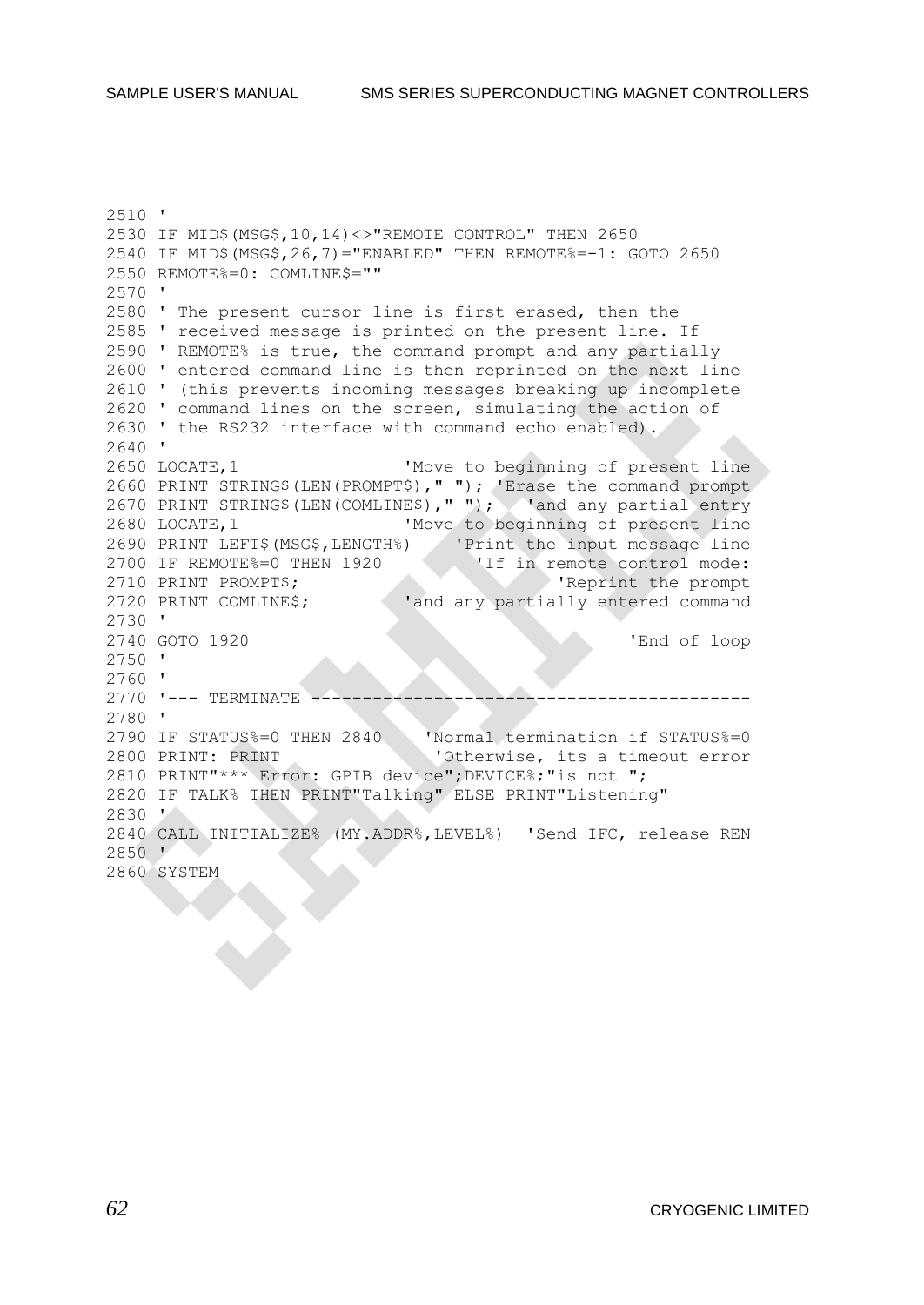# *F THE MULTIPLE HEATERS OPTION*

With the optional multiple heater output (standard in the SMS10C) is a female DB25 connector on the back panel (near the main output terminals) and additional settings are available on the **HEATER** and **SET HEATER** commands.

# *Connections*

Pins 14 - 21 are common 0V. Pins 9 - 13 and pins 22 - 25, no connection. Heater outputs are on pins 1 - 8, as follows:

Pin 1 - Auxiliary Heater H

Pin 2 - Auxiliary Heater G

- Pin 3 Auxiliary Heater F
- Pin 4 Auxiliary Heater E
- Pin 5 Auxiliary Heater D
- Pin 6 Auxiliary Heater C
- Pin 7 Auxiliary Heater B

Pin 8 - Auxiliary Heater A

# *Auxiliary Heaters Command Options*

The auxiliary heater outputs can only be controlled via the remote interface. At power-up, all outputs are switched off. The output voltage for all of the auxiliary outputs may be set as follows:

SET HEATER AUX n

This command will set all auxiliary outputs to the requested voltage (the valid range is 0 to 6.3 Volts). This command may be abbreviated as follows:

**SHXn** (Example: **SHX5.3** sets all outputs to 5.3 Volts)

Auxiliary heater voltages may also be set individually by inclusion of a specifier A to H, as shown in the following example:

**SHXB2.6** - sets auxiliary heater B to 2.6 Volts, leaves others unaltered.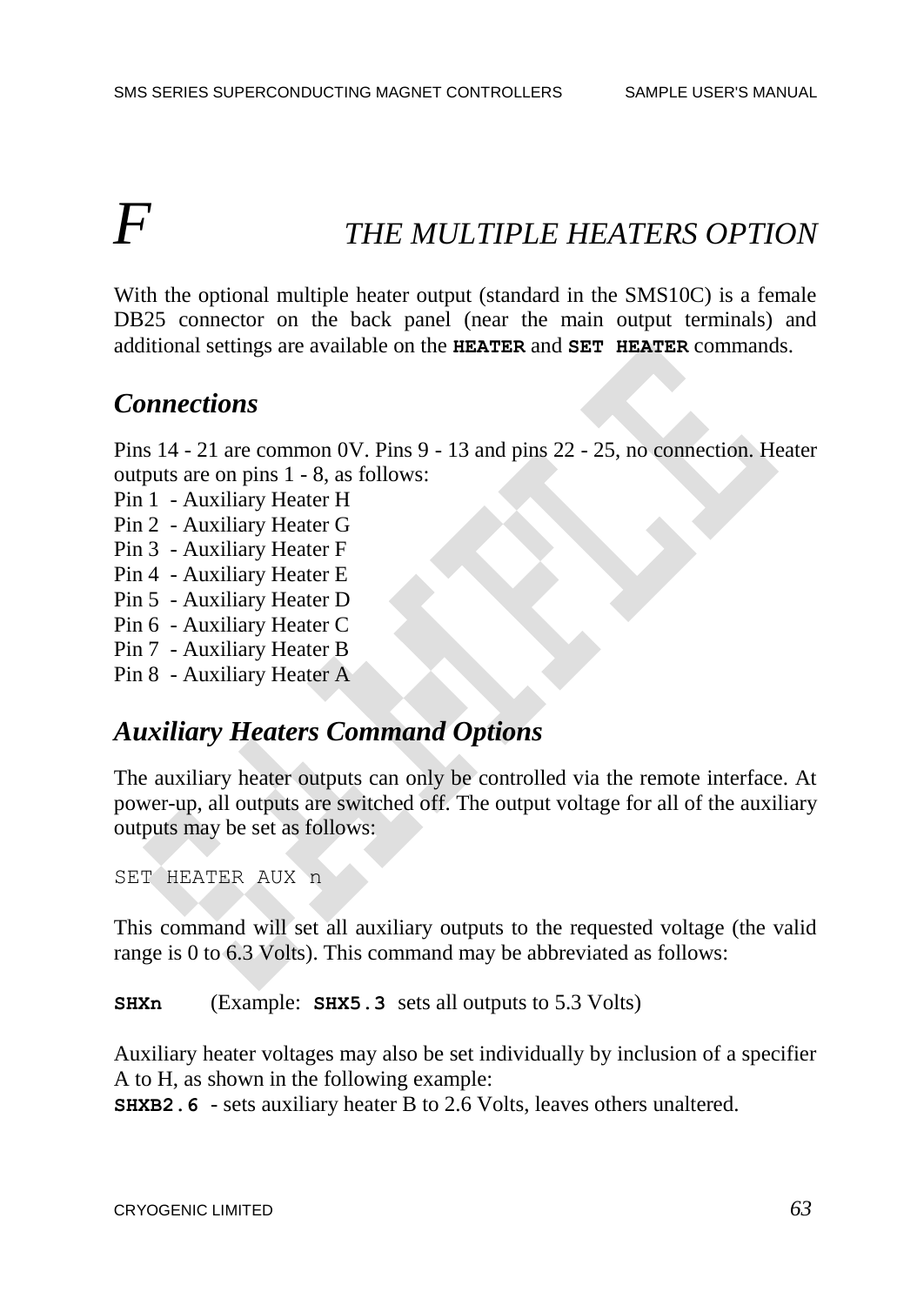When auxiliary heater output settings are changed they take immediate effect for all heaters which are switched on. The following message is output:

HH:MM:SS HTRAUX OUTPUTS: #.#, #.#, #.#, #.#, #.#, #.# VOLTS

The first value in the message is for auxiliary heater A, the last is for auxiliary heater H. This message is output even if only one output value is changed. The present settings may be obtained by issue of the **SHX** command with no value. The confirmation form of this message is included in the general status update block if the presence of the option is detected at power-up. The auxiliary heater outputs may be switched on or off by use of the additional **AUX** (or **X**) qualifier to the **HEATER** command, as shown in the following examples.

| HEATER AUX ON Or HX1                                       | - Switches all auxiliary heaters on  |
|------------------------------------------------------------|--------------------------------------|
| HEATER AUX OFF Or HXO                                      | - Switches all auxiliary heaters off |
| HEATER AUX G ON Or HXG1 - Switches auxiliary heater G on   |                                      |
| HEATER AUX F OFF Or HXFO - Switches auxiliary heater F off |                                      |

The responsive message to switching the auxiliary heaters (individually or globally) is as follows:

```
HH:MM:SS HTRAUX STATUS: [OFF][ON], [OFF][ON], [OFF][ON], [OFF][ON]
, [OFF][ON], [OFF][ON]
```
The first status is auxiliary heater A, the last auxiliary heater H. The form of this message confirmation may be obtained by issuing the **HX** command without an **ON** or **OFF** qualifier. This message will also be included in the general status update block if the presence of the option is detected at power-up. The following confirmation message example shows heaters B and D on, with all others off:

```
........ HTRAUX STATUS: OFF, ON, OFF, ON, OFF, OFF, OFF, OFF
```
If the **AUX** or **X** qualifier is omitted from the **HEATER** or **SET HEATER** commands, the command will access the main heater output, as described in 'The HEATER Command' and 'The SET Command'. If any of the auxiliary heater commands are issued to a unit which does not have the option fitted, the following message will be output:

-------> Option not fitted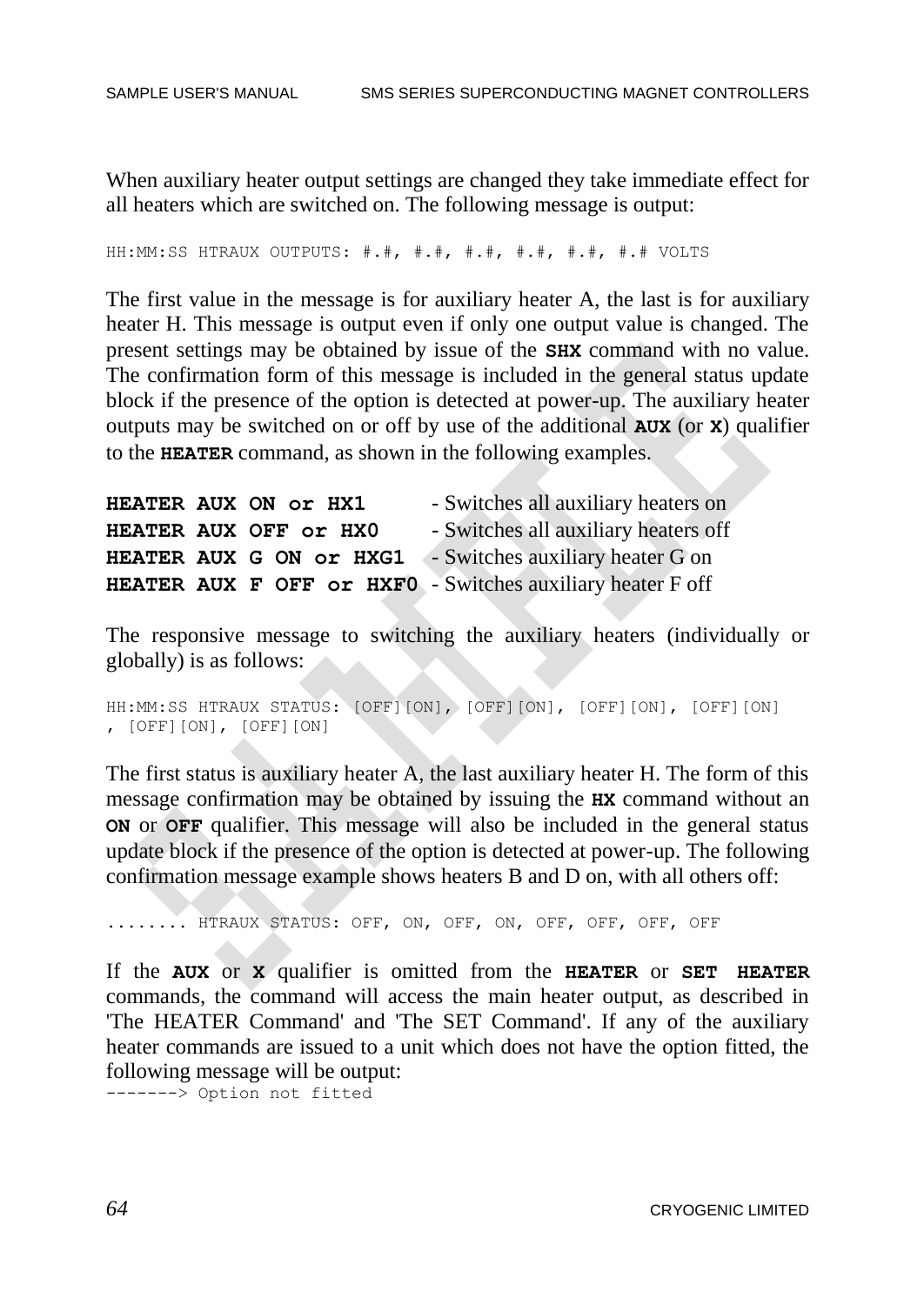# *G THE REVERSING SWITCH OPTION*

Bipolar operation of the SMS superconducting magnet controllers is possible via the integral reversing switch fitted with SMS10C - SMS150C models or via the external RS2 option for other models. Support for the reversing switch is fully integrated into the main controller.

At the heart of both the SMS10C reversing switch and the RS2 are solid state FET switches which are arranged to give a closed transition during current reversal. The output terminals are therefore either always connected to the supply, in forward or reverse mode, or short-circuited. In the event of a mains power failure the load is short-circuited.

A bi-directional thyristor protection circuit, with a trigger voltage of 12V, is included across the output terminals to prevent damage to the power supply which would be caused by reverse current flow. Such a condition may arise if a magnet is taken out of persistent mode with the reversing switch in the inappropriate direction.

The external reversing switch is controlled via a 9-way interface cable to a connector on the main controller unit. The RS2 should only be operated under the control of the SMS controller which incorporates important checks and safeguards, as outlined in the control section below.

**Do not use the voltage sense input when the reversing switch is in use**. If the voltage sense polarity is reversed the controller can never detect a voltage limit condition and will limit the maximum difference between output and magnet terminal voltage to 1.4V. Eventually, fusible resistors will burn out, making remote voltage sensing ineffective.

#### **WARNING**

**It is potentially lethal to attempt to disconnect the leads between the magnet and reversing switch or reversing switch and power supply while current is flowing.**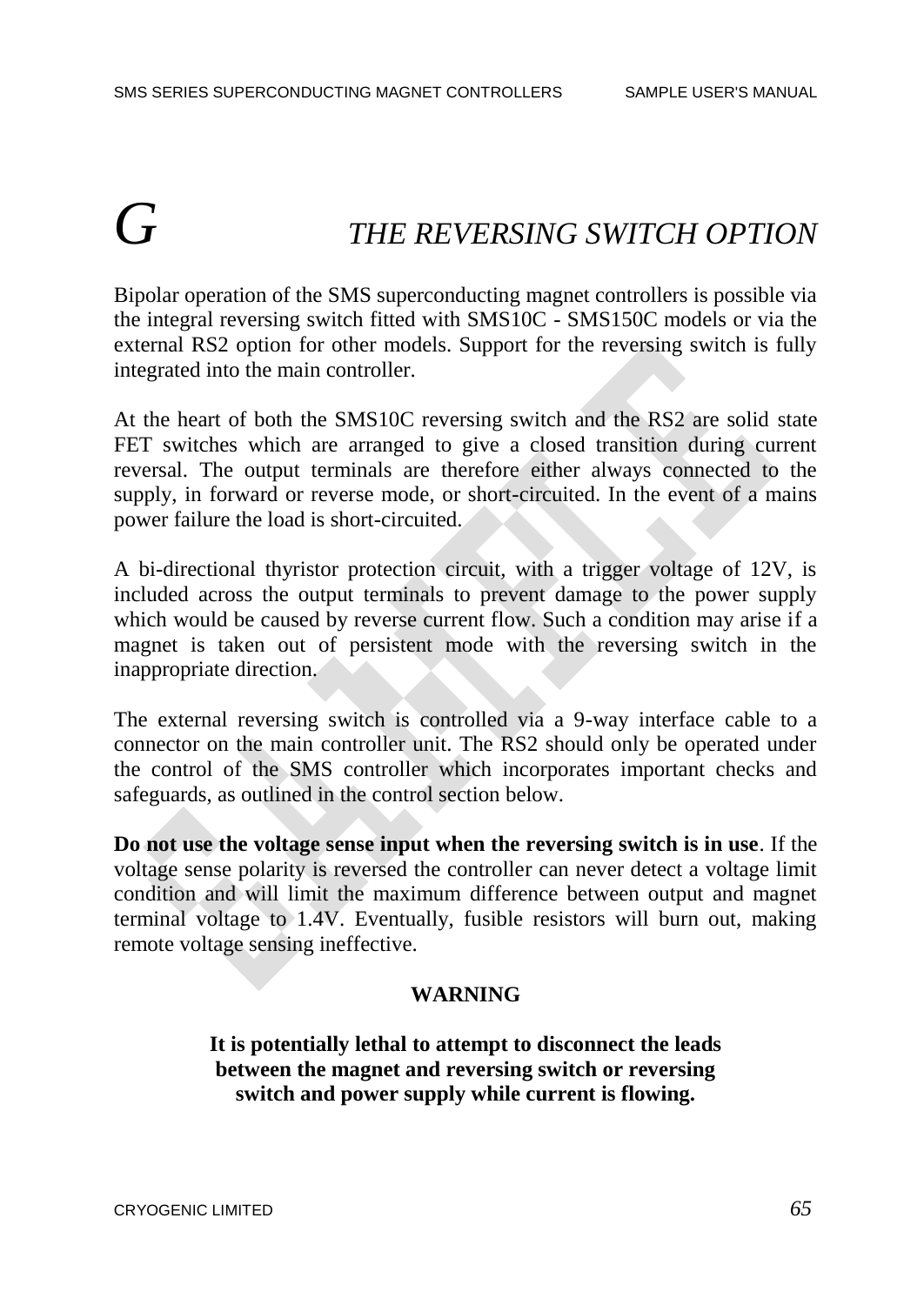# *RS2 Installation*

If your system has been supplied with an external reversing switch as an integrated rack-mounted unit, you should still read through these installation instructions and check that all cables are correctly installed.

The RS2 is supplied with the following items:

- 1) IEC mains power extension lead
- 2) Short current leads (2)
- 3) 9-way control cable

The mains input lead should be connected to the RS2 and the main controller unit powered from the RS2 "POWER OUT" socket, using the supplied extension lead. In operation, the mains switch on the SMS unit should be left ON and the power to both units controlled using the front panel switch on the RS2.

Using the short current leads supplied, connect the SMS +OP terminal to the RS2 IN+ terminal and the SMS -OP terminal to the RS2 IN- terminal. The terminals should be tightened to a torque of 3-5 lbft (4-7 Nm).

Connect the supplied control cable between the "RS2" connector on the SMS unit and the 9-way connector on the rear of the RS2. Fasten the fixing screws to ensure that the cable does not become accidentally disconnected.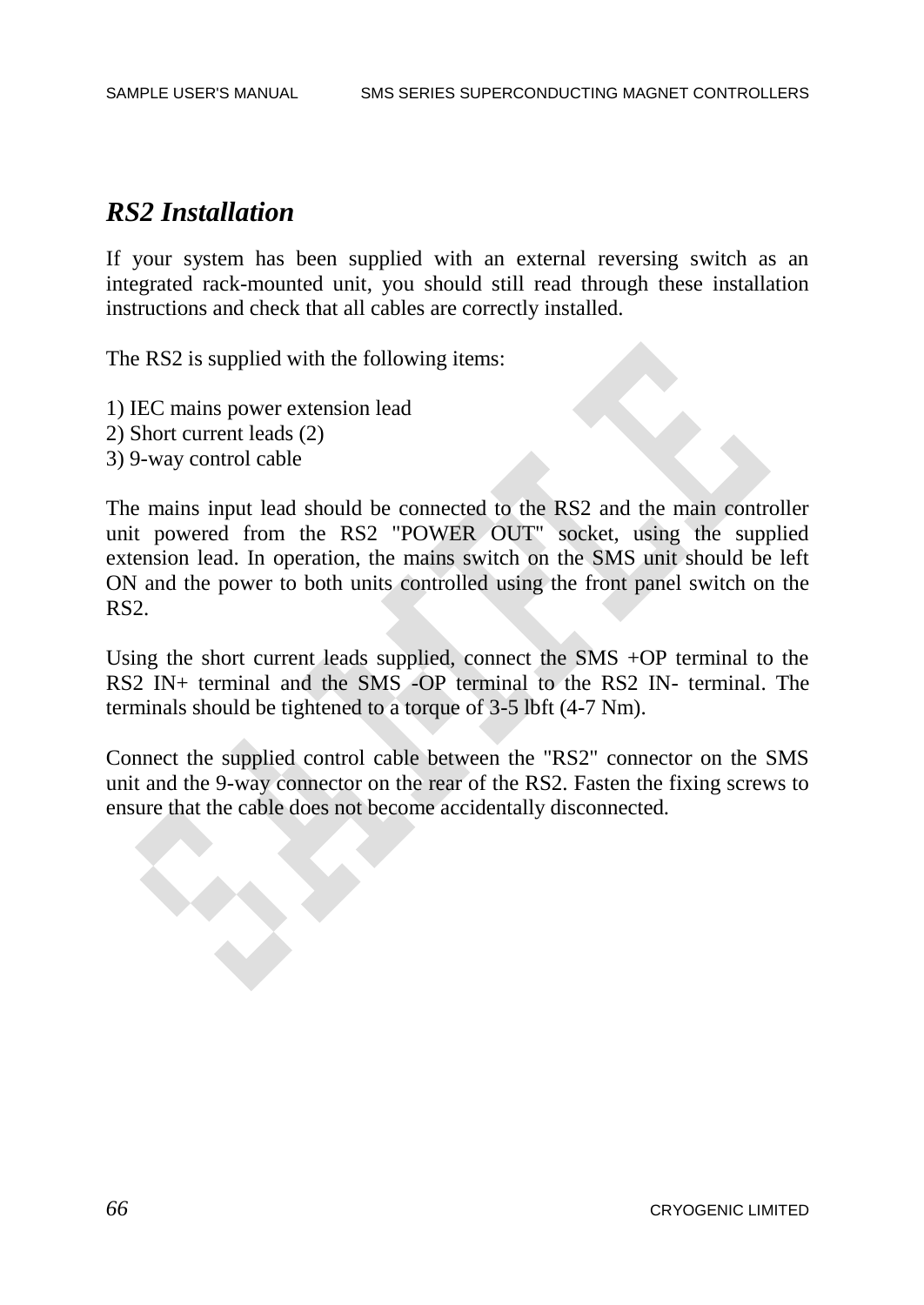# *General Considerations*

When the polarity is switched to negative, all Amps and Tesla values (except for the MID and MAX set points) are shown with a leading minus sign, both on the front panel display and in the interface messages.

If the heater is switched off with current flowing in the negative direction, this is indicated by a leading minus sign in the persistent mode record messages ("Heater switched off at..") shown on the display and sent over the interface.

At power-up the current direction is usually positive. However, if a negative persistent mode record exists, the reversing switch is initialised to the negative direction. The output polarity may only be switched when no current is being delivered by the power supply.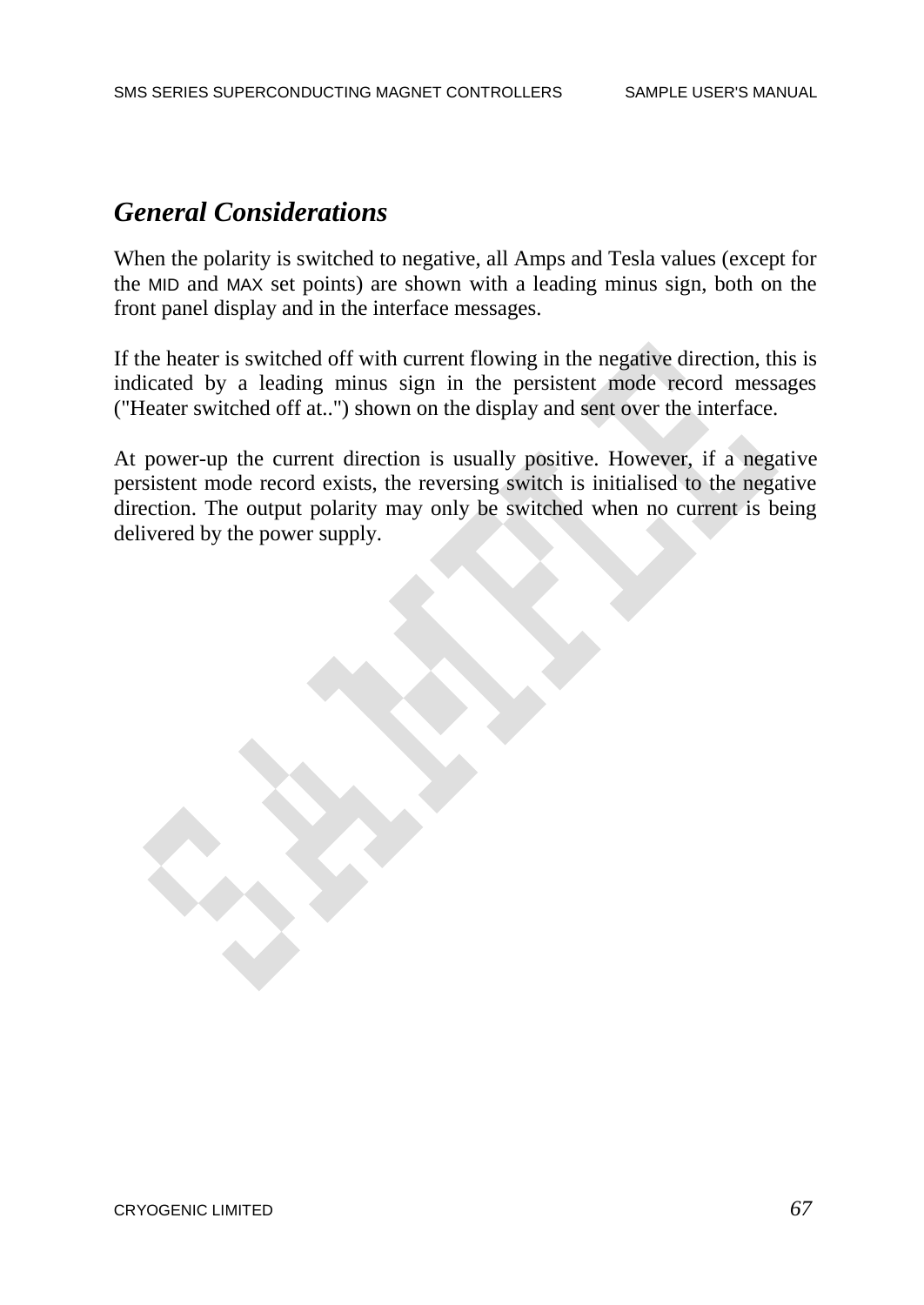# *Front Panel Reversing Switch Control*

When operating from the front panel, a current ramp in the negative direction can be initiated by pressing the button combination SHIFT+MID or SHIFT+MAX. However, this will only work if; (a) a reversing switch exists in the system, and (b) the output current and voltage are zero. At all other times, pressing SHIFT+MID or SHIFT+MAX has exactly the same effect as pressing MID or MAX alone.

If current is being driven in the negative direction, you may switch between the MID and MAX targets either by pressing the appropriate button alone or in combination with SHIFT. In either case, the direction will not be switched.

Return to zero current by pressing the ZERO button as usual (SHIFT-ZERO is not an active combination). When the current reaches zero the display will show -0.0, indicating that the reversing switch remains set to the negative direction. Subsequently, if MID or MAX is pressed without SHIFT the RS2 will switch to the positive direction before commencing the ramp. If SHIFT+MID or SHIFT+MAX is the next ramp command, the switch will remain set in the negative direction.

When the presence of a reversing switch is detected at power up, it is regularly monitored during operation. Should the reversing switch become disconnected from the power supply, a display message similar to the following will be shown:

 0.00 Tesla SMS120C 0.0 Volts REVERSING SWITCH FAULT

This fault does not actually lock operation of the power supply. However, when the reversing switch is disconnected from the power supply the contactors become de-energised and the output terminals are short-circuited. The control outputs are also set to this state on detection of the fault so that reconnection of the reversing switch does not cause the contactors to re-energise. The power supply must be switched off to cancel this condition.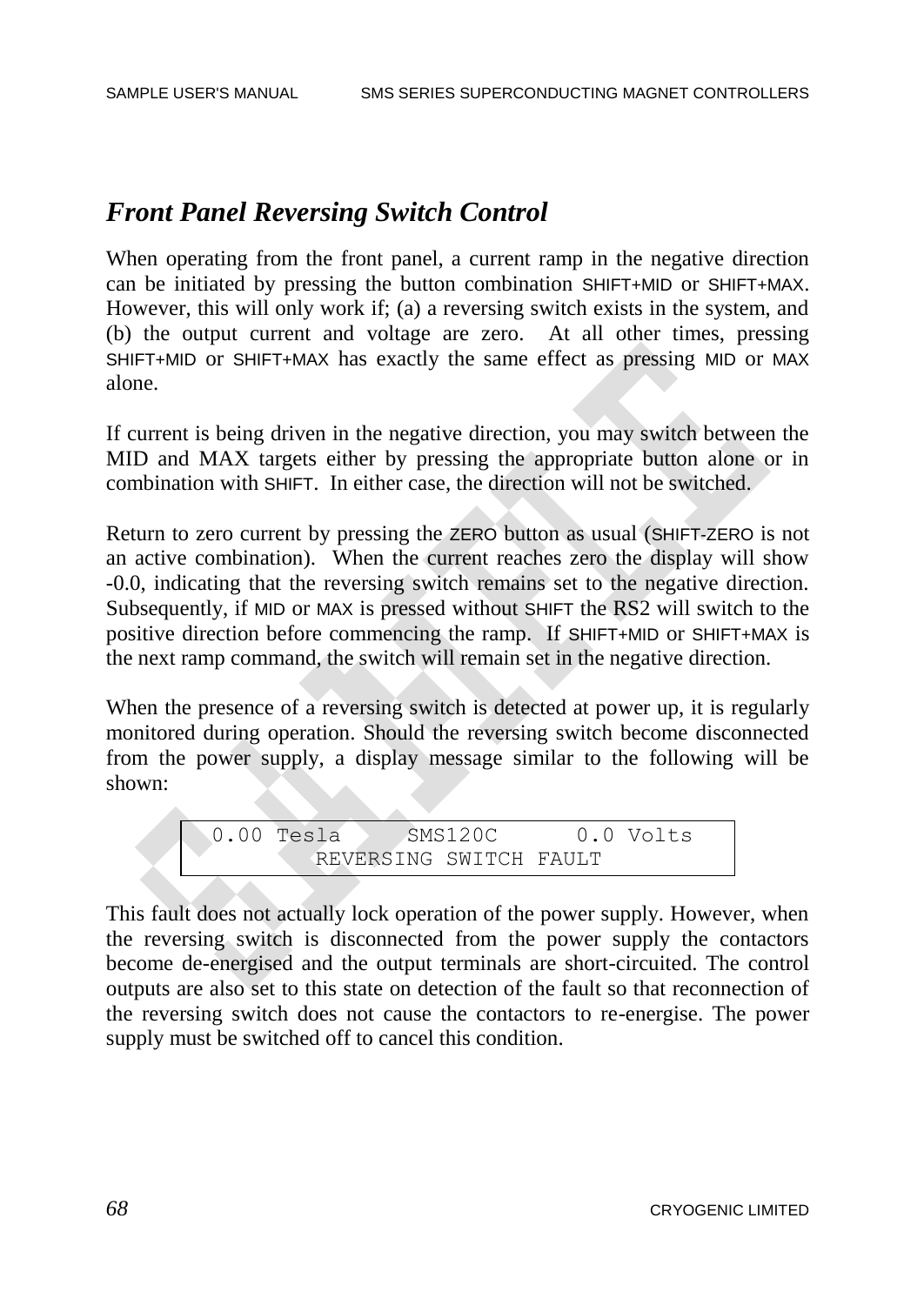# *Interface Reversing Switch Control*

When the reversing switch option is fitted, an additional interface command is available:

```
D(IRECTION) [-11]
```
When the current polarity is changed, the following message is output:

```
HH:MM:SS CURRENT DIRECTION: [NEGATIVE][POSITIVE]
```
The present status may be interrogated by issuing the **DIRECTION** command without a qualifier. If the option is detected at power-up, the confirmation form of this message is included in the general status update block. The output polarity may only be switched when no current is being delivered by the power supply. Use of the **DIRECTION** command at any other time will return the following message:

-------> Cannot change current direction with current flowing

If the **DIRECTION** command is issued to a unit which does not have the option fitted, the following message will be output:

-------> Option not fitted

If an invalid qualifier is given to the **DIRECTION** command, the following message will be output:

-------> Qualifiers to DIRECTION: +,-

If the "REVERSING SWITCH FAULT" message is shown on the display (see the previous section) the following message will also be sent over the interface:

=======> REVERSING SWITCH FAULT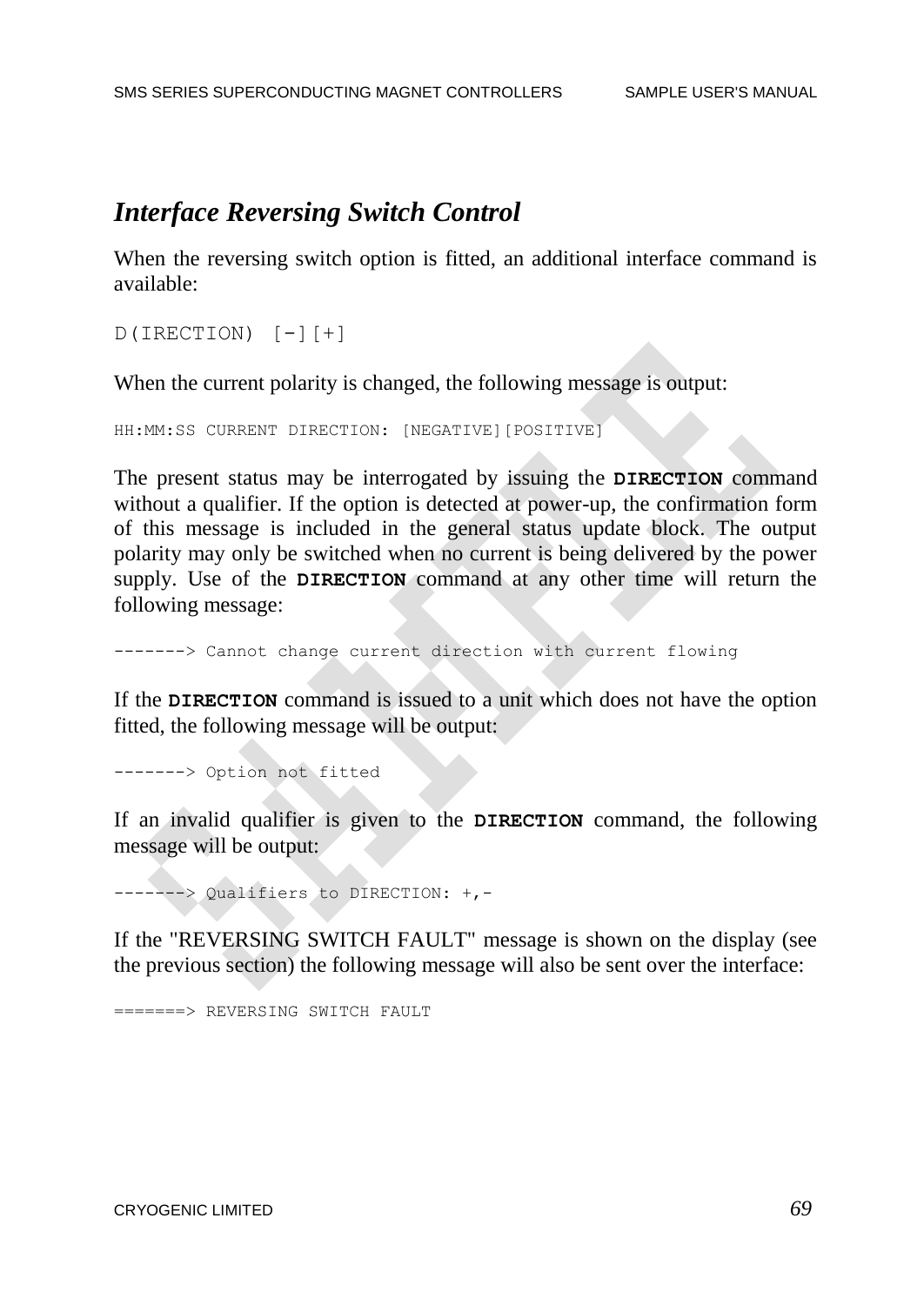If an attempt is made to issue a **DIRECTION** command while such a fault condition exists, the following message will be output:

-------> Reversing switch fault

If no reversing switch disconnection fault has been detected but the contactors fail to properly respond to a **DIRECTION** command, the following message will be output:

-------> Reversing relays not switching

This message indicates that the **DIRECTION** command was not executed. The contactors remain in their previous state.

Please note that whilst switching off the mains supply to the power supply the '- ------> Reversing switch fault' may be seen momentarily on the front panel. This is NOT a fault but is due to the reversing switch operating mode changing before power has fully dissipated from the control circuits.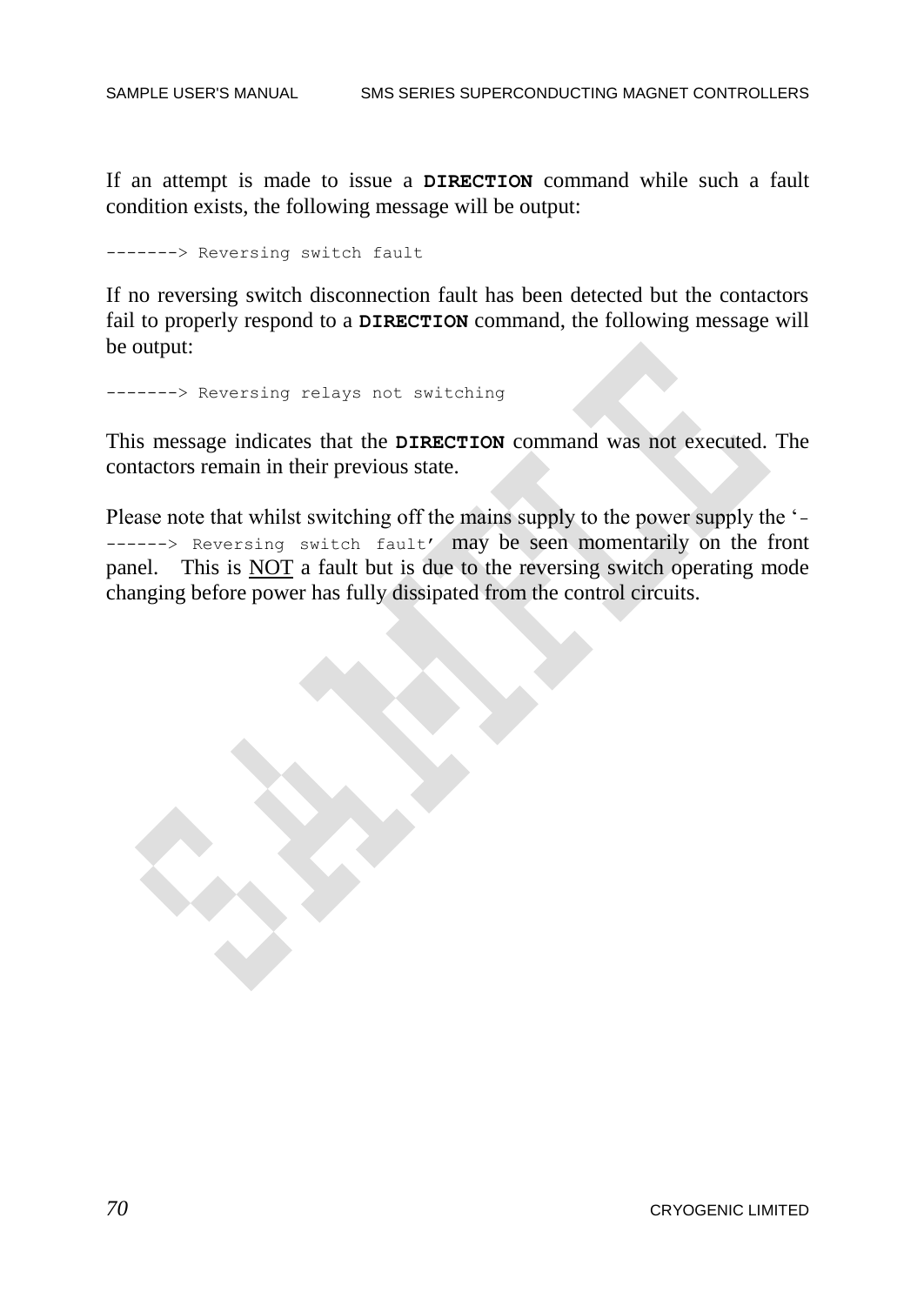## *H THE SMS10C MODEL*

The SMS10C is a low output, high resolution controller which is fitted with a linear power unit. Its main application is for the energization of shim coils.

All Amps and Tesla values displayed and output by the SMS10C model have one more decimal place than other models (Amps to 4 decimal places, Tesla to 5 decimal places).

Both the reversing switch and multiple heaters options are fitted as standard in the SMS10C (see Appendices G and H). The reversing switch components are internally fitted in the SMS10C.

Because a reversing switch is fitted, the voltage sense terminals are not available on the SMS10C (disconnected).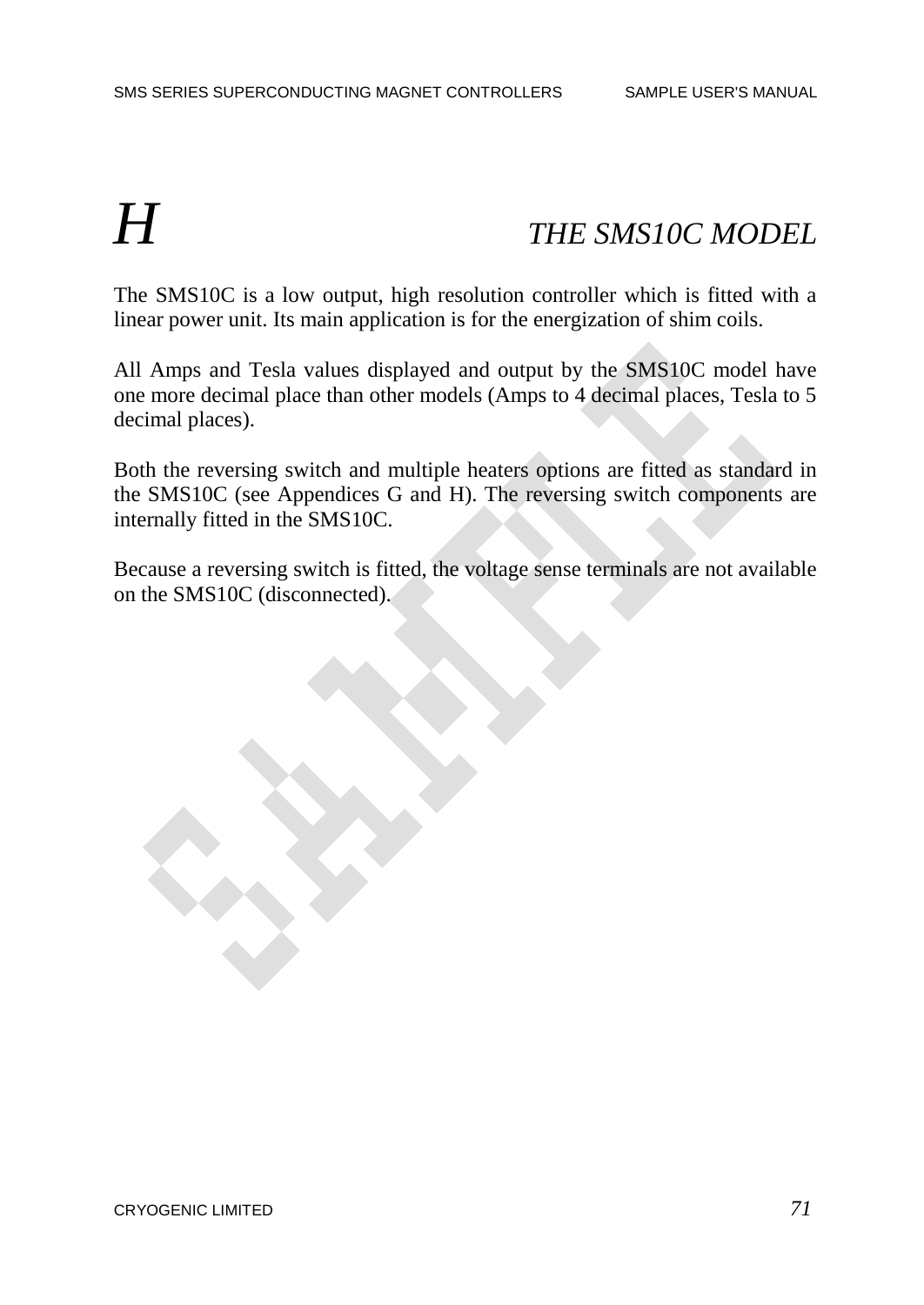# *I NON-VOLATILE STORAGE INITIALISATION*

It may happen that the message "STORAGE FAULT" appears on the display at power up. This indicates that some corruption of the non-volatile storage has occurred. In the longer term, the battery-backed RAM module may need replacement, especially if this error occurs regularly. However, the stored parameters may be restored to a valid default state by following the procedure below.

When the "STORAGE ERROR" message is on the display, or as power is switched on subsequently, press the SHIFT and REMOTE buttons. This should result in the following display:

> Initialise non-volatile memory Switch off to cancel, else press any key

Pressing any key will change the display to:

Press Select to initialise for SMS120C - select correct model with SHIFT

The SMS controller uses a single firmware version for all models. The differences between models are stored along with user-configured parameters within the non-volatile RAM store. Therefore, be sure to select the correct model, including any "-H" suffix. If your SMS model is a SMS120C, press the SELECT button. Otherwise, press SHIFT until the correct model is shown on the upper line, then press SELECT. The display will change to: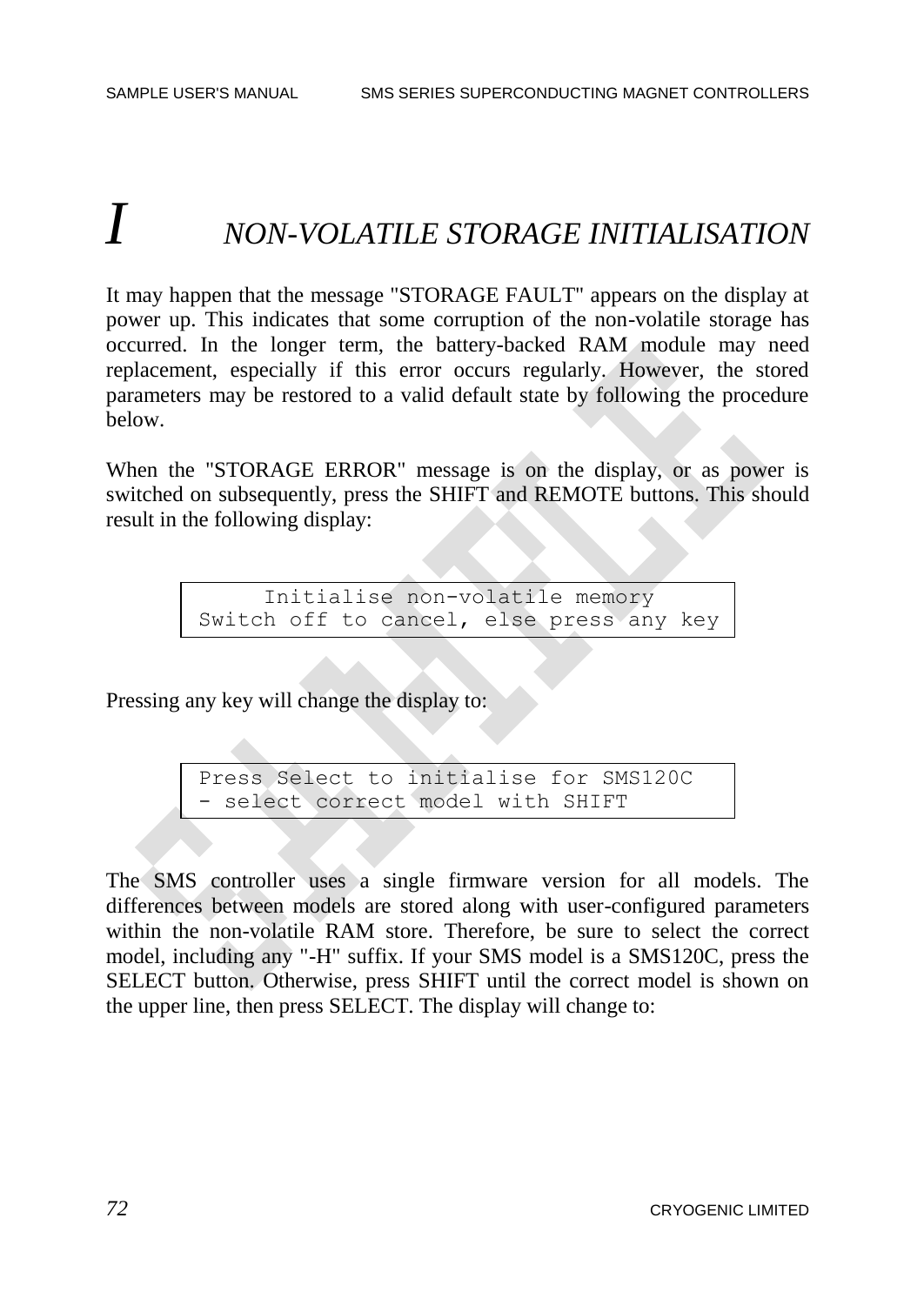Memory initialised Now switch off

At this point there is no option but to switch off the unit to complete the initialisation. The next switch-on should be clear of "STORAGE FAULT". If it is not, the non-volatile RAM module has failed and you should contact CRYOGENIC for advice.

Unfortunately, the reinitialisation resets all user-configured parameters to default values so these will need to be re-entered.

Note that if a "STORAGE FAULT" occurs, the only options are to switch off and press the SHIFT and REMOTE buttons on power up to re-initialise memory. If you switch the unit off, the "STORAGE FAULT" will not be repeated at the next power up unless there is a serious problem with the stored data. The unit will attempt to operate with the data stored in the non-volatile RAM which could lead to erroneous operation.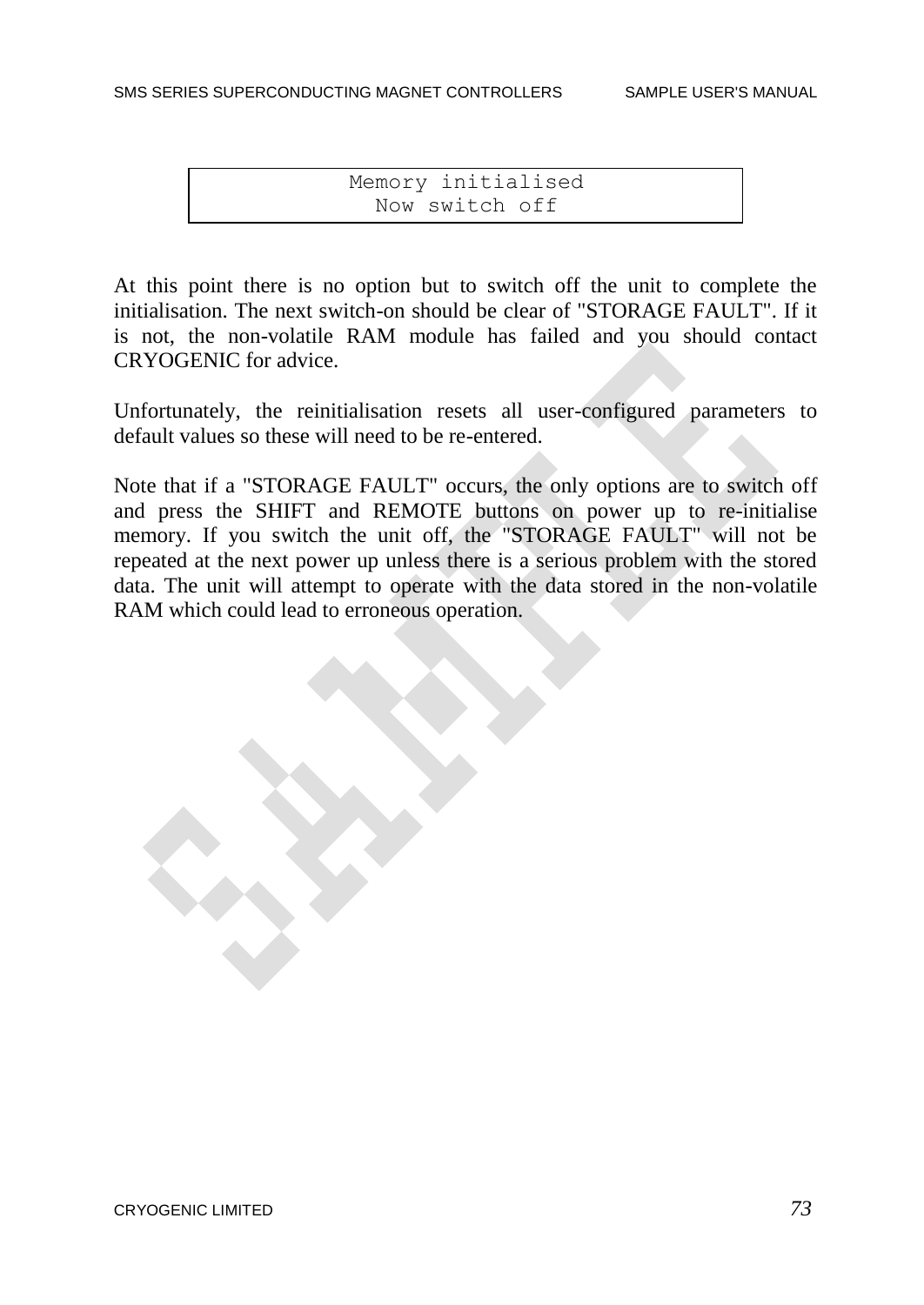## *J ALTERNATIVE OUTPUT RATINGS*

| Mode1       |              | Output Rating     |                    | Input<br>Power |   | 115 <sub>V</sub> | 230V |
|-------------|--------------|-------------------|--------------------|----------------|---|------------------|------|
| SMS10C      |              | $10A, +5V, -5V$   |                    | 200 W          |   | YES              | YES  |
| SMS60C      |              | $60A, +5V, -5V$   |                    | 600 W          |   | YES              | YES  |
| SMS60C-H    |              |                   | $60A, +15V, -12V$  | 1300 W         |   | YES              | YES  |
| SMS80C      |              | $80A, +5V, -5V$   |                    | 1000 W         |   | <b>YES</b>       | YES  |
| SMS80C-H    |              | $80A, +15V, -12V$ |                    | 1500           | W | NO <sub>1</sub>  | YES  |
| SMS120C     |              | $120A, +5V, -5V$  |                    | 1000 W         |   | YES              | YES  |
| SMS120C-H   |              |                   | $120A, +10V, -8V$  | 1500 W         |   | NO               | YES  |
| SMS130C-H   |              | $130A, +9V, -8V$  |                    | 1500 W         |   | NO.              | YES  |
| SMS150C     |              |                   | $150A, +4.5, -4V$  | 1000 W         |   | YES              | YES  |
| SMS160C-H   |              |                   | $160A, +15V, -12V$ | 1500 W         |   | NO               | YES  |
| SMS240C     | $\star$      | $240A, +5V, -5V$  |                    | 2000 W         |   | YES              | YES  |
| $SMS240C-H$ | $\star$      |                   | $240A, +10V, -8V$  | 3000 W         |   | NO               | YES  |
| SMS300C     | $\star$      |                   | $300A, +4.5, -4V$  | 2000 W         |   | YES              | YES  |
| SMS450C     | $^\star$     |                   | $450A, +4.5, -4V$  | 3000 W         |   | YES              | YES  |
| SMS600C     | $\star\star$ |                   | $600A, +5V, -4.5V$ | 5250 W         |   | NO               | NO   |

\* Master-Slave configuration (see Appendix K)

\*\*Integrated - Master-Slave with single "Brick" (3Ph + Neutral 380-415V AC ) \*\* See Appendix L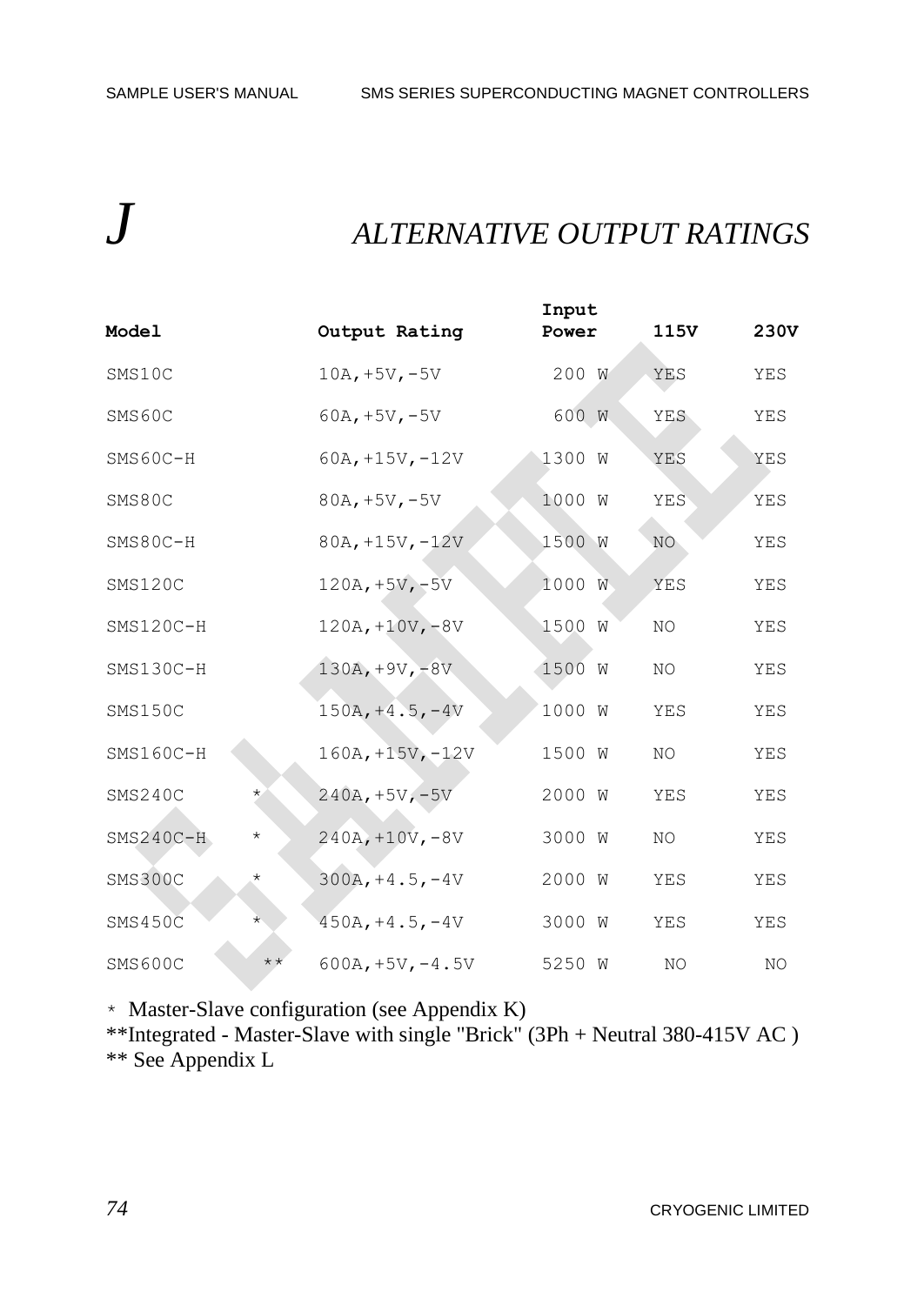# *K HIGH OUTPUT MULTIPLE UNITS*

To achieve output currents larger than the standard 80, 120 or 150 Amps, CRYOGENIC offer a modular system of multiple units based on a single main (master) unit and up to 3 slave units., giving a maximum possible output capability of 600A. See Appendix J for standard configurations.

The master unit is identical to a standard power supply apart from the inclusion of an additional 9-way 'D' type connector on the rear of the unit which carries the necessary control signals to the slave(s). Each slave unit has a male and a female 9-way 'D' type connector which are used to connect the master and subsequent slaves in "daisy-chain" fashion.

Multiple power supplies are normally supplied complete with output bus-bar and interconnecting wiring, mounted in a 19" rack. Each slave unit takes the drive signal to the output amplifier of the master unit and uses it to drive its own output amplifier producing an identical output current.

The current from each slave is measured by individual shunts within each slave. The master unit sums the shunt voltages from itself and each slave and uses them to produce an accurately controlled output.

There is only one adjustment within the slave unit and that is current balance (RV1). This potentiometer is factory set at full output to give a current balance between master and slave(s) of better than 5A.

It should be noted that the master unit DVM output for multiple units represents the buffered shunt voltages from the master and all the slaves and is scaled to give between 3 and 7.5V at full output.

Each mains input to the power supply can draw up to 10A from the mains supply and suitable arrangements must be made to provide an adequately rated fused supply to the complete rack.

The mains supply to each slave is switched by a double pole relay within the slave, energised by a control voltage from the master.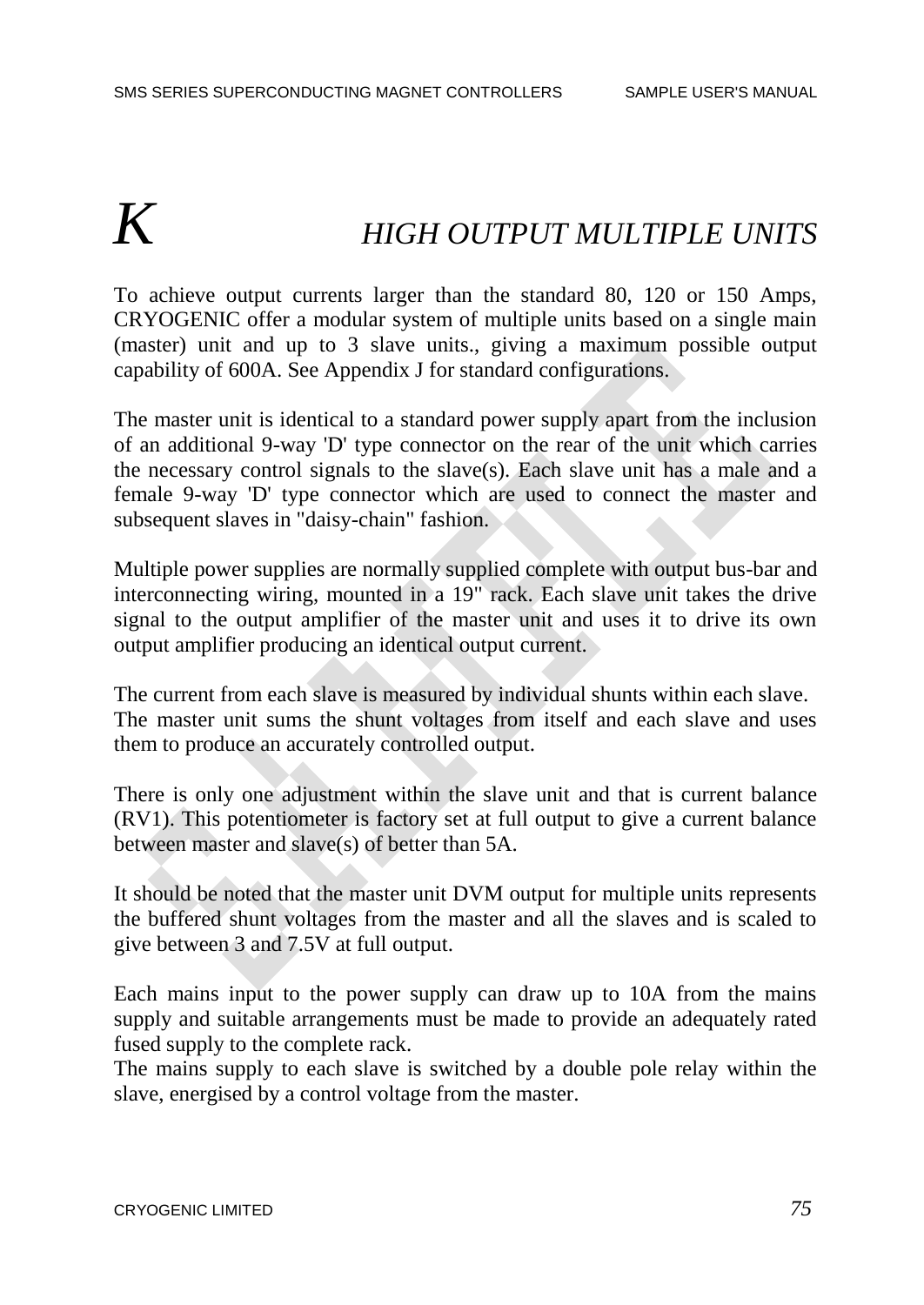## *L 600A UNIT - DESCRIPTION*

The 600A power supply is an integrated master-slave system with one master, three slave units and a switch-mode power unit (brick).

The unit consists of two 4U boxes fitted with the master  $+1$  slave and a second 4U box containing two slaves. A third (6U) box at the base of the rack holds the "brick" unit.

This system is operated from an AC mains **three-phase neutral earth only.** The output DC current is supplied from the two bus bars at the back of the unit via 3 x 35mm² cables.

The master, slave and brick units are integrated via a D-type connection cable which carries all necessary signals.

The DVM output terminals are provided for precise analogue measurement of the output current.

The brick has fitted a 3 phase mains switch, two LCD displays, 3 LED's and two potentiometers. The potentiometers are protected by locking nuts.

The brick is operating in an external voltage control mode, what is normally indicated by lighting of the LED nearest to the Voltage LCD display.

The foldback current is set to the maximum value and should not be adjusted. In this condition the LED nearest the LCD current display will remain permanently off.

The third LED (nearest to the right handle) indicates the mains phase condition. When that LED is ON this indicates one of the mains phases is missing or the phase connection order is incorrect.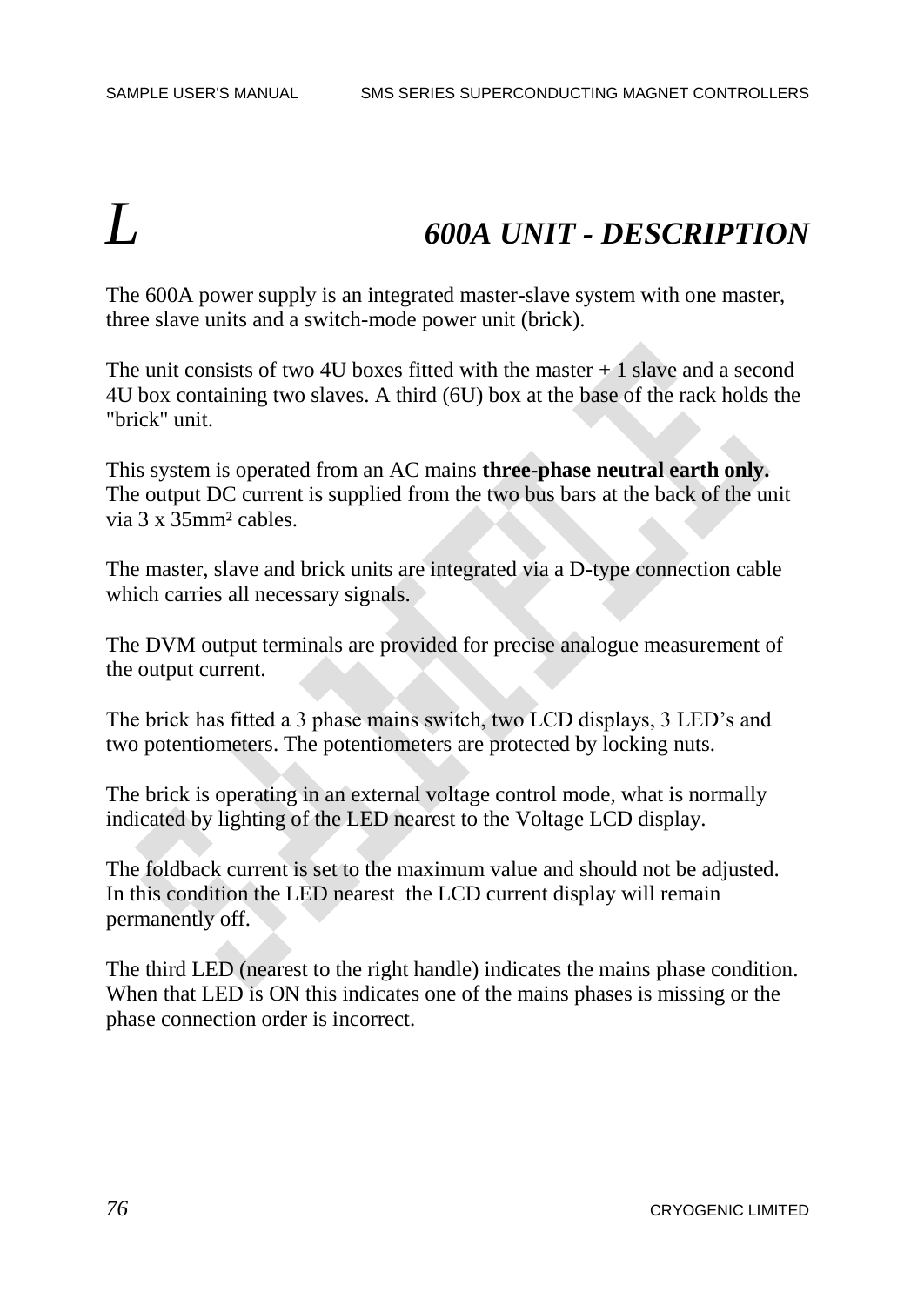## *M Intelligent reverse option*

The Intelligent Reverse of the current output is possible if the reversing switch is fitted together with the special version of internal software.

The manual command for reversing the current direction will be issued when SHIFT+MAX or SHIFT+MID buttons are pressed.

When only positive current direction is required then depressing either the MID or MAX button will make the power supply ramp to the positive SET current.

If the opposing current direction is required then depressing either the MID or MAX button together with the SHIFT button will make the power supply ramp to the SET current in the opposite sense.

When the power supply is holding the current at the positive target, issuing the command SHIFT+MID or (MAX) will make the power supply ramp the current to ZERO and then when the Voltage on the output terminals is detected '0' the power supply will automatically reverse the current direction by operating the reversing switch and start ramping to the negative target. Pressing SHIFT+(MID) or (MAX) again will reverse the process.

The same effect of the function under remote control operation is available by issuing the command:

### **D(IRECTION)[+]**or**[-]**

Zero target will be obtained as normal by the remote command: **R(AMP) [0]** or in manual operation by pressing the ZERO button.

During the process of crossing through "0" Amps a voltage rise on the power supply terminals occurs which is dependant on the coil inductance. The current ramp rate is constant during the voltage excursion.. The voltage rise is caused by a 5 millisecond short of the terminals as the current direction is changed. This effect is more noticeable on power supplies fitted with solid state reversing switch units.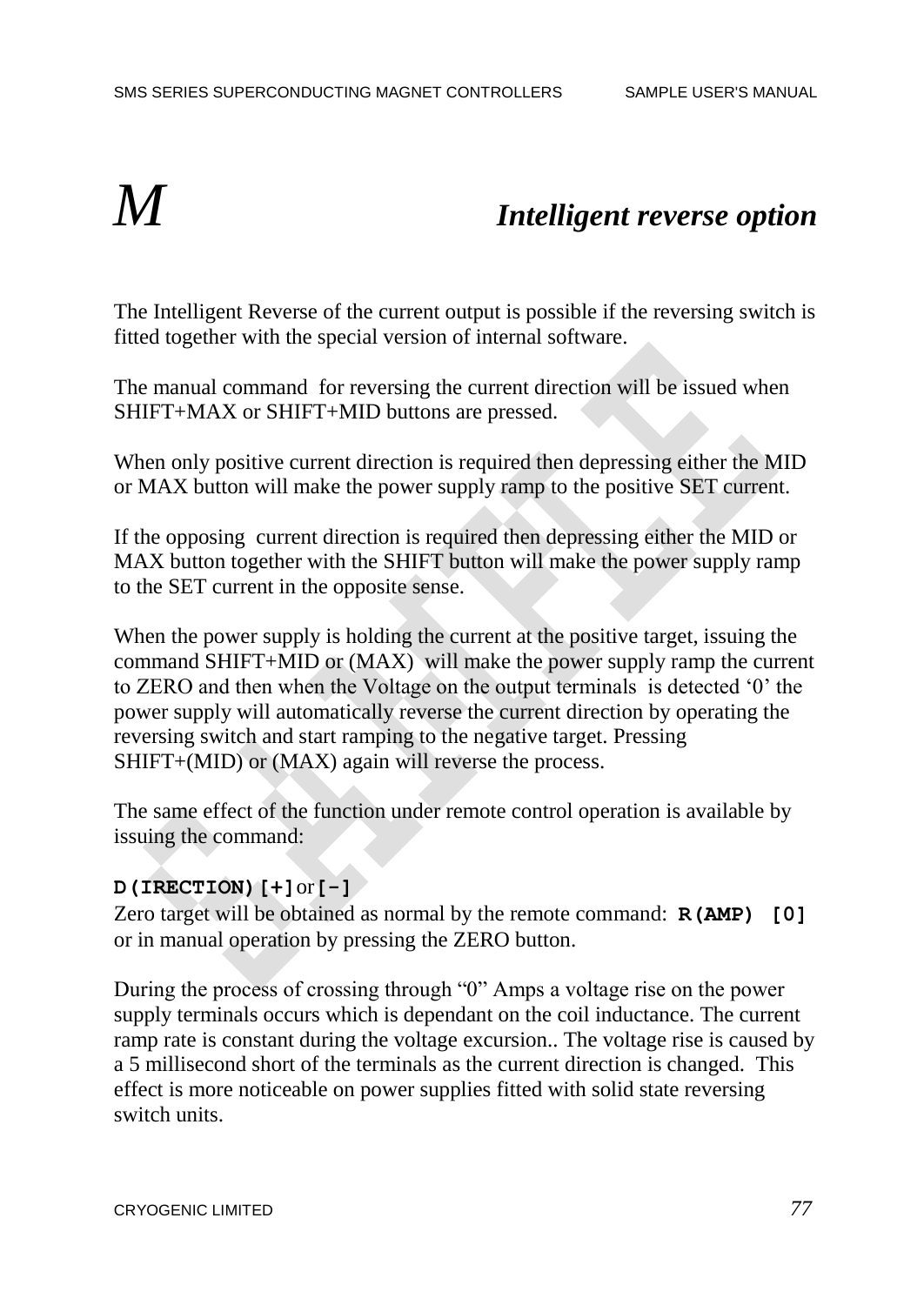### *N Low Field Option*

The low field option is a special precision bipolar current source with a maximum current of 300mA fitted in the power supply with the FET reversing switch.

The low field option current source is accessible only under remote control operation.

The Low Field Option is activated using the following command:

### **D(IRECTION) [0]**

Note:

Access to the low field option is only possible when the current and voltage from the main power supply is '0' and the magnet is not in persistent mode.

When the Low field option is selected the main power supply will be disconnected from the output terminals and the Low Field Option current source will be connected instead.

The switch heater can operate as normally used with the main power supply unit.

WARNING: If the magnet is in persistent mode after having been energised with the main power supply, the low field option should not be selected until the magnet is fully discharged (using the main power supply). If the switch heater is activated without first discharging the magnet the low field option electronics will suffer severe damage.

The low field option current source is controlled by a 20-bit bipolar D-A converter optically isolated from the control signals. The control signals are generated by the LabView software VI's and the wire connections to the parallel port of the control computer. The special cable is provided with power supplies fitted with the Low field Option.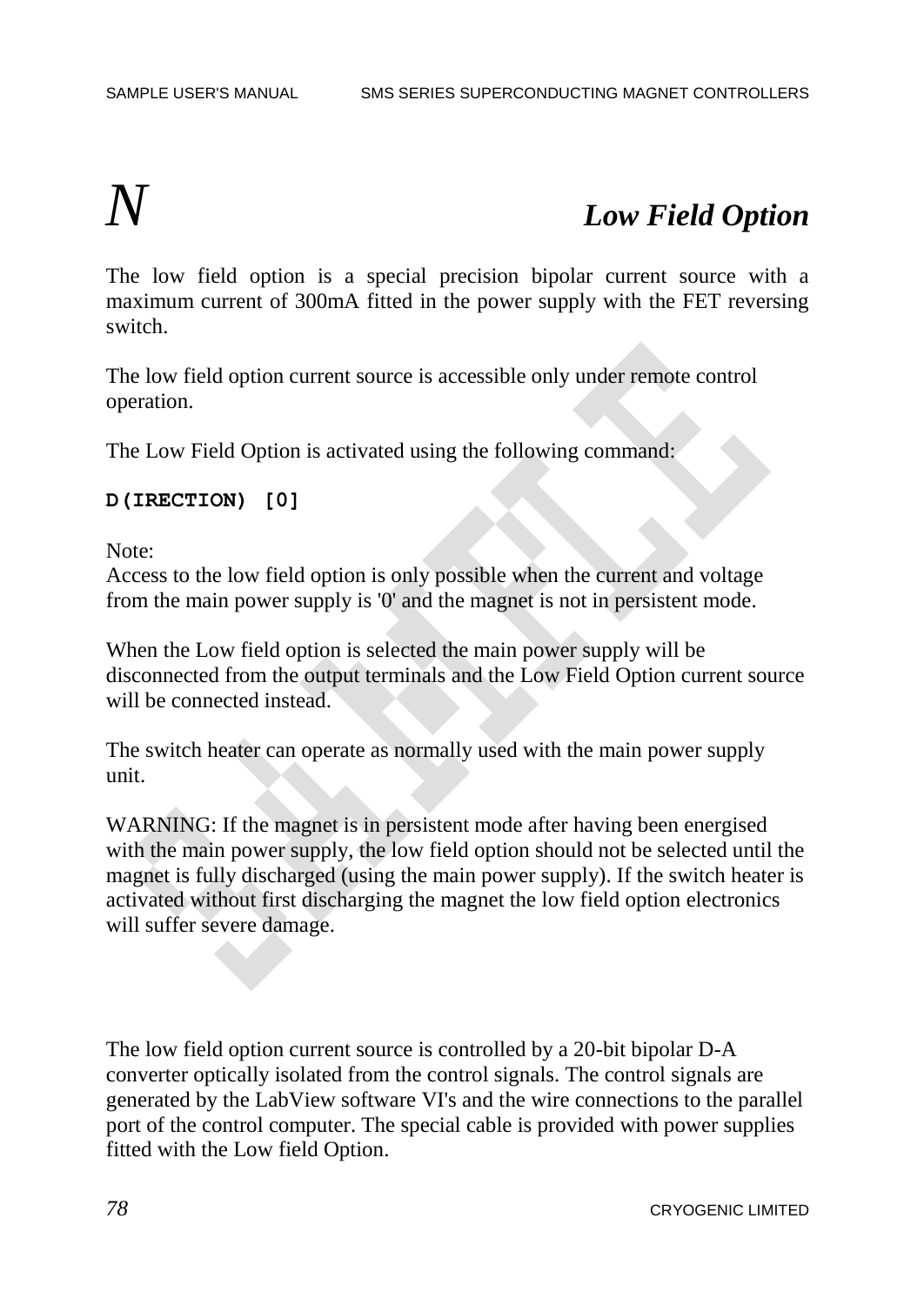The connection cable also includes a twisted pair of wires directly connected to a shunt resistor for the precise current readout of the Low Field Option's current source.

For remote operation:

**D(IRECTION) [0]** for Low field option activation.

When the low field option is selected the main "switch mode" power supply and the heatsink fan are turned off and the Low Field Option current source is activated.

The value of the current can only be controlled by Labview VI panel. There is no ramp generator for the Low Field Option.

The return to the main power supply is obtained by using one of the commands:

```
D(IRECTION) [+] or
D(IRECTION) [-]
```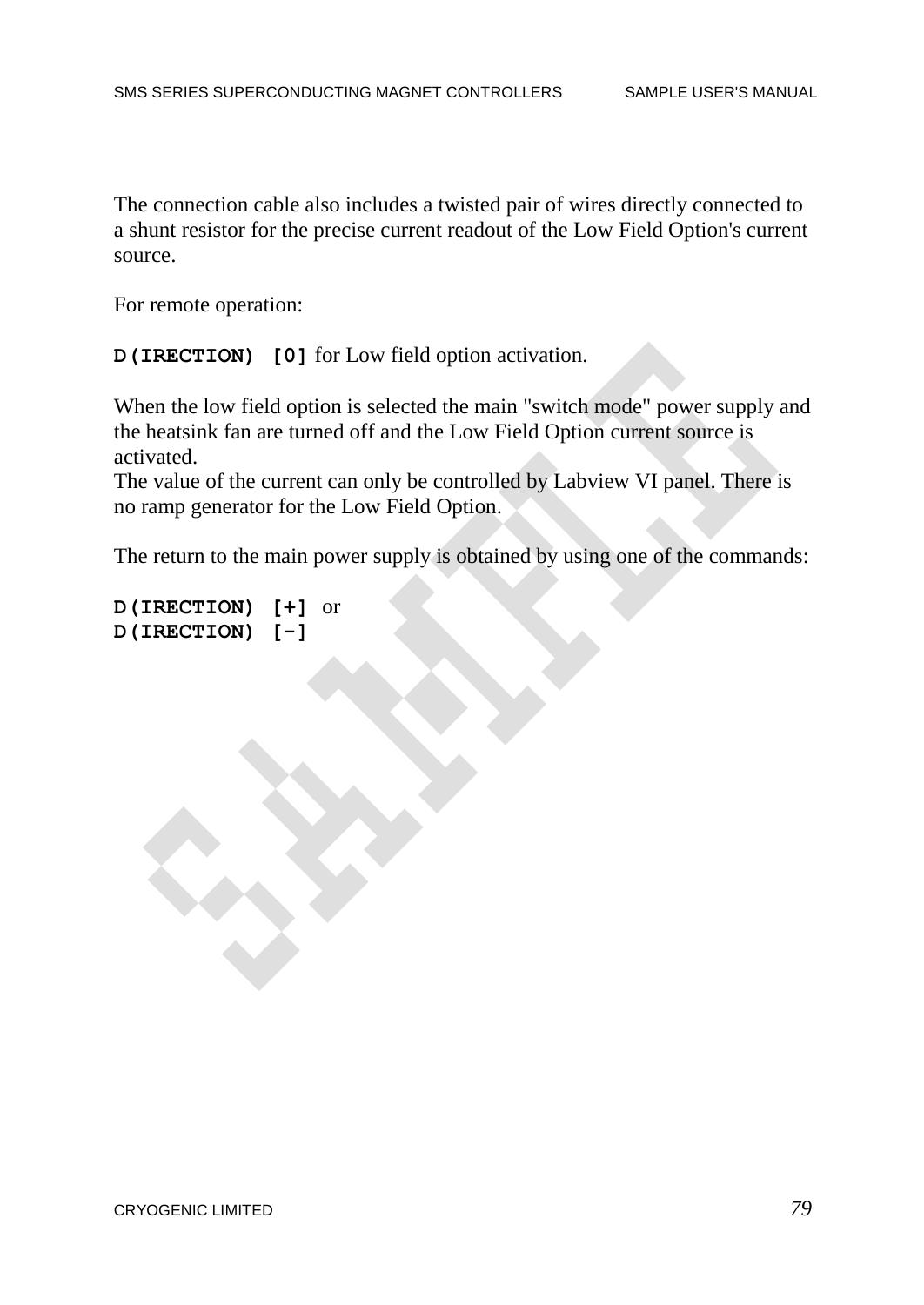## **Mains Input Voltage Options**

|                  |                                                    | <b>EWS1500</b>     |  |  |                                 |  |
|------------------|----------------------------------------------------|--------------------|--|--|---------------------------------|--|
|                  | Input Voltage: BRICK SET: Linear Power Supply SET: |                    |  |  |                                 |  |
|                  |                                                    |                    |  |  |                                 |  |
| 100V             |                                                    |                    |  |  | LINK A-B ON J1 1-2-3 linked and |  |
|                  |                                                    |                    |  |  | $4-5-8$ linked                  |  |
|                  |                                                    |                    |  |  |                                 |  |
| 115V             |                                                    | <b>LINK A-B ON</b> |  |  | $J1$ 1-2-3 linked and           |  |
|                  |                                                    |                    |  |  | $6 - 7 - 8$ linked              |  |
|                  |                                                    |                    |  |  |                                 |  |
| 200V             |                                                    | LINK A-B OFF       |  |  | J1 1-2 linked and               |  |
|                  |                                                    |                    |  |  | 3-4 linked and                  |  |
|                  |                                                    |                    |  |  | 5-8 linked                      |  |
|                  |                                                    |                    |  |  |                                 |  |
| 215V             |                                                    | LINK A-B OFF       |  |  | J1 1-2 linked and               |  |
|                  |                                                    |                    |  |  | 3-6 linked and                  |  |
|                  |                                                    |                    |  |  | 5-8 linked                      |  |
|                  |                                                    |                    |  |  |                                 |  |
| 230 <sub>V</sub> |                                                    | LINK A-B OFF       |  |  | J1 1-2 linked and               |  |
|                  |                                                    |                    |  |  | 3-6 linked and                  |  |
|                  |                                                    |                    |  |  | 7-8 linked                      |  |

**Note:**

**BRICKS HWS series Mains Voltage setting is automatic**